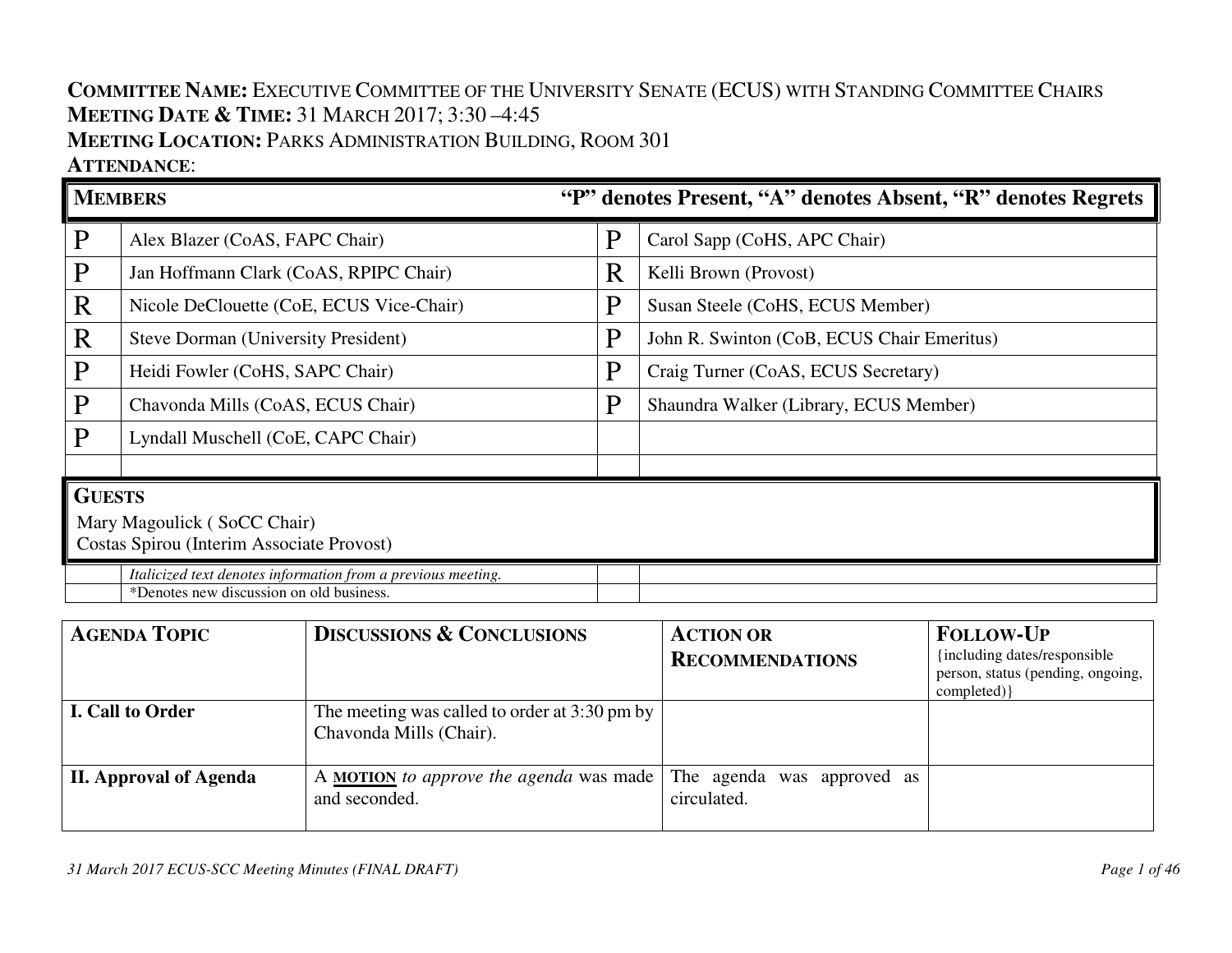| <b>III. Approval of Minutes</b>  | The 3 Mar 2017<br>A <b>MOTION</b> to approve the minutes of the $3$<br>Executive     |
|----------------------------------|--------------------------------------------------------------------------------------|
|                                  | Mar 2017 meeting of the Executive<br>Committee<br>Standing<br>with                   |
|                                  | Committee with Standing Committee Chairs<br>Committee<br>Chairs<br>meeting           |
|                                  | was made and seconded. A draft of these<br>minutes<br>approved<br>were<br>as         |
|                                  | minutes had been circulated to the meeting<br>circulated, so the only additional     |
|                                  | attendees via email with no revisions offered.<br>action required was their posting. |
| <b>IV. Reports</b>               |                                                                                      |
|                                  |                                                                                      |
| <b>President's Report</b>        | As President Dorman had extended Regrets                                             |
|                                  | and was unable to attend this meeting, there                                         |
| <b>President Dorman</b>          | was no President's Report.                                                           |
| <b>Provost's Report</b>          | Tenure and Promotion decisions were<br>1.                                            |
|                                  | communicated to the faculty recipients,                                              |
| <b>Interim Associate Provost</b> | department chairs and college deans.                                                 |
| <b>Costas Spirou</b>             | 2.<br>The Georgia Center for<br>Early                                                |
| for                              | <b>Language &amp; Literacy</b> preparations are                                      |
| <b>Provost Kelli Brown</b>       | continuing and the Center will begin its                                             |
|                                  | work on 1 July 2017. Dr. Linda Bradley                                               |
|                                  | has been named interim executive director                                            |
|                                  | while a national search is conducted.                                                |
|                                  | 3. Department Chairs Retreat sponsored                                               |
|                                  | by the Office of the Provost will take place                                         |
|                                  | on 14 Apr 2017.                                                                      |
|                                  | 4. The Celebration of Faculty Scholarship                                            |
|                                  | is scheduled for 14 Apr 2017.                                                        |
| Subcommittee on                  | Motions SCoN has one motion to submit                                                |
| <b>Nominations (SCoN)</b>        | for university senate consideration at its                                           |
|                                  | 21 Apr 2017 organizational meeting.                                                  |
| <b>Craig Turner</b>              | <b>Officers</b> The 2016-17 SCoN officers are<br>2.                                  |
| for                              | Nicole DeClouette (Chair), (No Vice-                                                 |
| <b>Nicole DeClouette</b>         | Chair position)<br>and Craig Turner                                                  |
|                                  | (Secretary).                                                                         |
|                                  | 3. Slate of Nominees The slate of nominees                                           |
|                                  | for the officers and committees of the                                               |
|                                  | 2017-2018<br>university<br>senate<br>was                                             |
|                                  | presented for review by SCoN.                                                        |

*31 March 2017 ECUS-SCC Meeting Minutes (FINAL DRAFT) Page 2 of 46*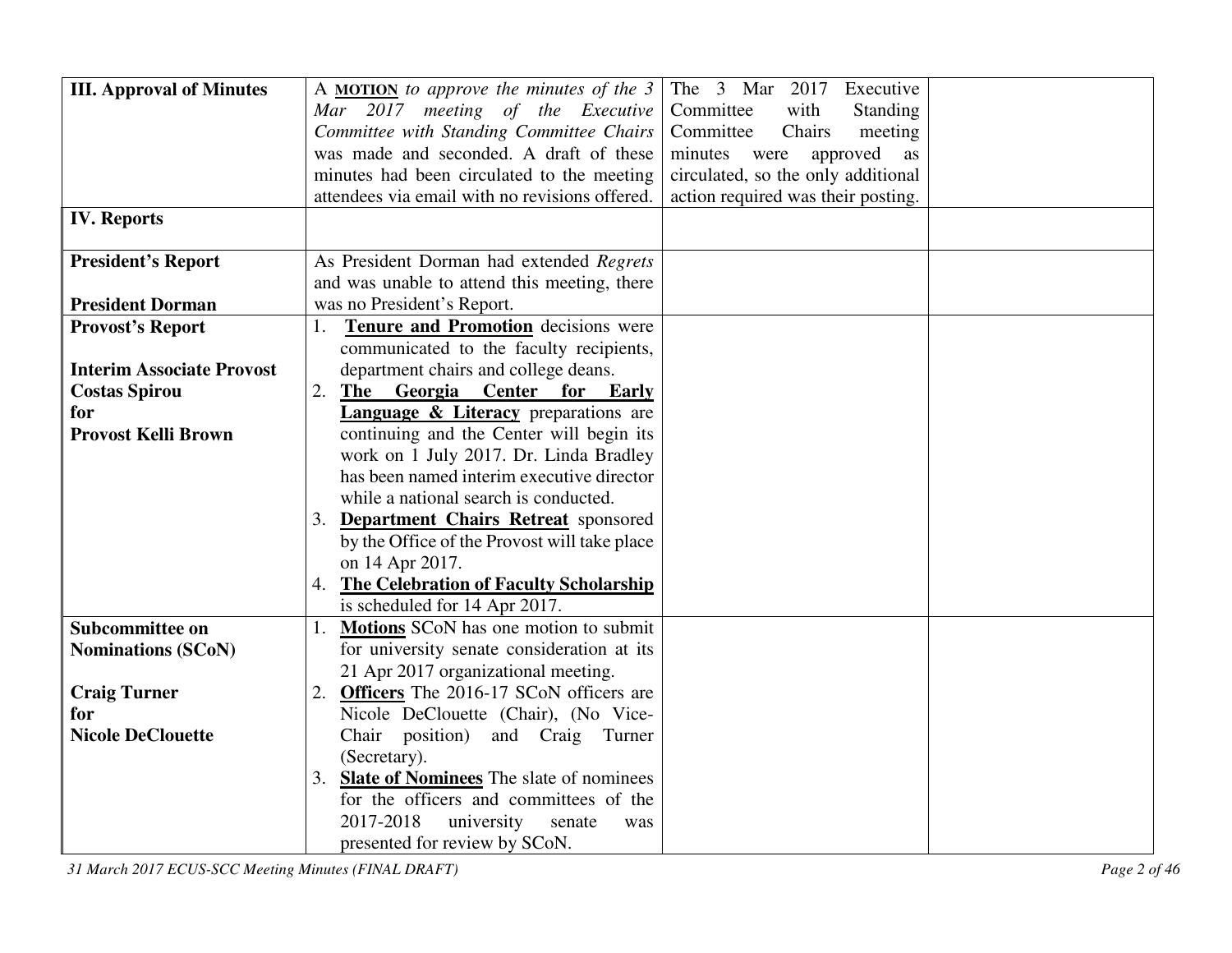|                | a. Presidential Appointees received.    |  |
|----------------|-----------------------------------------|--|
| $\mathbf{b}$ . | Chief Officer Appointees received.      |  |
| $\mathbf{c}$ . | Staff and Student senators and          |  |
|                | appointees received.                    |  |
|                | d. There were thirteen nominations for  |  |
|                | university senate secretary, one for    |  |
|                | Mike Gleason and twelve for Craig       |  |
|                | Turner. As Mike Gleason is not an       |  |
|                | elected faculty senator during 2017-    |  |
|                | 2018, he is not eligible to serve as    |  |
|                | university senate secretary. This       |  |
|                | leaves only Craig Turner as nominee.    |  |
|                | e. There are three candidates who have  |  |
|                | accepted nominations for Presiding      |  |
|                | Officer Elect. They are Alex Blazer,    |  |
|                | Will Hobbs, and J.F. Yao. Each has      |  |
|                | submitted a statement to support his    |  |
|                | candidacy for this position. The last   |  |
|                | time there were multiple candidates     |  |
|                | for this position was three years ago   |  |
|                | when both John Swinton and James        |  |
|                | Winchester accepted nominations. At     |  |
|                | that time, the Subcommittee on          |  |
|                | Nominations informed its Presiding      |  |
|                | Officer Elect nomination by taking a    |  |
|                | preference poll of the elected faculty  |  |
|                | senators. Would you like to do a        |  |
|                | preference poll or make our committee   |  |
|                | nomination by some other means? A       |  |
|                | MOTION To inform the committee          |  |
|                | (SCoN) nomination of Presiding          |  |
|                | Officer Elect with a preference poll of |  |
|                | the elected faculty senators of the     |  |
|                | 2017-2018 university senate supplying   |  |
|                | them the statements submitted by the    |  |
|                | candidates was made, seconded and       |  |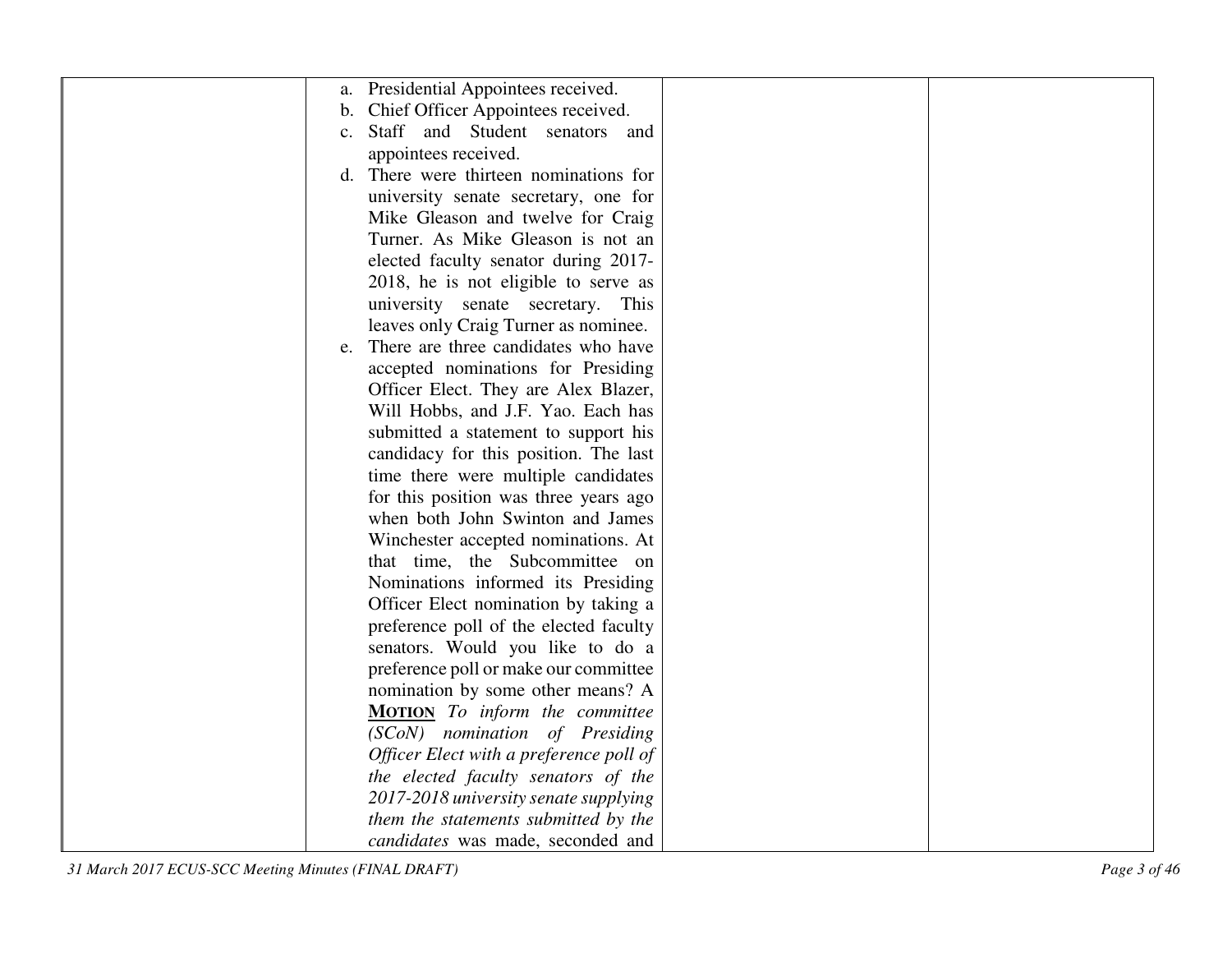| adopted with no further discussion and<br>no dissenting voice.<br>f. At present, two of the Presiding<br>Officer Elect candidates (Will Hobbs<br>and JF Yao) are nominated to serve on<br>ECUS to represent their academic<br>units (CoHS and CoB, respectively).<br>The remaining Presiding Officer Elect<br>candidate (Alex Blazer) is presently<br>nominated to FAPC. Should Alex<br>Blazer become the nominee of the<br>committee by the preference poll for |
|------------------------------------------------------------------------------------------------------------------------------------------------------------------------------------------------------------------------------------------------------------------------------------------------------------------------------------------------------------------------------------------------------------------------------------------------------------------|
|                                                                                                                                                                                                                                                                                                                                                                                                                                                                  |
|                                                                                                                                                                                                                                                                                                                                                                                                                                                                  |
|                                                                                                                                                                                                                                                                                                                                                                                                                                                                  |
|                                                                                                                                                                                                                                                                                                                                                                                                                                                                  |
|                                                                                                                                                                                                                                                                                                                                                                                                                                                                  |
|                                                                                                                                                                                                                                                                                                                                                                                                                                                                  |
|                                                                                                                                                                                                                                                                                                                                                                                                                                                                  |
|                                                                                                                                                                                                                                                                                                                                                                                                                                                                  |
|                                                                                                                                                                                                                                                                                                                                                                                                                                                                  |
|                                                                                                                                                                                                                                                                                                                                                                                                                                                                  |
|                                                                                                                                                                                                                                                                                                                                                                                                                                                                  |
|                                                                                                                                                                                                                                                                                                                                                                                                                                                                  |
| Presiding Officer Elect, he will be                                                                                                                                                                                                                                                                                                                                                                                                                              |
| shifted to ECUS. Note that Hedy                                                                                                                                                                                                                                                                                                                                                                                                                                  |
| Fraunhofer is presently listed as a                                                                                                                                                                                                                                                                                                                                                                                                                              |
| nominee for both SoCC and FAPC.                                                                                                                                                                                                                                                                                                                                                                                                                                  |
| Should Alex Blazer not be the                                                                                                                                                                                                                                                                                                                                                                                                                                    |
| successful nominee for Presiding                                                                                                                                                                                                                                                                                                                                                                                                                                 |
| Officer Elect, Hedy can remain on                                                                                                                                                                                                                                                                                                                                                                                                                                |
| SoCC and be removed from FAPC and                                                                                                                                                                                                                                                                                                                                                                                                                                |
| replaced by a faculty volunteer.                                                                                                                                                                                                                                                                                                                                                                                                                                 |
| g. Committee preferences of elected                                                                                                                                                                                                                                                                                                                                                                                                                              |
| faculty senators and of faculty                                                                                                                                                                                                                                                                                                                                                                                                                                  |
| volunteers were taken into account                                                                                                                                                                                                                                                                                                                                                                                                                               |
| when Nicole DeClouette and Craig                                                                                                                                                                                                                                                                                                                                                                                                                                 |
| Turner drafted the slate for the 2017-                                                                                                                                                                                                                                                                                                                                                                                                                           |
| 2018 term. Most were placed in their                                                                                                                                                                                                                                                                                                                                                                                                                             |
| first or second preference but some of                                                                                                                                                                                                                                                                                                                                                                                                                           |
| the placements were as deep as fifth or                                                                                                                                                                                                                                                                                                                                                                                                                          |
| sixth preference.                                                                                                                                                                                                                                                                                                                                                                                                                                                |
| h. Besides Presiding Officer Elect, the                                                                                                                                                                                                                                                                                                                                                                                                                          |
| only other open positions on                                                                                                                                                                                                                                                                                                                                                                                                                                     |
| committees were on SoCC where                                                                                                                                                                                                                                                                                                                                                                                                                                    |
| there were six vacancies. It was noted                                                                                                                                                                                                                                                                                                                                                                                                                           |
| that SoCC had only two elected                                                                                                                                                                                                                                                                                                                                                                                                                                   |
| faculty senators - Mary Magoulick                                                                                                                                                                                                                                                                                                                                                                                                                                |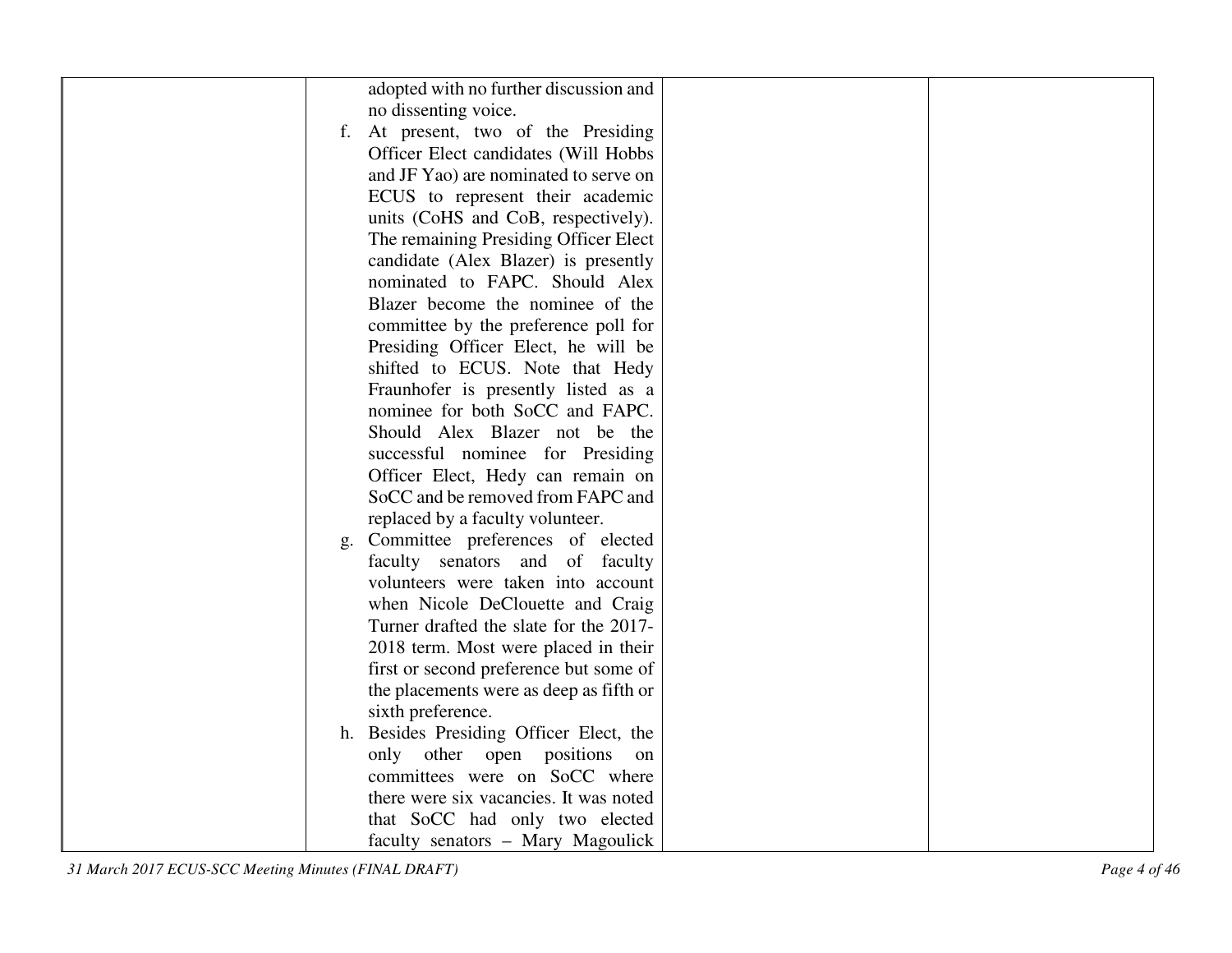|    | and Hedy Fraunhofer – anticipating         |  |
|----|--------------------------------------------|--|
|    | that the current proposed revision to      |  |
|    | the bylaws (see ECUS report for            |  |
|    | details) will pass at the 21 Apr 2017      |  |
|    | university senate meeting.                 |  |
| i. | The floor was opened for proposed          |  |
|    | revisions to the slate.                    |  |
|    | 1) Mary Magoulick indicated her            |  |
|    | willingness to serve on both SoCC          |  |
|    | and CAPC during 2017-2018                  |  |
|    | should that be necessary.                  |  |
|    | 2) Mary Magoulick, SoCC Chair,             |  |
|    | noted that at a recent meeting of          |  |
|    | SOCC, three of its current members         |  |
|    | indicated their willingness to             |  |
|    | continue on SoCC for 2017-2018             |  |
|    | a) Nancy Beasley (Areas A1/C1)             |  |
|    | b) Natalie King (Area C2)                  |  |
|    | c) Dana Wood (Areas E/B)                   |  |
|    | These nominees were accepted by            |  |
|    | the committee.                             |  |
|    | This left three vacancies on SoCC          |  |
|    | d) Science/D1                              |  |
|    | e) Business/Comp Sci/D3                    |  |
|    | f) Library                                 |  |
|    | No other proposed changes to the slate     |  |
|    | of nominations were forthcoming.           |  |
| j. | A <b>MOTION</b> To adopt the current slate |  |
|    | of nominees as a committee slate           |  |
|    | authorizing Nicole DeClouette to           |  |
|    | make any necessary revisions to            |  |
|    | ensure that the slate is completed and     |  |
|    | acknowledging that SCoN will inform        |  |
|    | its Presiding Officer Elect nomination     |  |
|    | with the elected faculty senator           |  |
|    | preference poll was made, seconded         |  |

*31 March 2017 ECUS-SCC Meeting Minutes (FINAL DRAFT) Page 5 of 46*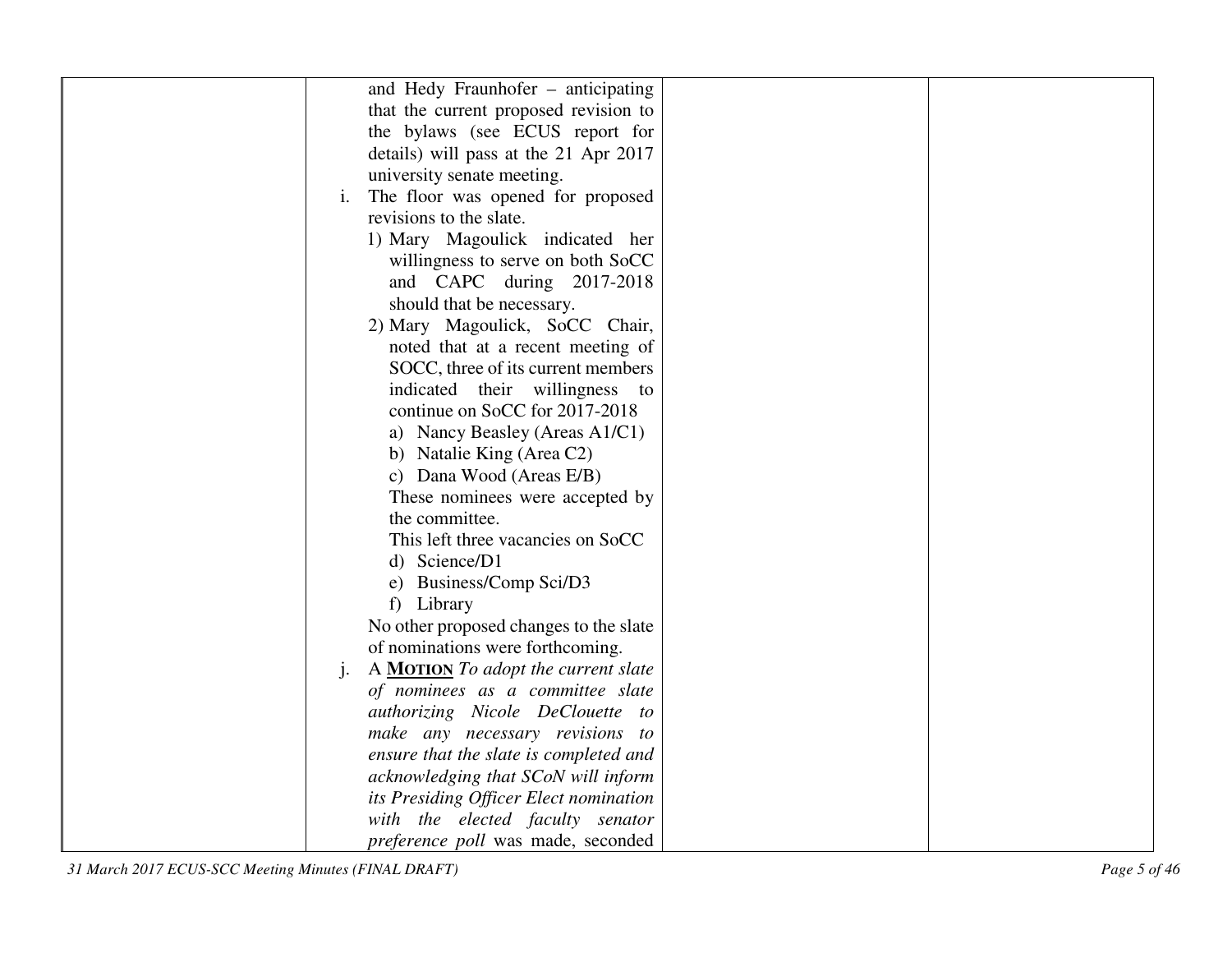|                                   | and adopted with no further discussion     |
|-----------------------------------|--------------------------------------------|
|                                   | and no dissenting voice.                   |
|                                   | 4. Report Recent Activity of SCoN Chair    |
|                                   | Nicole DeClouette is given below and was   |
|                                   | provided in writing to attendees on behalf |
|                                   | of Nicole DeClouette by Craig Turner.      |
|                                   | a. 2017-18 University Senate               |
|                                   | 1) Nicole DeClouette sent the call for     |
|                                   | senate volunteers to the Corps of          |
|                                   | Instruction on 16 Mar 2017                 |
|                                   | resulting in 25 volunteers.                |
|                                   | 2) Nicole DeClouette sent the survey       |
|                                   | for committee preferences to the           |
|                                   | elected faculty senators on 10 Mar         |
|                                   | 2017. This survey also invited             |
|                                   | nominations,<br>including<br>self-         |
|                                   | nominations for university senate          |
|                                   | officer positions (presiding officer       |
|                                   | elect and secretary).                      |
|                                   | b. <b>USGFC Election Procedures</b>        |
|                                   | 1) Nominations closed 15 Mar 2017          |
|                                   | 2) There were no nominees received.        |
|                                   | 3) Shall SCoN revisit this at the          |
|                                   | of<br>2017-18<br>the<br>beginning          |
|                                   | senate term?<br>university<br><i>The</i>   |
|                                   | answer was a resounding yes with           |
|                                   | no dissenting voice.                       |
| <b>Executive Committee of the</b> | 1. Motions ECUS has one motion for         |
| <b>University Senate (ECUS)</b>   | university senate consideration at its 21  |
|                                   | Apr 2017 meeting, a proposed revision to   |
| <b>Chavonda Mills</b>             | the bylaws, specifically reducing the      |
|                                   | minimum number of elected faculty          |
|                                   | senators on SoCC. This motion is slated to |
|                                   | receive its second reading having received |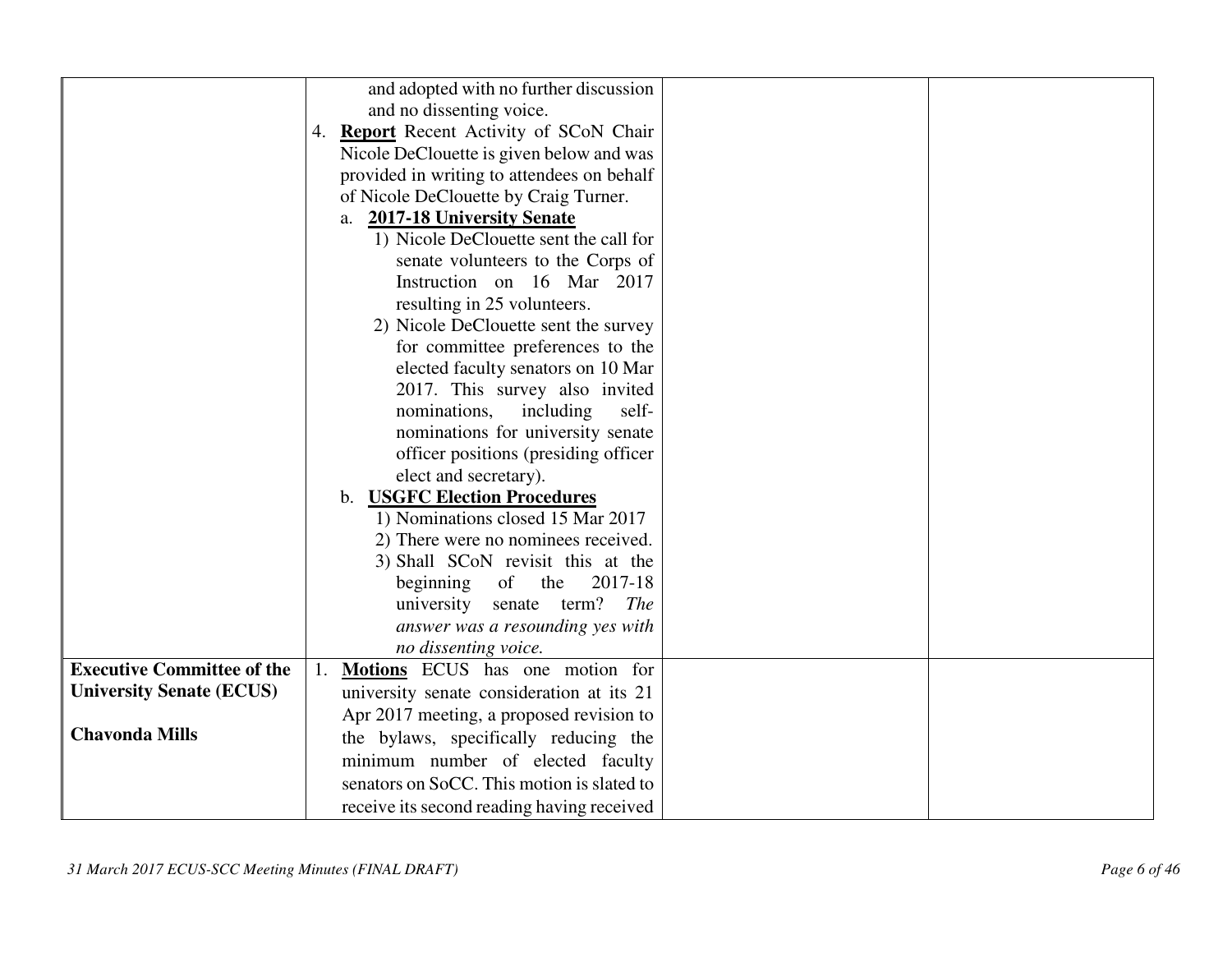| its first reading at the 17 Mar 2017                        |
|-------------------------------------------------------------|
| university senate meeting.                                  |
|                                                             |
| <b>Officers</b> The 2016-17 ECUS officers are<br>2.         |
| Mills<br>Chavonda<br>(Chair),<br>Nicole                     |
| (Vice-Chair) and Craig<br>DeClouette                        |
| Turner (Secretary).                                         |
| Meeting ECUS met on 31 Mar 2017 from<br>3.                  |
| $2:00 \text{pm}$ to $3:15 \text{pm}$ . The following topics |
| were discussed.                                             |
| a. Governance Calendar for 2017-18                          |
| will be amended at the request of Dr.                       |
| Veronica<br>Womack to<br>include                            |
| Excellence<br>"Making<br>Inclusive                          |
| Faculty Day" on Mon, 14 Aug 2017.                           |
| b. Proposal to Establish a Foundation                       |
| <b>Account for University Senate</b> is                     |
| under review by Kim Taylor at                               |
| University Advancement.                                     |
| <b>ECUS Standing Committee Scope</b><br>$c_{\cdot}$         |
| and Duties was reviewed by the                              |
| committee. The committee discussed                          |
| the recommendation that elected                             |
| faculty senator membership of ECUS                          |
| be only university senate officers and                      |
| standing committee chairs. Two                              |
| concerns about the implementation of                        |
| this change were dominance by                               |
| CoAS as majority of standing                                |
| committee chairs reside in that                             |
| college, and the perception of the                          |
| committee serving as a "superior"                           |
| committee to standing committees.                           |
| There was also discussion as to the                         |
| benefit<br>$\sigma$<br>the<br>recommended                   |
| committee composition as most                               |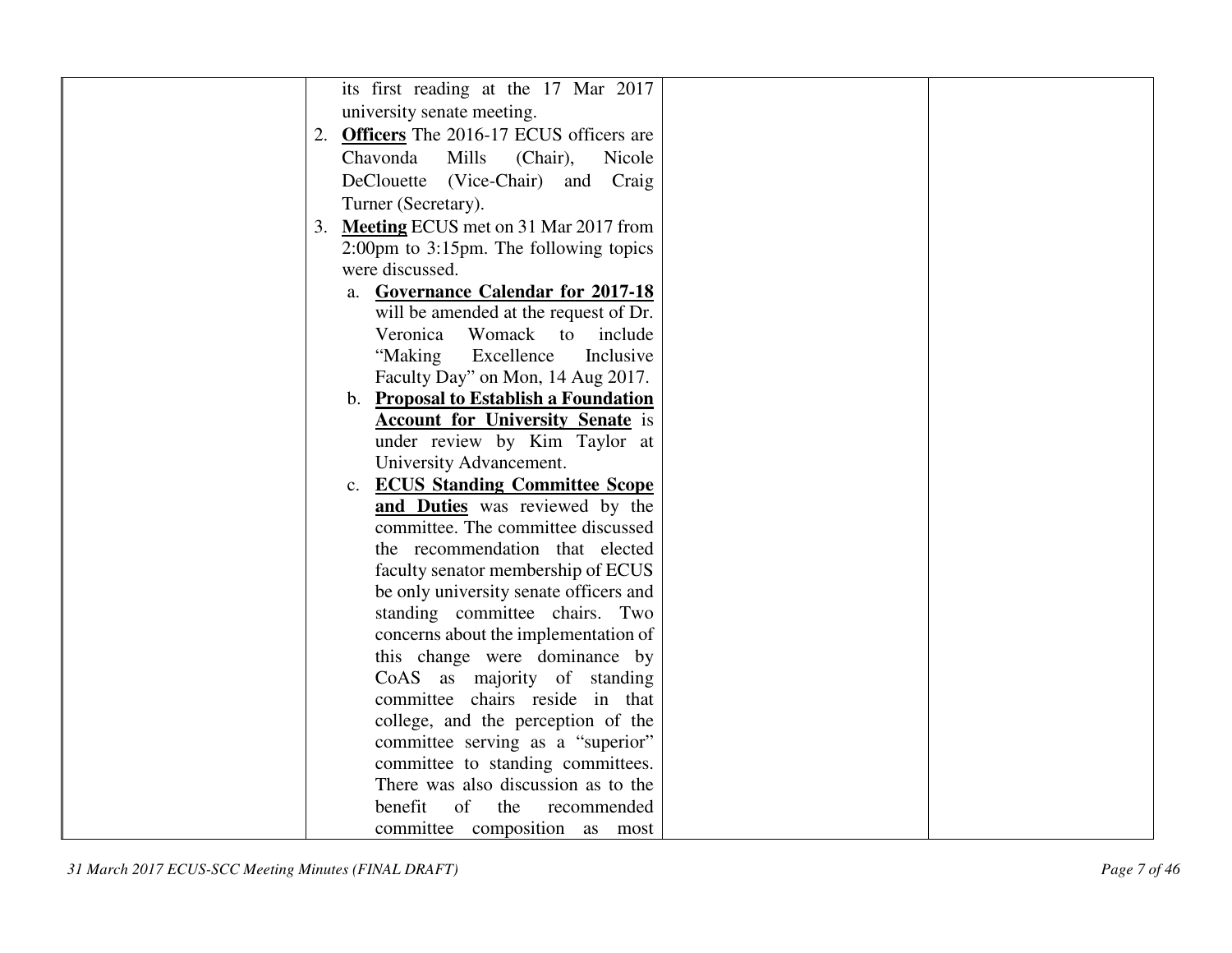| ECUS members present saw none.                |  |
|-----------------------------------------------|--|
| There was a brief discussion                  |  |
| regarding ECUS' functioning as a              |  |
| steering and advisory committee as            |  |
| opposed to making executive                   |  |
| decisions. Those present at the ECUS          |  |
| meeting recommended that ECUS                 |  |
| should continue to operate in its             |  |
| current form as it appears to have            |  |
| worked well since the inception of the        |  |
| university senate.                            |  |
| d. <b>Certificates</b> for committee officers |  |
| who were not also university senators         |  |
| as well as volunteers and appointees          |  |
| were delivered to standing committee          |  |
| chairs for distribution on 31 Mar             |  |
| 2017. Outgoing senators and leaders           |  |
| (committee officers and university            |  |
| senate officers who are also serving          |  |
| on the university senate as well as           |  |
| ECUS members) will receive their              |  |
| certificates at the final meeting of the      |  |
| 2016-2017 university senate, which            |  |
| will occur on 21 Apr 2017.                    |  |
| <b>Second USGFC Representative</b><br>e.      |  |
| identification efforts will continue          |  |
| during the 2017-18 senate term as a           |  |
| representative has yet to be identified.      |  |
| <b>Removal</b><br>of<br>Oversight<br>f.<br>of |  |
| <b>Curriculum from Senate</b><br>was          |  |
| briefly discussed resulting in an             |  |
| ECUS recommendation to defer                  |  |
| further discussion to the<br>2017             |  |
| governance retreat as Provost Brown           |  |
| was not present at the ECUS meeting           |  |
| to provide the details of the proposal.       |  |
|                                               |  |

*31 March 2017 ECUS-SCC Meeting Minutes (FINAL DRAFT) Page 8 of 46*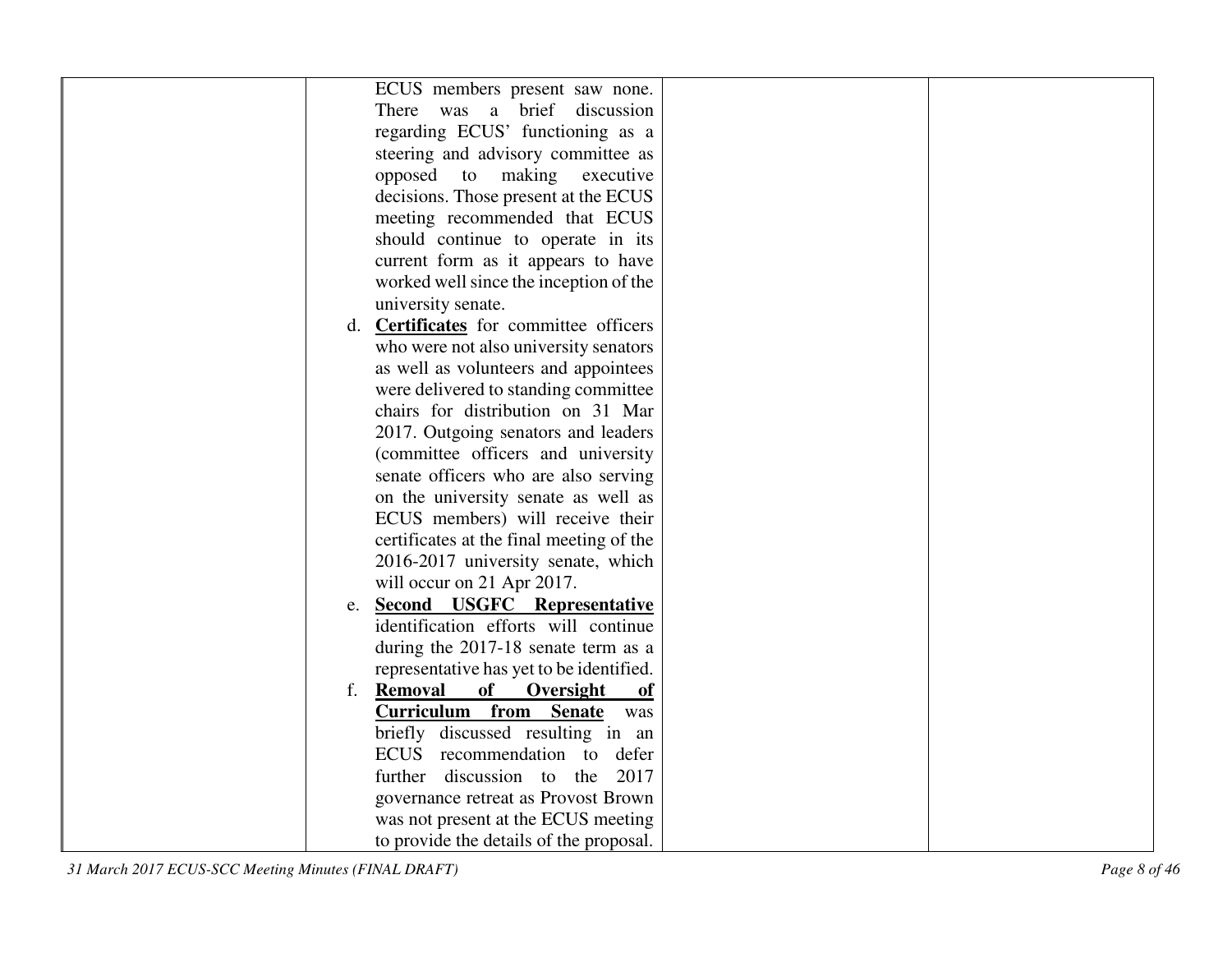|                                  | <b>ECUS</b><br><b>Sadie</b><br>recommends<br>g.  |
|----------------------------------|--------------------------------------------------|
|                                  | GC's Policy Officer,<br>Simmons,                 |
|                                  | serves as a reviewer of all university           |
|                                  | policies during development by the               |
|                                  | university senate to ensure the policy           |
|                                  | is in compliance with current internal           |
|                                  | and USG policies.                                |
| <b>Academic Policy Committee</b> | Motions APC has two motions to submit            |
| (APC)                            | for university senate consideration at its       |
|                                  | 21 Apr 2017 meeting. See items 3.a and           |
| <b>Carol Sapp</b>                | 3.b for details.                                 |
|                                  | <b>Officers</b> The 2016-17 APC officers are     |
|                                  | Carol Sapp (Chair), Mike Gleason (Vice-          |
|                                  | Chair) and David McIntryre (Secretary).          |
|                                  | The<br>Academic<br>3. Meeting<br>Policy          |
|                                  | Committee met on 31 Mar 2017 from                |
|                                  | 2:00pm to 3:15pm. The following topics           |
|                                  | were discussed.                                  |
|                                  | <b>Fire Drills</b> The motion is to add or<br>a. |
|                                  | amend the common syllabus statement              |
|                                  | for emergency procedures to address              |
|                                  | fire drills. The proposed statement is           |
|                                  | Fire drills will be conducted                    |
|                                  | annually. In the event of a fire                 |
|                                  | alarm, students will exit the                    |
|                                  | building in a quick and orderly                  |
|                                  | manner through the nearest                       |
|                                  | hallway exit. Learn the floor                    |
|                                  | plan and exits of the building.                  |
|                                  | Do not use elevators. If you                     |
|                                  | encounter heavy smoke, crawl                     |
|                                  | on the floor so as to gain fresh                 |
|                                  | air. Provide assistance to those                 |
|                                  | who are in need of help without                  |
|                                  | endangering your own life.                       |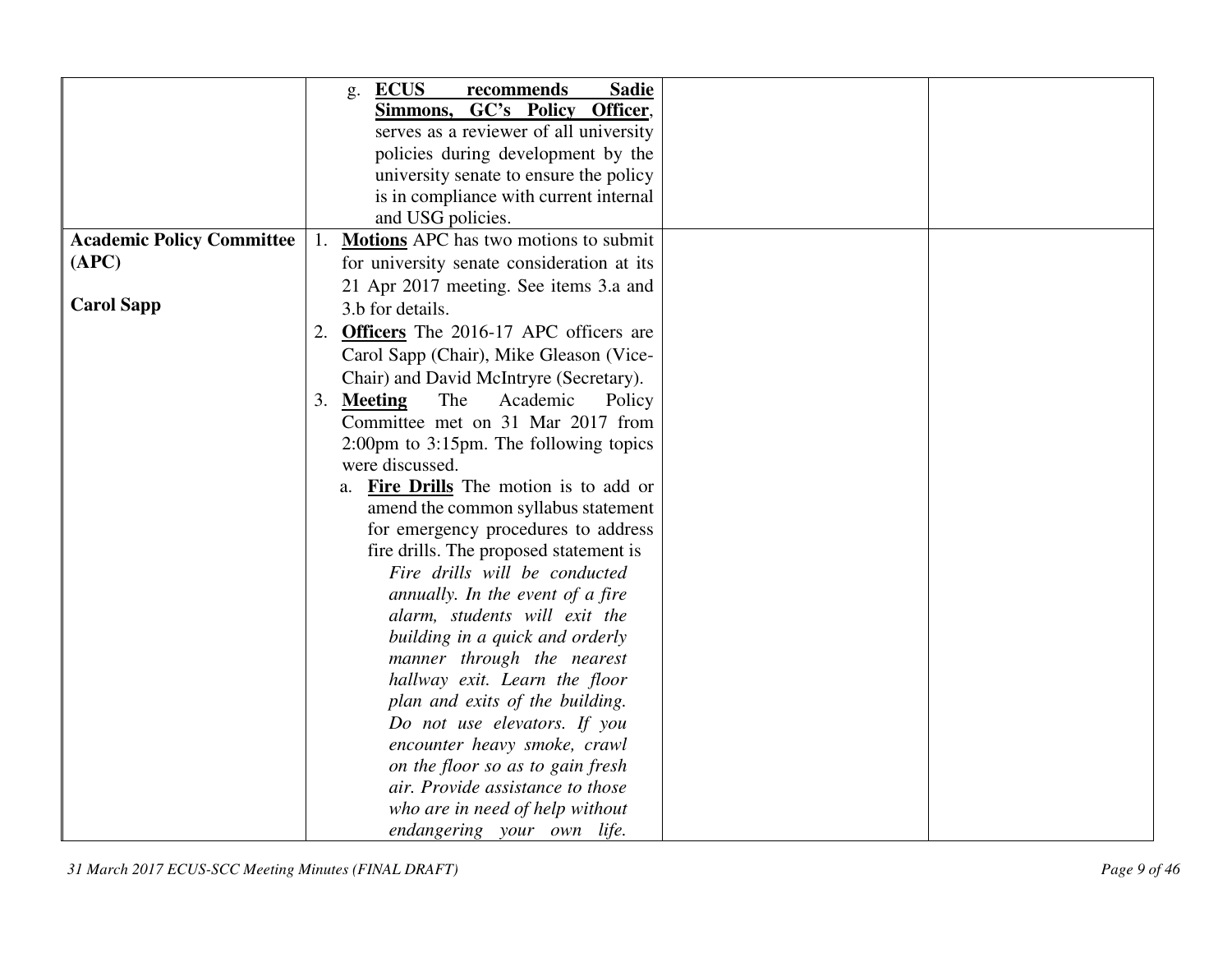| Assemble for a head count on                        |  |
|-----------------------------------------------------|--|
| the front lawn of main campus                       |  |
| or other designated assembly                        |  |
| area.                                               |  |
| <b>Midterm Grades</b> In response to the<br>$b_{1}$ |  |
| proposed SGA (Student Government                    |  |
| Association) Resolution related to                  |  |
| midterm grades, APC made the                        |  |
| following statement.                                |  |
| APC fully supports the existing                     |  |
| <b>USG</b><br>Policies<br>regarding                 |  |
| midterm feedback from faculty                       |  |
| students. After careful<br>to to                    |  |
| consideration of the<br>SGA                         |  |
| resolution as presented, APC                        |  |
| recommends the inclusion of a                       |  |
| statement on midterm feedback                       |  |
| as a common syllabus statement                      |  |
| for all GC courses. We seek                         |  |
| advice from Kay Anderson,                           |  |
| Registrar, for the specific                         |  |
| language of this statement.                         |  |
| <b>ECUS-SCC Deliberation</b> Most of                |  |
| those present at the meeting were in                |  |
| support of requiring the following                  |  |
| statement, as found in item 11 of the               |  |
| Syllabus Requirements section of the                |  |
| university Policies Procedures and                  |  |
| Practices<br>Manual,<br>be required                 |  |
| verbatim on all course syllabi: Prior               |  |
| to mid-semester, you will receive                   |  |
| feedback<br>academic<br>$\emph{on}$<br>your         |  |
| performance in this course. Most                    |  |
|                                                     |  |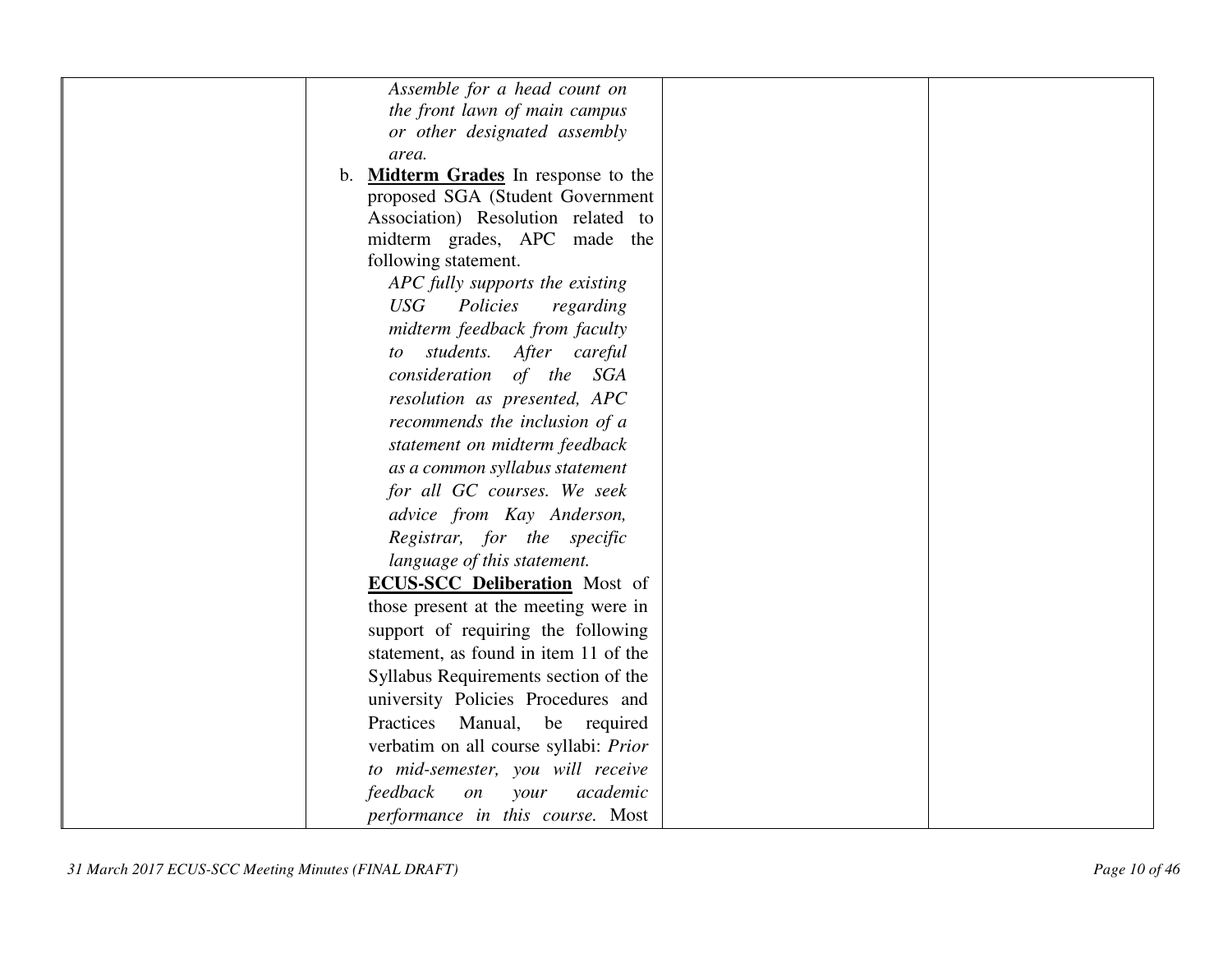|                                  | indicated that this was common                            |  |
|----------------------------------|-----------------------------------------------------------|--|
|                                  |                                                           |  |
|                                  | practice in many of the departments.                      |  |
|                                  | <b>Online Teaching Needs</b> Due to time<br>c.            |  |
|                                  | constraints, the third agenda item – the                  |  |
|                                  | subcommittee report on specific items                     |  |
|                                  | to suggest to Jeanne Sewell and CTL                       |  |
|                                  | (Center for Teaching and Learning)                        |  |
|                                  | staff that would be helpful to faculty in                 |  |
|                                  | facilitating the teaching and learning                    |  |
|                                  | processes for online courses – was not                    |  |
|                                  | addressed during this APC meeting.                        |  |
| <b>Curriculum and Assessment</b> | <b>Motions CAPC</b> has two motions to submit             |  |
| <b>Policy Committee (CAPC)</b>   | for university senate consideration at its                |  |
|                                  | 21 Apr 2017 meeting. The topics of these                  |  |
| <b>Lyndall Muschell</b>          | motion are provided below in 3.a.                         |  |
|                                  | 2. Officers The 2016-17 CAPC officers are                 |  |
|                                  | Lyndall Muschell (Chair), Angel Abney                     |  |
|                                  | (Vice-Chair) and Josie Doss (Secretary).                  |  |
|                                  | 3. Meeting The Curriculum and Assessment                  |  |
|                                  | Policy Committee met on 31 Mar 2017                       |  |
|                                  | from $2:00 \text{pm}$ to $3:15 \text{pm}$ . The following |  |
| topics were discussed.           |                                                           |  |
|                                  | a. Motions The following Action Items                     |  |
|                                  | were deliberated and voted upon. The                      |  |
|                                  | result of these votes, documenting                        |  |
|                                  | CAPC actions, is given below.                             |  |
|                                  | i. Additional Delivery Format -                           |  |
|                                  | <b>MAT</b> in Secondary Education -                       |  |
|                                  | received unanimous approval                               |  |
|                                  | ii. Deactivation of the B.S. in                           |  |
|                                  | <b>Outdoor Education</b> – recommend                      |  |
|                                  | against by majority vote (more                            |  |
|                                  | context is provided under new                             |  |
|                                  | business in this CAPC report)                             |  |
|                                  |                                                           |  |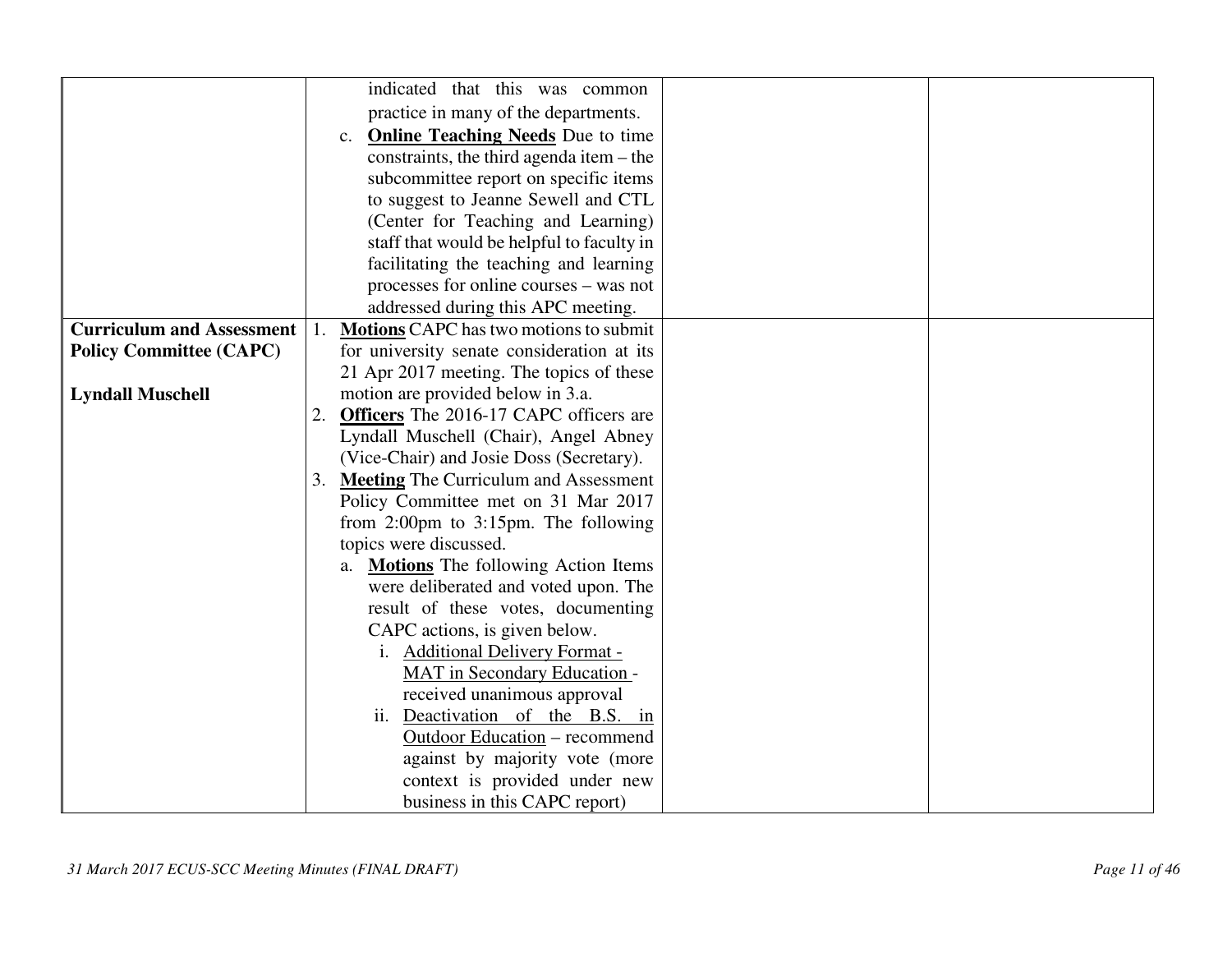| Each of these items will be submitted     |                                     |  |
|-------------------------------------------|-------------------------------------|--|
| as a motion to university senate for      |                                     |  |
| deliberation and a vote.                  |                                     |  |
| b. <b>Information Items</b> The following |                                     |  |
| information items were shared with        |                                     |  |
| CAPC and will be documented in the        |                                     |  |
| CAPC minutes.                             |                                     |  |
| i. Changes in Existing Programs           |                                     |  |
|                                           | 1) Government & Sociology – A       |  |
|                                           | modification was made to the        |  |
|                                           | Bachelor of Arts degree in          |  |
|                                           | Political Science. The senior       |  |
|                                           | capstone is a 3 hour requirement.   |  |
| The faculty requested                     | the                                 |  |
|                                           | removal of the internship (POLS     |  |
| 4960                                      | Internship<br>and/or                |  |
|                                           | Cooperative) as a capstone          |  |
| option.                                   |                                     |  |
|                                           | 2) BA in English, Literature        |  |
|                                           | Concentration: Upper Division       |  |
|                                           | Course Requirements - After a       |  |
|                                           | review of the upper-division        |  |
|                                           | curriculum, the undergraduate       |  |
| Literature                                | Program<br>found                    |  |
| limitations                               | with its<br>major                   |  |
|                                           | requirement categories, both in     |  |
|                                           | terms of student exposure to        |  |
|                                           | important areas of literary study   |  |
|                                           | and in terms of offering a range    |  |
|                                           | of courses for degree progress. A   |  |
|                                           | proposal was submitted and          |  |
|                                           | approved, effective Fall 2018,      |  |
|                                           | which exposes students to a         |  |
|                                           | better range of literary areas,     |  |
| including                                 | national<br>and                     |  |
|                                           | multicultural literatures, and also |  |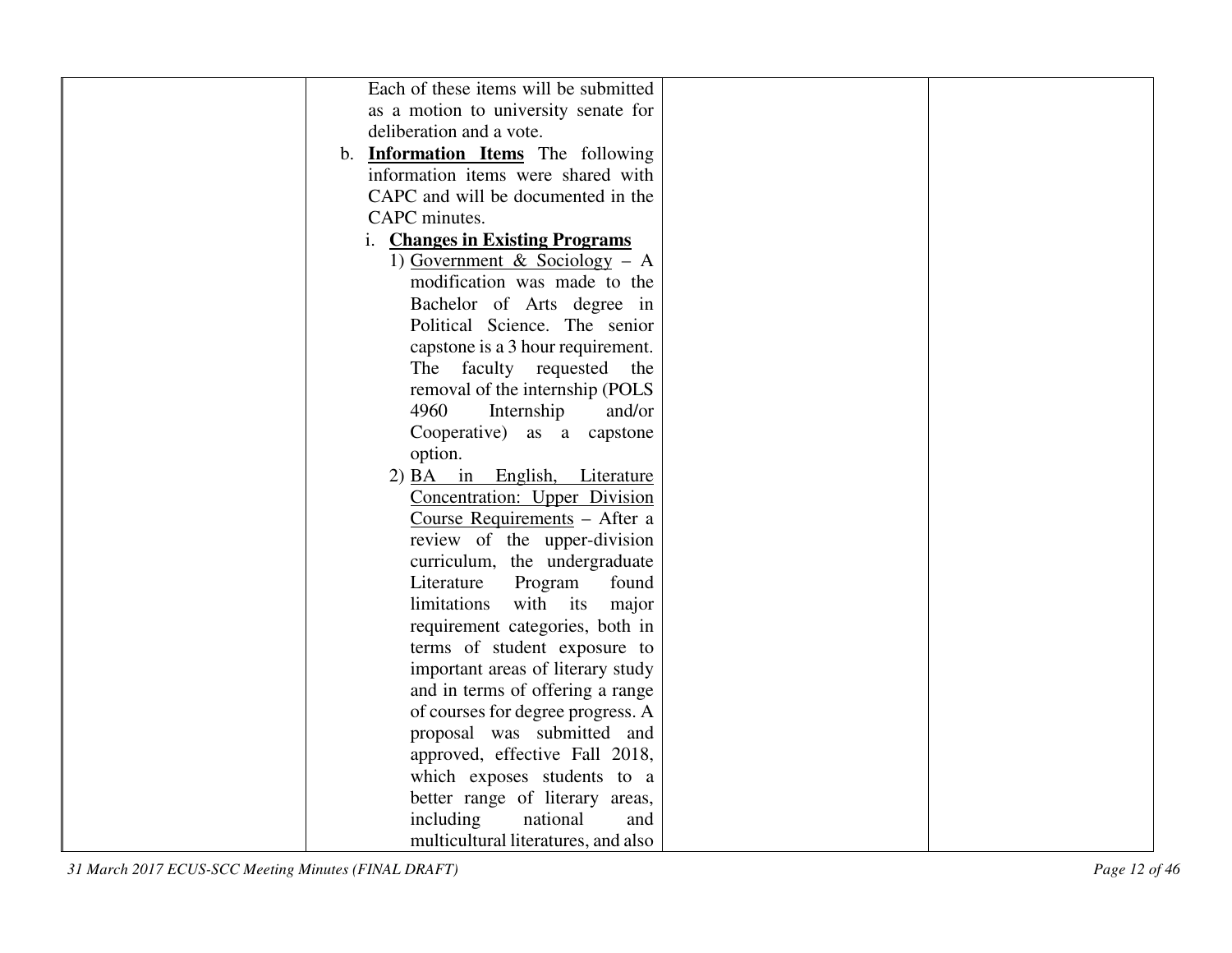|                              | affords students a broader range   |
|------------------------------|------------------------------------|
| of options for the degree.   |                                    |
|                              | 3) BA in English, Creative Writing |
|                              | Concentration: Changes to the      |
|                              | Three Courses - The "Three"        |
|                              | Courses from the Following"        |
|                              | Major Requirement of the BA in     |
| English,                     | Creative<br>Writing                |
|                              | Concentration must be updated      |
|                              | based upon the approval of the     |
|                              | new and retitled undergraduate     |
| <b>ENGL</b>                  | literature<br>courses,             |
| effective Fall 2018.         |                                    |
| 4) Discontinuation           | <b>MBA</b><br>of                   |
|                              | program delivery at Robins Air     |
|                              | Force Base (RAFB) – The            |
|                              | College of Business will no        |
|                              | longer offer the MBA in a face-    |
|                              | to-face mode at RAFB. This is a    |
|                              | modification of location only;     |
|                              | the College of Business will       |
|                              | continue to offer the MBA          |
|                              | degree. Effective Date: Fall 2017  |
|                              | - no new admits to the face-to-    |
|                              | face MBA program at RAFB           |
|                              | after fall 2017. Teach-out of      |
|                              | currently enrolled and to-be-      |
|                              | enrolled students is expected to   |
| take at least five semesters |                                    |
|                              | 5) $MMS$ – Change the admission    |
|                              | waiver policy (GMAT or GRE)        |
|                              | from AACSB institution to          |
| <b>AACSB</b>                 | and/or<br><b>ABET</b>              |
| institutions                 |                                    |
|                              |                                    |
|                              | 6) $MSLCM$ – Change the Waiver     |
|                              | policy from 3.5 GPA and            |

*31 March 2017 ECUS-SCC Meeting Minutes (FINAL DRAFT) Page 13 of 46*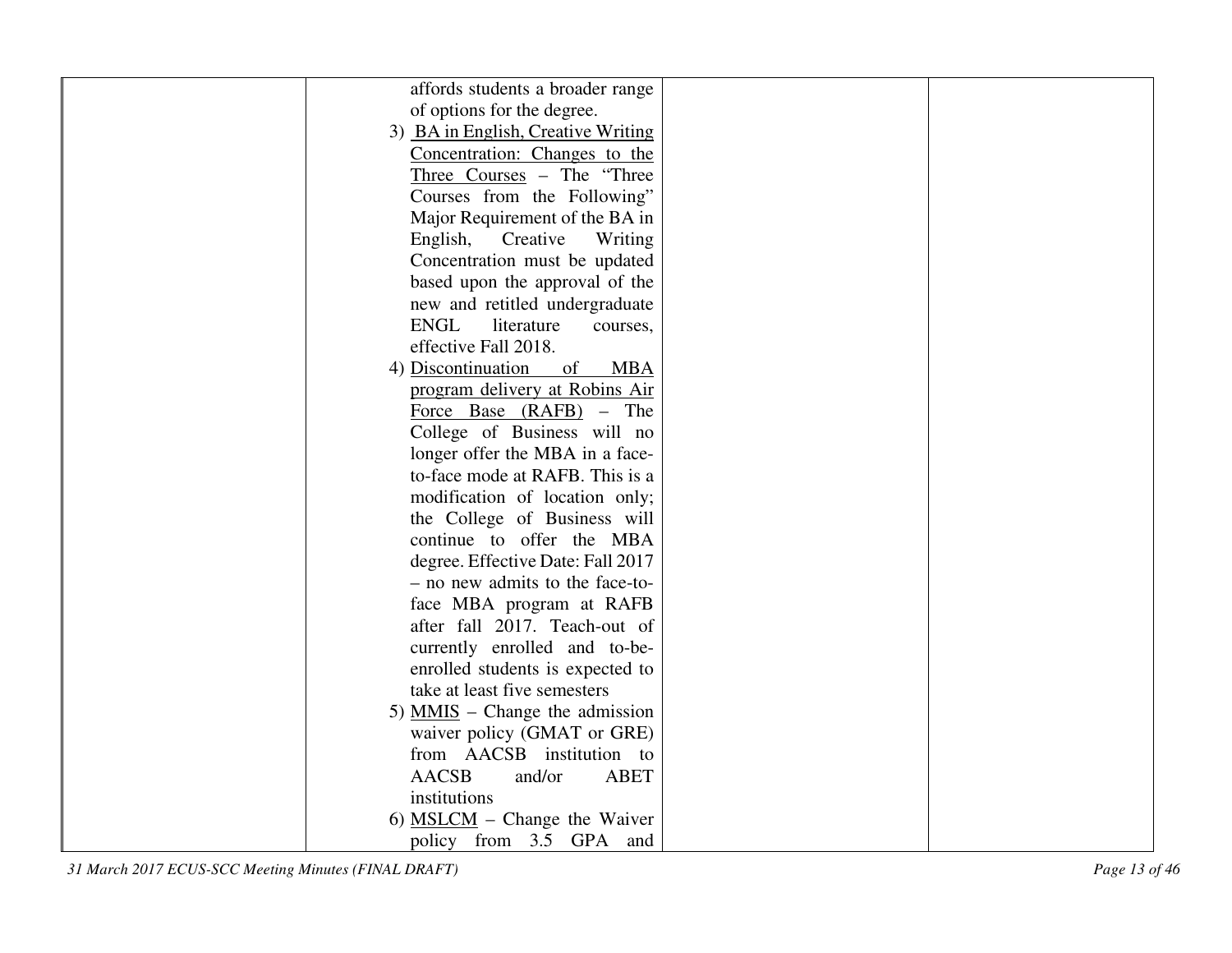| AACSB institution to 3.15 GPA          |  |
|----------------------------------------|--|
| and AACSB institution                  |  |
| 7) MBA – Create a Waiver policy        |  |
| of 3.15 undergraduate GPA and          |  |
| <b>AACSB</b> institution               |  |
| ii. Change in Credit Hour Range        |  |
| 1) CHEM $2999 -$ The credit hour       |  |
| range was changed from 1-4             |  |
| credit hours to 0-4 credit hours.      |  |
| 2) PHYS $2999$ – The credit hour       |  |
| range was changed from 1-4             |  |
| credit hours to 0-4 credit hours.      |  |
| iii. Change in Catalog Description     |  |
| and Academic Profile                   |  |
| 1) ENGL $4440$ – In order to expose    |  |
| students<br>literature<br>to<br>both   |  |
| modern<br>and<br>contemporary          |  |
| drama, the Literature Program of       |  |
| the Department of English $\&$         |  |
| Rhetoric has made the following        |  |
| changes:                               |  |
| a) catalog description of ENGL         |  |
| 4440 Modern Drama from "a              |  |
| study of selected modern               |  |
| plays in English" to "a study          |  |
| of selected modern and/or              |  |
| contemporary plays," and               |  |
| b) the academic profile of the         |  |
| course such that whenever              |  |
|                                        |  |
| the phrase "modern drama"              |  |
| appears it is replaced with<br>"modern |  |
| and/or                                 |  |
| contemporary drama."                   |  |
| 2) ENGL 4446 - In order to expose      |  |
| literature<br>students<br>both<br>to   |  |
| modern<br>and<br>contemporary          |  |

*31 March 2017 ECUS-SCC Meeting Minutes (FINAL DRAFT) Page 14 of 46*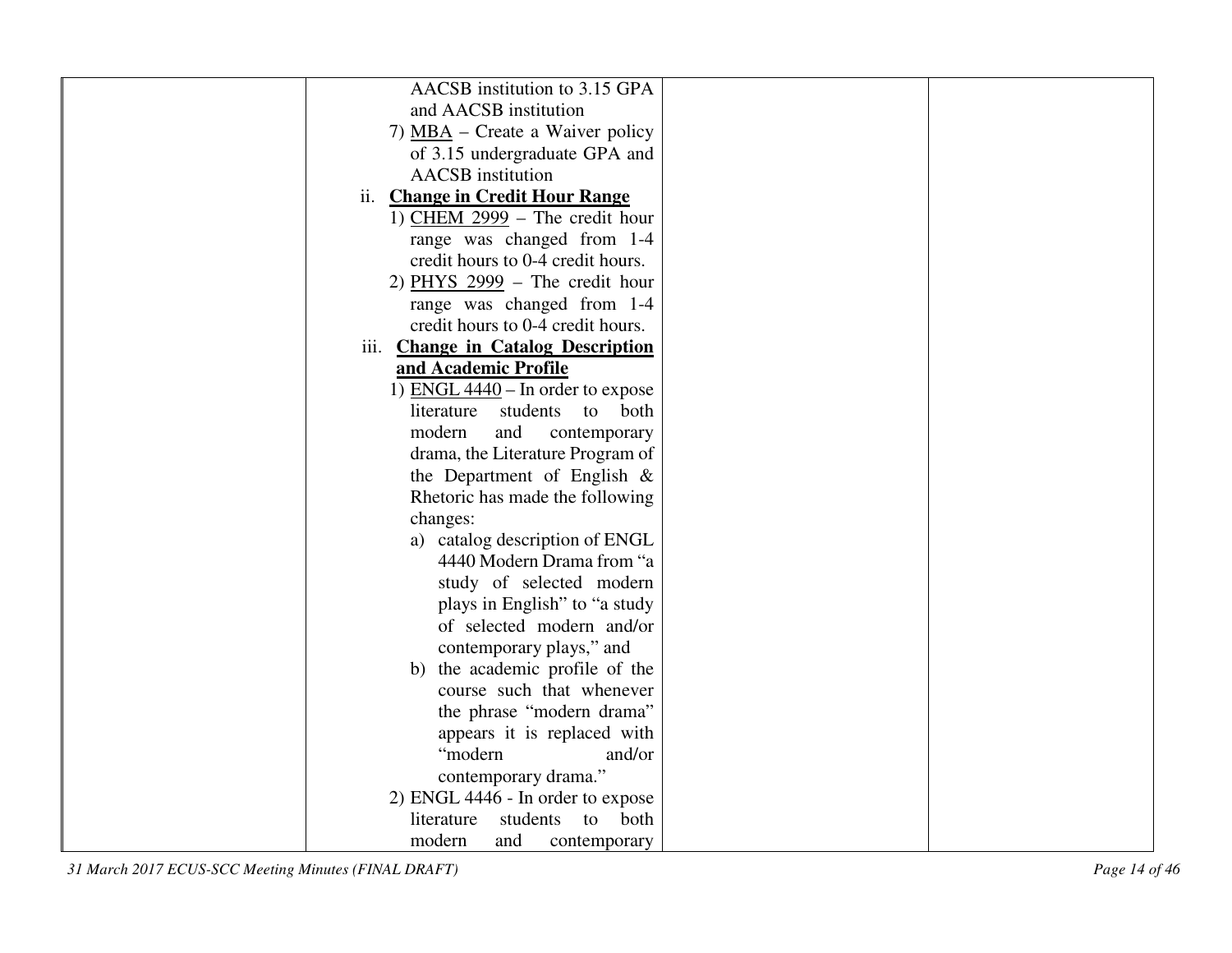| poetry, the Literature Program of     |  |
|---------------------------------------|--|
| the Department of English $\&$        |  |
| Rhetoric has made the following       |  |
| changes:                              |  |
| a) the catalog description of         |  |
| ENGL 4446 Modern Poetry               |  |
|                                       |  |
| from "a study of selected             |  |
| modern poetry in English" to          |  |
| "a study of modern and/or             |  |
| contemporary poetry," and             |  |
| b) the academic profile of the        |  |
| course such that whenever             |  |
| the phrase "modern poetry"            |  |
| appears, it is replaced with          |  |
| "modern<br>and/or                     |  |
| contemporary poetry."                 |  |
| 3) ENGL 4110 - On March 10,           |  |
| 2010, after being approved by         |  |
| the Department of English $\&$        |  |
| Rhetoric and Chair Whitaker as        |  |
| well as the College of Arts $\&$      |  |
| Curriculum<br>Sciences<br>$\&$        |  |
| <b>Instruction Committee and Dean</b> |  |
| Procter,<br>Provost<br>Jordan         |  |
| approved changing the academic        |  |
| profile of ENGL 4110 Literary         |  |
| Criticism and 5110 Literary           |  |
| Criticism to an in-depth study of     |  |
| one to three critical theories.       |  |
| However, the subsequent catalog       |  |
| description was not amended.          |  |
| The revised catalog description       |  |
| should read: "A focused study of      |  |
| one or two methodologies of           |  |
| literary criticism."                  |  |
| iv. Course Name Change                |  |
|                                       |  |

*31 March 2017 ECUS-SCC Meeting Minutes (FINAL DRAFT) Page 15 of 46*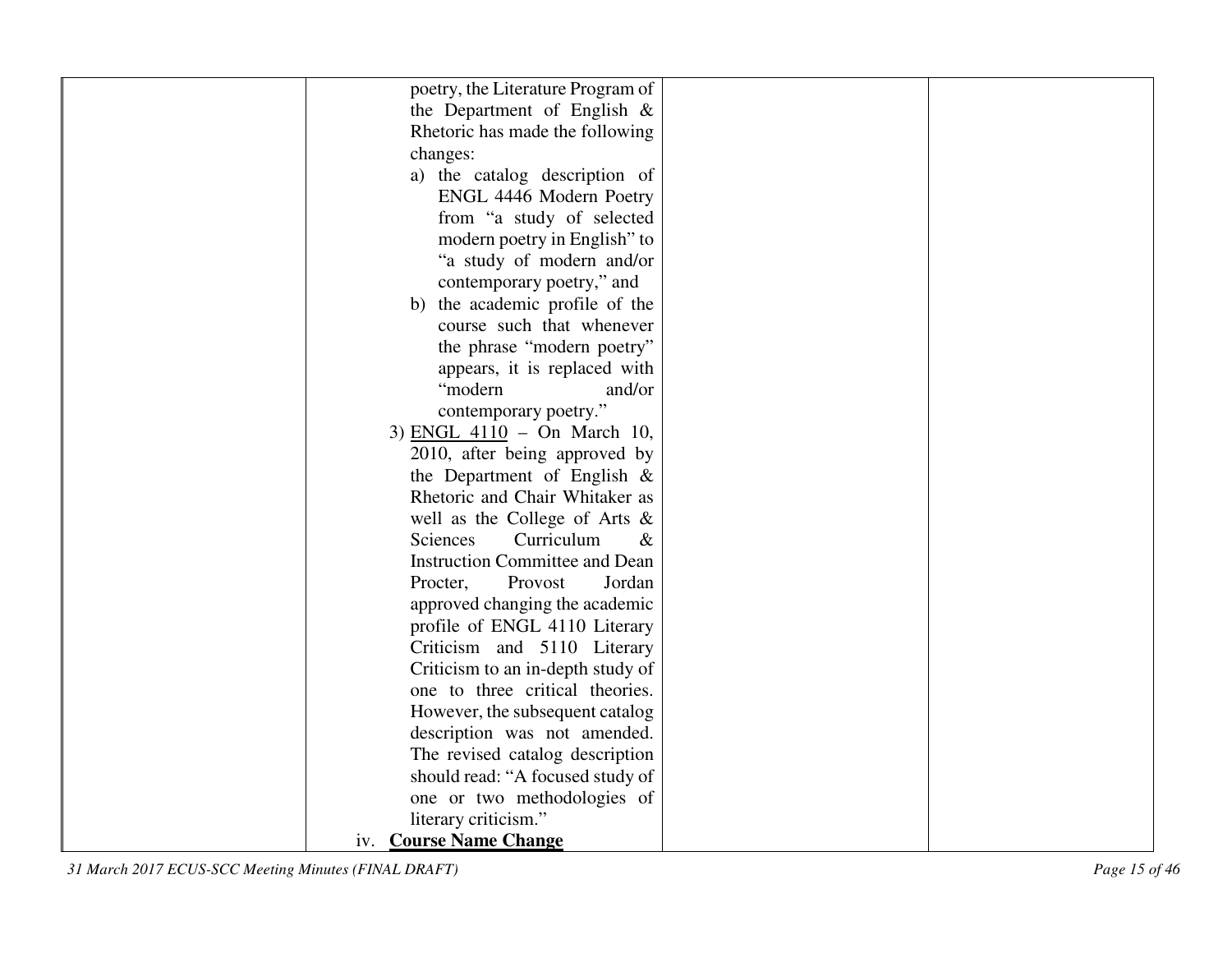| 1) ENGL $4555$ – The Literature     |  |
|-------------------------------------|--|
| Program of the Department of        |  |
| English & Rhetoric has changed      |  |
| the title of ENGL 4555              |  |
| American Literature 1865 to         |  |
| 1920 to ENGL 4555 American          |  |
| Realism.                            |  |
| v. New Courses                      |  |
| 1) BIOL $3810$ – This course        |  |
| provides an overview<br>to          |  |
| botanical concepts including        |  |
| the biology of the plant cell,      |  |
| energetics (photosynthesis and      |  |
| respiration), plant structure and   |  |
| development,<br>physiology          |  |
| (growth and<br>development,         |  |
| nutrition,<br>water relations),     |  |
| along with a consideration of       |  |
| ecology,<br>systematics,<br>and     |  |
| evolution.                          |  |
| ENGL $4224$ – A study of<br>2)      |  |
| selected works of poetry and        |  |
| prose from the Renaissance          |  |
| period in England, continental      |  |
| Europe, and explorations of the     |  |
| Americas.                           |  |
| ENGL $4229$ – A study of<br>3)      |  |
| dramatic literature from the        |  |
| Elizabethan<br>and<br>Jacobean      |  |
| periods in England.                 |  |
| 4) ENGL $4450 - A$ study of         |  |
| literature and film by and about    |  |
| from<br>$\rm{a}$<br>global<br>women |  |
| from<br>perspective<br>and          |  |
| perspectives of women's and         |  |
| gender studies.                     |  |

*31 March 2017 ECUS-SCC Meeting Minutes (FINAL DRAFT) Page 16 of 46*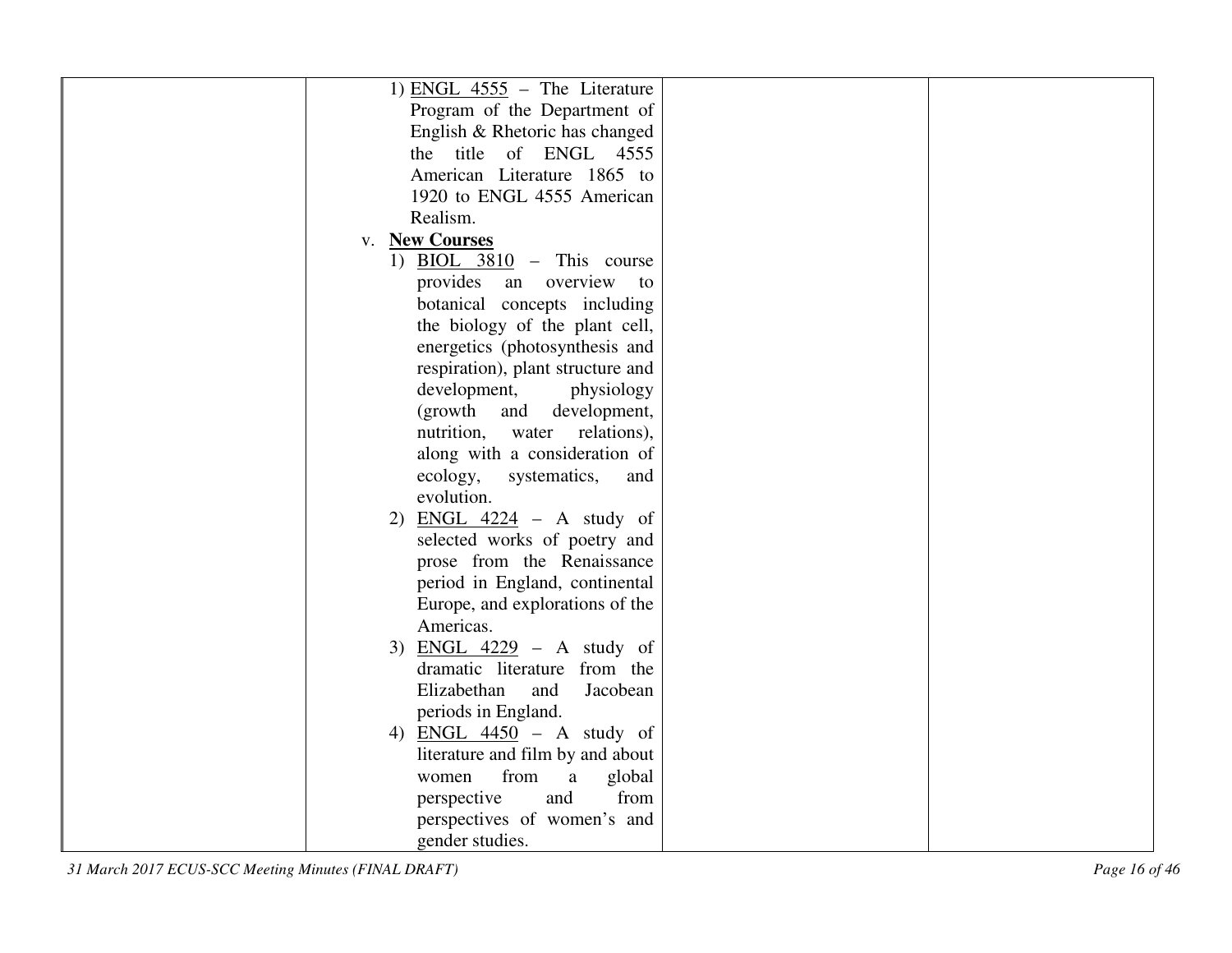| 5) ENGL $4540 - A$ study of               |  |
|-------------------------------------------|--|
| selected American literature              |  |
| from 1800-1865.                           |  |
| <u>ENGL 4660</u> – A study of early<br>6) |  |
| twentieth-century<br>American             |  |
| literature                                |  |
| 7) ENGL $4675$ - A study of               |  |
| American<br>contemporary                  |  |
| literature.                               |  |
| 8) ENGL $4775 - A$ study of the           |  |
| interconnections<br>between               |  |
| folklore and literature and how           |  |
| they influence each other, from           |  |
| a global perspective.                     |  |
| 9) ENGL $4810 - A$ study of film          |  |
| and film theory.                          |  |
| 10) ENGL $4820 - A$ study of              |  |
| selected texts by Jane Austen in          |  |
| comparison<br>with<br>film                |  |
| adaptations of Austen's work.             |  |
| 11) ENGL $4910$ – Special studies in      |  |
| topics in American literature.            |  |
| This course is repeatable for             |  |
| credit.                                   |  |
| 12) $ENGL 4915$ – Special studies in      |  |
| topics in American literature.            |  |
| This course is repeatable for             |  |
| credit.                                   |  |
| 13) ENGL $4920$ – Special studies in      |  |
| topics in pre-1800 literature.            |  |
| This course is repeatable for             |  |
| credit.                                   |  |
| 14) ENGL $4925$ – Special studies in      |  |
| topics in post-1800 literature.           |  |
| This course is repeatable for             |  |
| credit.                                   |  |

*31 March 2017 ECUS-SCC Meeting Minutes (FINAL DRAFT) Page 17 of 46*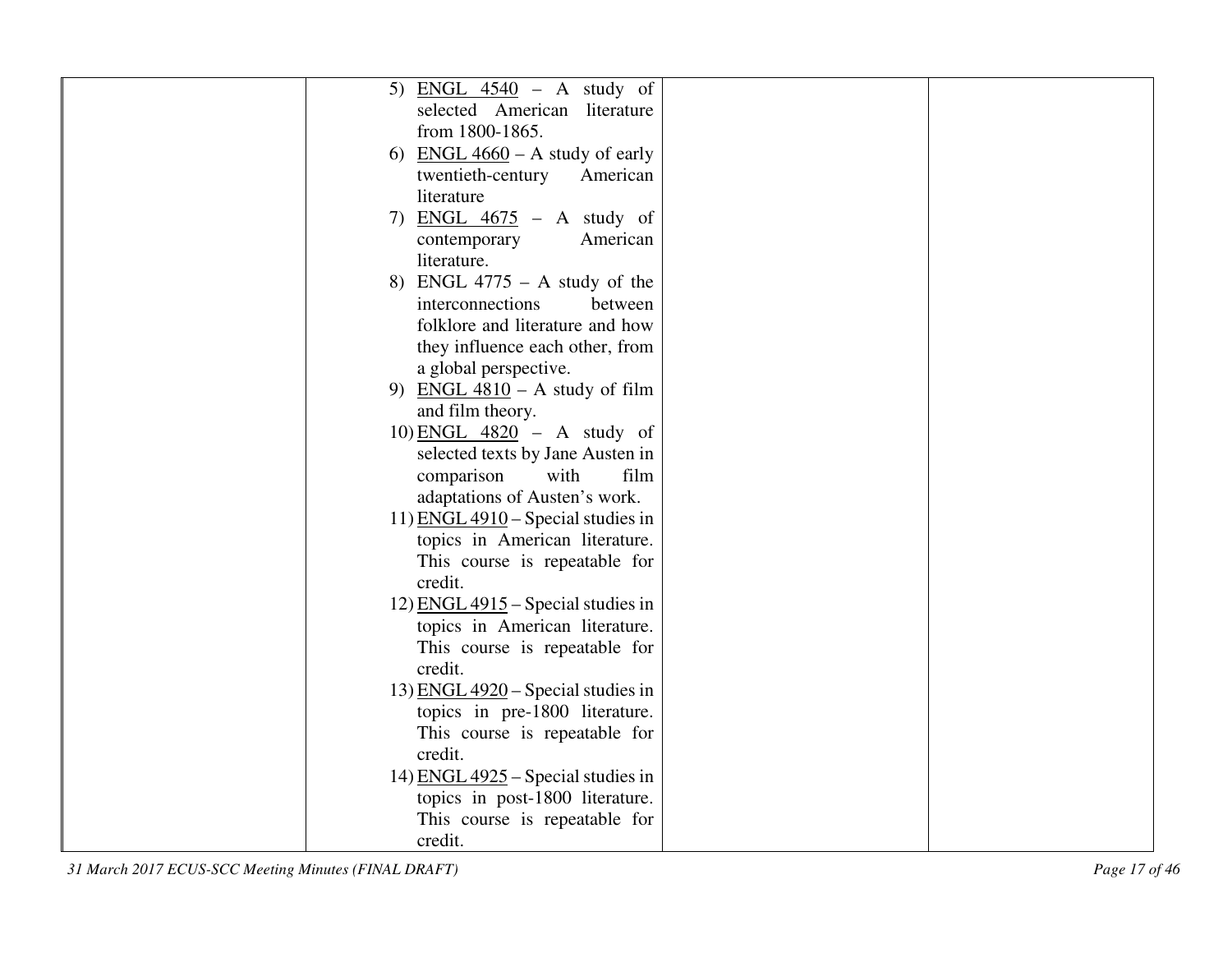| 15) ENGL $4530 - A$ study of               |  |
|--------------------------------------------|--|
| selected American literature               |  |
| before 1800.                               |  |
| 16) THEA $1207$ – The third of a           |  |
| certificate<br>three-course                |  |
| program designed specifically              |  |
| to provide students with a basic           |  |
| and advanced level of on-set               |  |
| grip rigging skills, knowledge             |  |
| and experience with film                   |  |
| industry<br>standard                       |  |
| organizational<br>structure,               |  |
| professional equipment, and                |  |
| on-set procedures in grip                  |  |
| rigging.                                   |  |
| 17) THEA $1307$ – The third of a           |  |
| certificate<br>three-course                |  |
| program designed specifically              |  |
| to provide students with a basic           |  |
| level of on-set film set                   |  |
| construction skills, knowledge             |  |
| and experience with film                   |  |
| standard<br>industry                       |  |
| organizational<br>structure,               |  |
| professional equipment,<br>and             |  |
| on-set procedures<br>in<br>set             |  |
| construction                               |  |
| <b>New Business Items</b><br>$C_{\bullet}$ |  |
| i. At the request of ECUS during its 3     |  |
| Mar 2017 meeting with Standing             |  |
| Committee Chairs, CAPC members             |  |
| discussed bringing a motion to             |  |
| university senate in regards to the        |  |
| deactivation of the B.S. in Outdoor        |  |
| Education. As a result, the motion         |  |
| recommend<br>against<br>the<br>to          |  |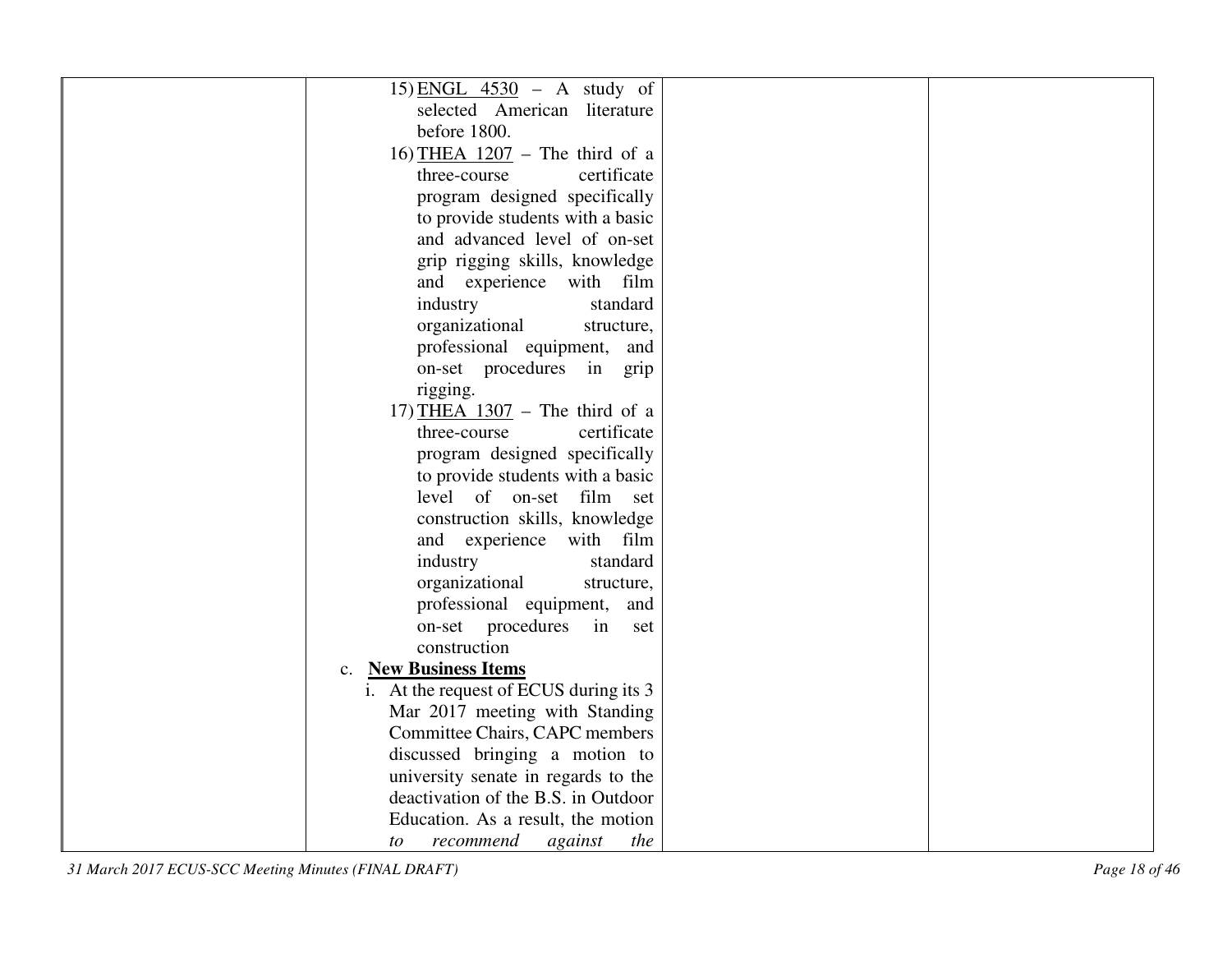|                                 | deactivation of the B.S. in Outdoor            |
|---------------------------------|------------------------------------------------|
|                                 | Education will be submitted for                |
|                                 | consideration by the university                |
|                                 | senate at its 21 Apr 2017 meeting.             |
| <b>Subcommittee on the Core</b> | Motions SoCC has no motions to submit          |
| <b>Curriculum (SoCC)</b>        | for university senate consideration at its     |
|                                 | 21 Apr 2017 meeting.                           |
| <b>Mary Magoulick</b>           | 2. Officers The 2016-17 SoCC officers are      |
|                                 | Mary Magoulick (Chair), Brandon                |
|                                 | Samples (Vice-Chair) and Kay Anderson          |
|                                 | (Secretary).                                   |
|                                 | <b>Meetings</b> The following summarizes<br>3. |
|                                 | SoCC activity at its recent meetings.          |
|                                 | a. Area B New Sections SoCC approved           |
|                                 | the following proposals for new                |
|                                 | sections in Area B in the last month:          |
|                                 | i. GC2Y Arts & Literacy: Global                |
|                                 | Journeys with Afterschool by                   |
|                                 | Linda<br>Golson<br><b>Bradley</b>              |
|                                 | of<br>Professional<br>(Department              |
|                                 | Learning and Innovation)                       |
|                                 | ii. <b>GC1Y</b> Documentary Studies by         |
|                                 | Scott Dillard (Department of                   |
|                                 | English & Rhetoric)                            |
|                                 | Wild:<br>iii. GC1Y Monks<br>Gone               |
|                                 | Religious Injustice Around the                 |
|                                 | Globe by Matthew Milligan                      |
|                                 | (Department of Philosophy &                    |
|                                 | Liberal Studies)                               |
|                                 | iv. <b>GC1Y</b> Growing up in the USA:         |
|                                 | What Does Psychological Science                |
|                                 | Have to Say about Children's                   |
|                                 | Experiences in the American                    |
|                                 | Context by Dana Wood (Dept.                    |
|                                 | Psych. Science)                                |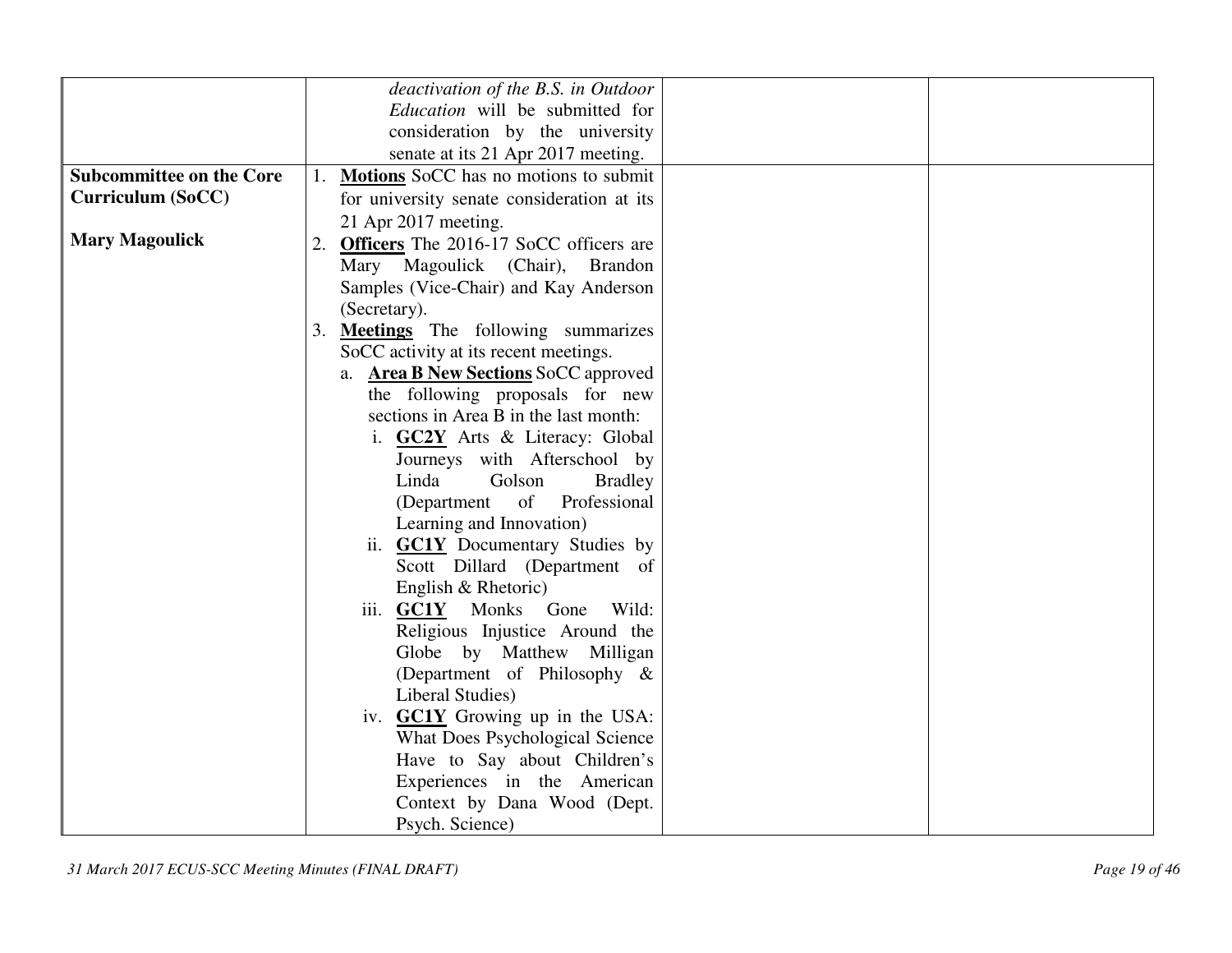| v. <b>GC2Y</b> Religion and Human Right           |  |
|---------------------------------------------------|--|
| by Juli Gittinger (Dept. Phil $\&$                |  |
| Liberal Studies)                                  |  |
| b. <b>Area B Forums</b> SoCC held two             |  |
| forums recently, one a training session           |  |
| for people interested in teaching in              |  |
| Area B, and one a discussion forum for            |  |
| how Area B is taught:                             |  |
| i. Training Seminar in Teaching an                |  |
| Area B class, Friday, Feb. 24, 1pm,               |  |
| Library 376                                       |  |
| 1) This will train you how to                     |  |
| propose an Area B class.                          |  |
| 2) Completed: 15 faculty and 7                    |  |
| SOCC members attended.                            |  |
| ii. Discussion Forum on Teaching in               |  |
| Area B, Friday, March 10, 1pm                     |  |
| A&S 2-46 & 2-51                                   |  |
| 1) This will be an opportunity for                |  |
| past, current and future Area B                   |  |
| teachers to meet and discuss                      |  |
| teaching methods, concepts,                       |  |
| readings,<br>class<br>sessions,                   |  |
| assessment, etc.                                  |  |
| 2) Completed: 10 faculty and 2                    |  |
| SOCC members attended.                            |  |
| <b>Area B Section Proposals</b><br>$\mathbf{c}$ . |  |
| i. SoCC remains ready to receive                  |  |
| proposals for new Area B sections                 |  |
| through April 7 this semester.                    |  |
| Please inform your faculty wishing                |  |
| to teach Area B sections next year                |  |
| of this deadline.                                 |  |
| ii. SoCC encourages anyone wishing                |  |
| to propose Area B sections to                     |  |
| submit<br>proposals<br>in<br>your                 |  |

*31 March 2017 ECUS-SCC Meeting Minutes (FINAL DRAFT) Page 20 of 46*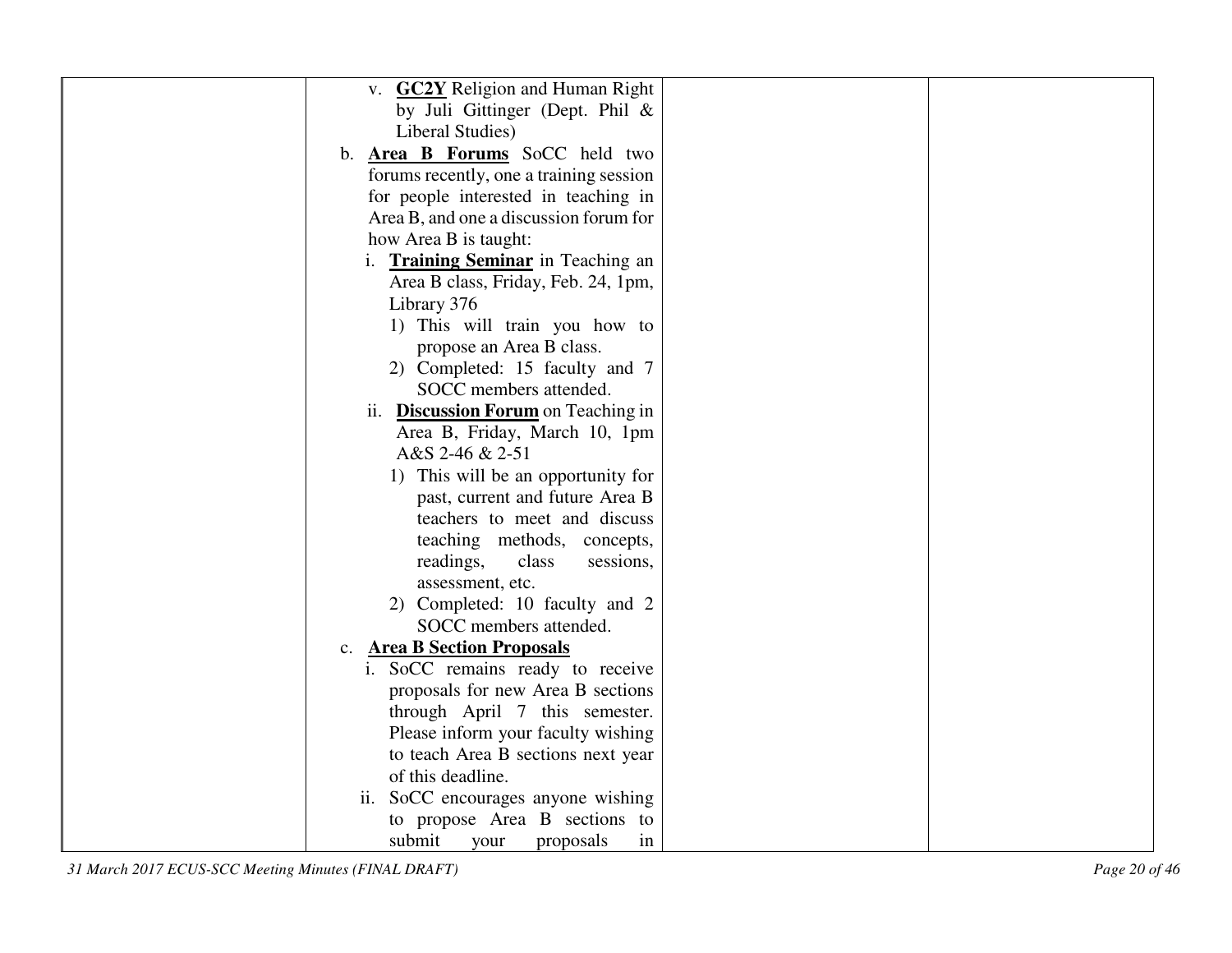| compliance with the<br>deadline          |
|------------------------------------------|
| above. Please be aware that the          |
| routing process<br>changed<br>has        |
| slightly, so that now we must            |
| receive three signatures before we       |
| can review proposals: the Chair's        |
| signature, the Dean's signature, and     |
| the Associate Provost's signature.       |
| All information about our proposal       |
| process is on our website:               |
| https://intranet.gcsu.edu/socc           |
| (requires unify credentials to login)    |
| d. SoCC Bylaws<br>SoCC<br><b>Review</b>  |
| discussed bylaws pertaining to its       |
| composition, scope, etc. and would       |
| like more time to consider these         |
| bylaws. One comment is that we often     |
| feel pressed to review proposals at the  |
| last minute so they can be listed for    |
| registration (which might even have      |
| already started). Sometimes we are       |
| required to pass proposals pending       |
| revisions to meet the high demand for    |
| more sections (this is not ideal). We    |
| discussed the processes that require     |
| quick turnarounds, but some people       |
| are still dissatisfied with the pressure |
| we routinely face to approve proposals   |
| quickly.                                 |
| e. Area B Section Allocation As a point  |
| of information, Interim Associate        |
| Provost Spirou indicated that at a       |
| recent Deans Council meeting, there      |
| was an inventory of the number of        |
| Area B sections necessary to satisfy     |
| student need and the allocation of the   |

*31 March 2017 ECUS-SCC Meeting Minutes (FINAL DRAFT) Page 21 of 46*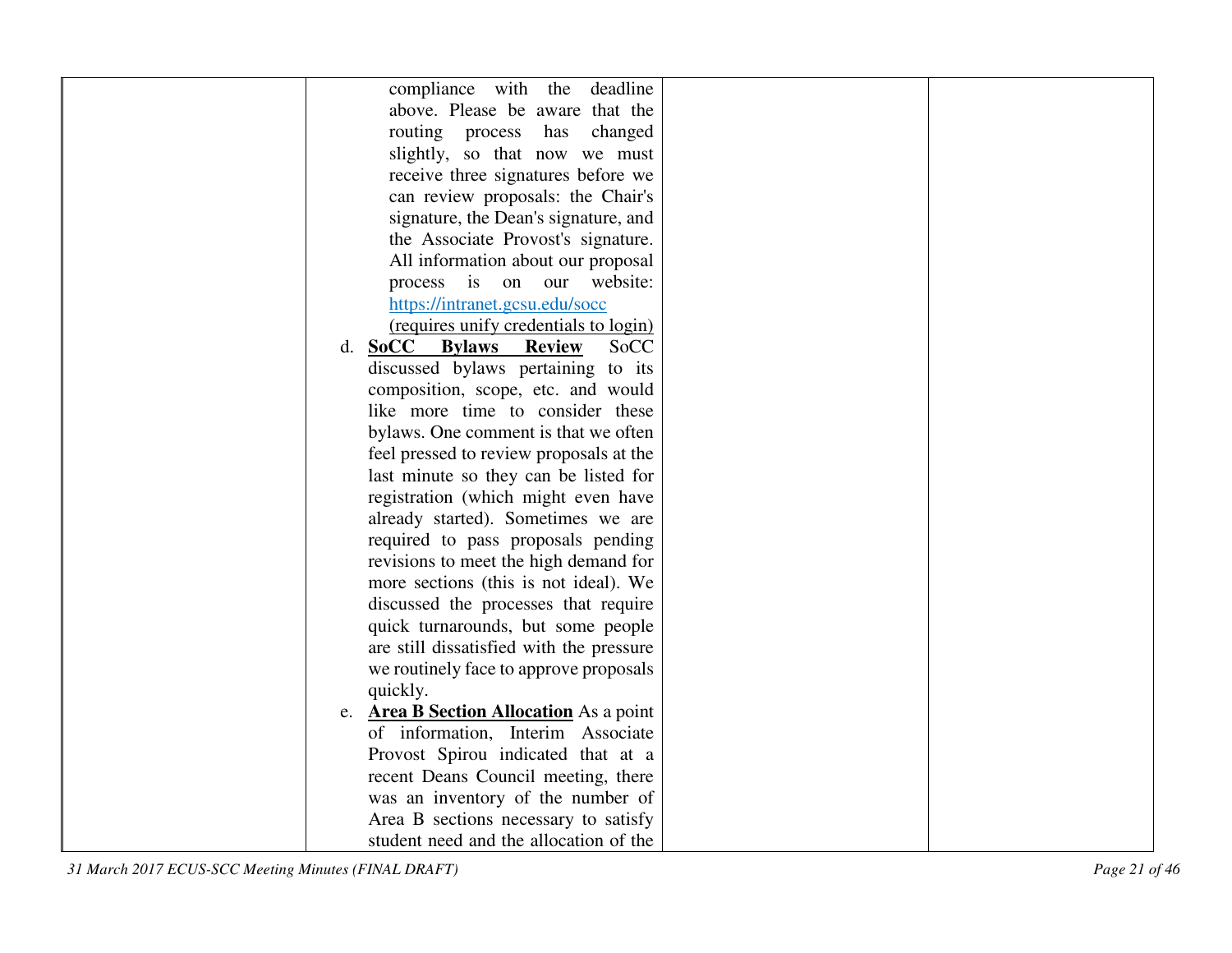|                               | specific number of Area B sections         |
|-------------------------------|--------------------------------------------|
|                               | that each academic unit (colleges and      |
|                               | library) will be responsible to deliver    |
|                               | has been made. While the details of        |
|                               | implementation are deferred to the         |
|                               | academic units, expectations on the        |
|                               | number of sections each academic unit      |
|                               | is responsible to deliver is now clearly   |
|                               | specified. This may have academic          |
|                               | units adopting a more proactive            |
|                               | approach to Area B section proposals       |
|                               | and reduce the number of last minute       |
|                               | proposals.                                 |
| <b>Faculty Affairs Policy</b> | 1. Motions FAPC has no motions to submit   |
| <b>Committee (FAPC)</b>       | for consideration by the university senate |
|                               | at its 21 Apr 2017 meeting.                |
| <b>Alex Blazer</b>            | 2. Officers The 2016-17 FAPC officers are  |
|                               | Alex Blazer (Chair), Tom Toney (Vice-      |
|                               | Chair) and David Johnson (Secretary).      |
|                               | 3. Meeting The Faculty Affairs Policy      |
|                               | Committee met on 31 Mar 2017 from          |
|                               | 2:00pm to 3:15pm and the following         |
|                               | items were discussed.                      |
|                               | a. <b>Scope</b> The Committee reviewed     |
|                               | its scope in the university senate         |
|                               | bylaws and does not recommend              |
|                               | changes.                                   |
|                               | b. Probationary Credit Following           |
|                               | up on a faculty question, the              |
|                               | Committee discussed how Chairs             |
|                               | have the discretion to advocate (or        |
|                               | not) for probationary credit toward        |
|                               |                                            |
|                               | tenure and promotion with their            |
|                               | Deans during the negotiation               |
|                               | process when hiring faculty into           |
|                               | their departments.                         |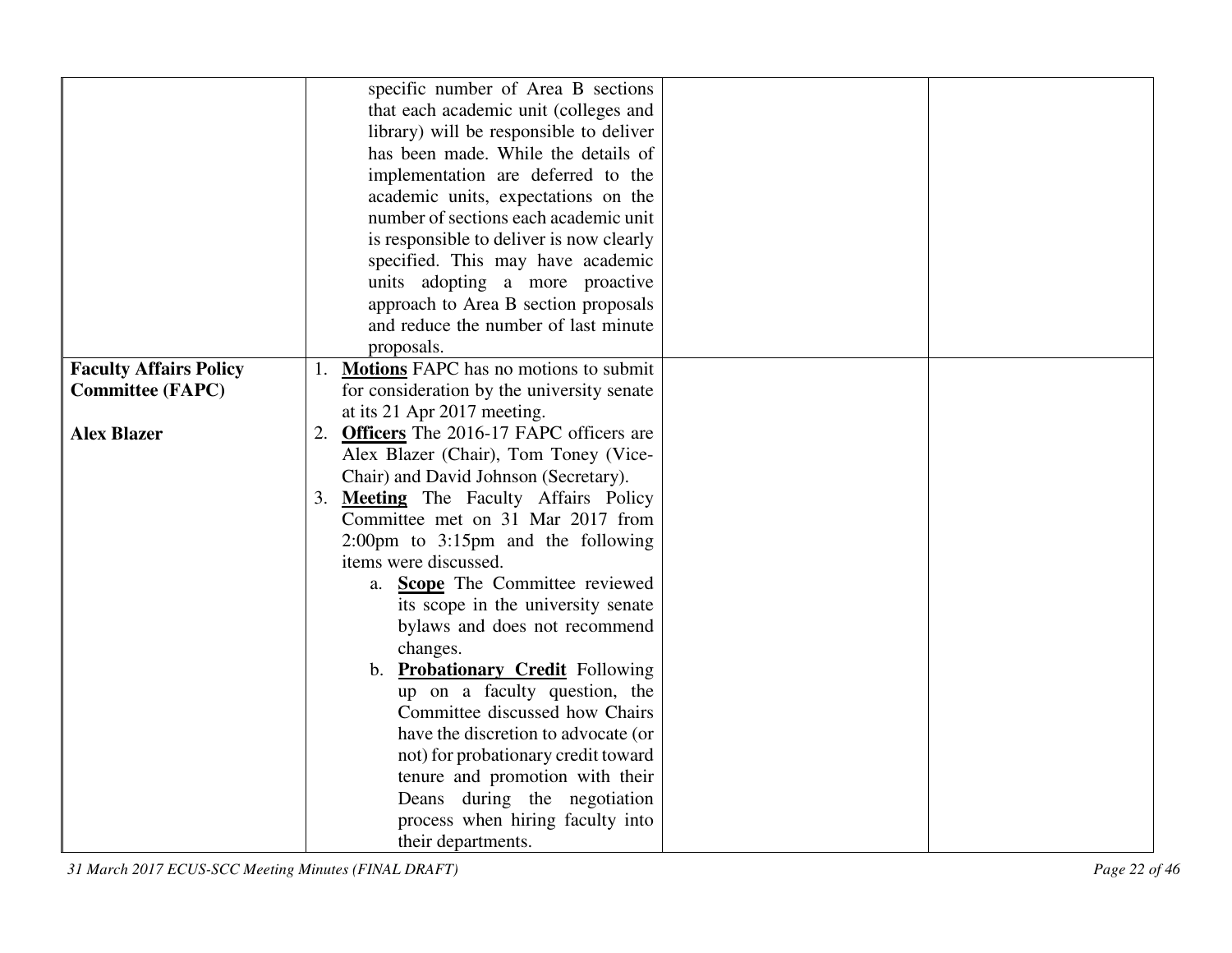| <b>Peer Teaching Evaluation</b> The<br>$C_{\bullet}$ |  |
|------------------------------------------------------|--|
| Peer Teaching Evaluation Work                        |  |
| Group recommended a Peer                             |  |
| Evaluation<br>Pilot<br>Teaching                      |  |
| Program. The Committee asked                         |  |
| questions and raised concerns                        |  |
| about who should perform                             |  |
| evaluations, who should<br>be                        |  |
| whether<br>evaluated,<br>and<br>the                  |  |
| evaluations should be mandatory.                     |  |
| The Committee agreed that it                         |  |
| should be formative and shared                       |  |
| only with the faculty member who                     |  |
| was evaluated. The Committee                         |  |
| was divided on whether the                           |  |
| evaluation should be mandatory or                    |  |
| voluntary. The Committee was                         |  |
| divided on the issue of who should                   |  |
| be evaluated (all faculty, full-time                 |  |
| faculty, pre-tenure tenure-track                     |  |
| faculty, faculty in their first three                |  |
| years of teaching, or faculty in                     |  |
| their first three years of teaching at               |  |
| Georgia<br>College?).<br>The                         |  |
| Committee was divided on the                         |  |
| issue of who should be an                            |  |
| evaluator (should there be a single                  |  |
| evaluator? should the single                         |  |
| evaluator be from department, the                    |  |
| college, or CTL (Center for                          |  |
| Teaching and Learning)? should                       |  |
| there be two person evaluation                       |  |
| teams consisting of one member                       |  |
| of the department and one member                     |  |
| of CTL?). The Committee decided                      |  |
| to postpone recommending the                         |  |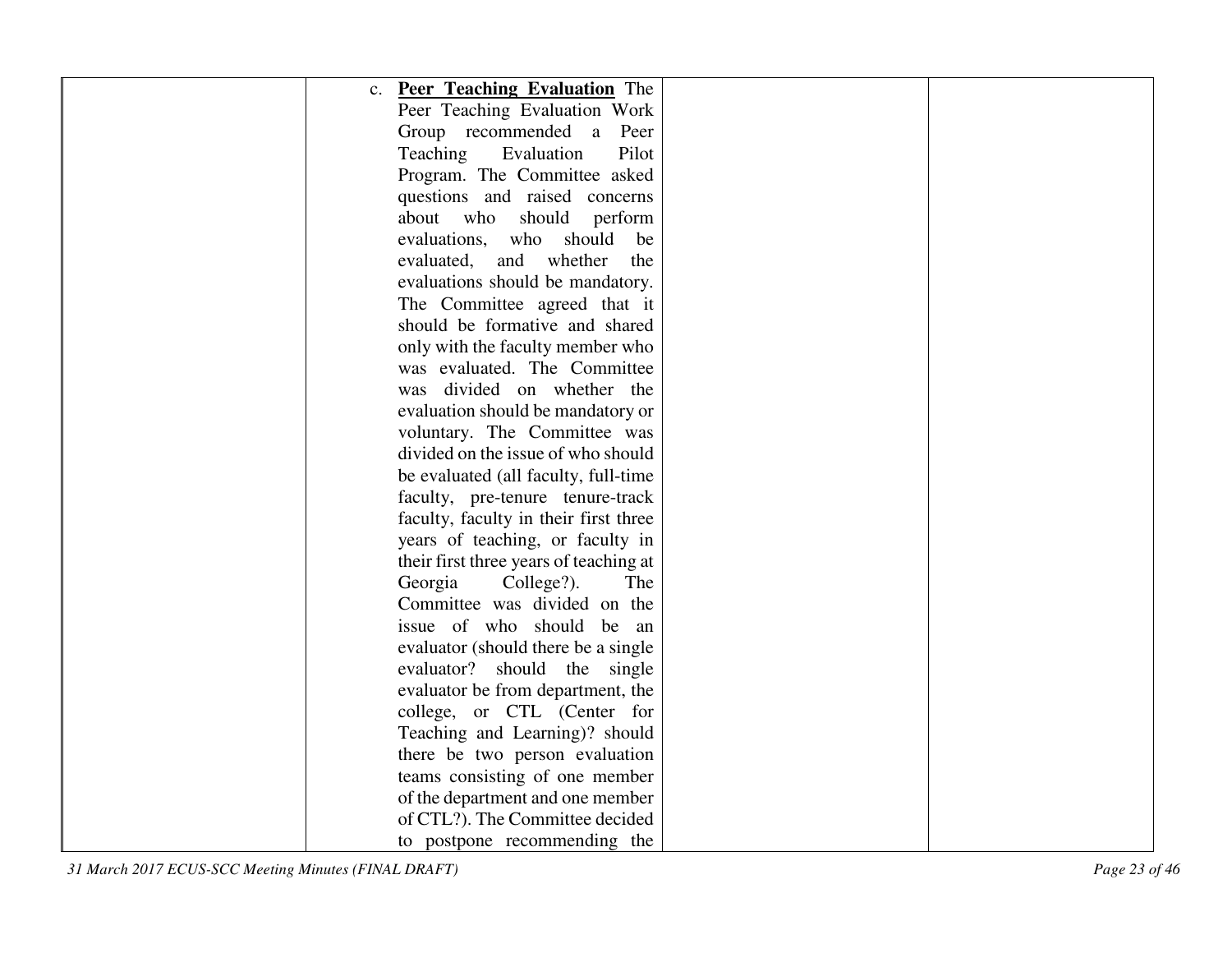|                                | Pilot Program at this time in a vote           |
|--------------------------------|------------------------------------------------|
|                                | of six for postponement and three              |
|                                | against.                                       |
|                                | d. Evaluation of Administrators In             |
|                                | the week after our 3 Mar 2017                  |
|                                | meeting, the Committee discussed               |
|                                | the ideas presented by the Provost.            |
|                                | The Committee is interested in                 |
|                                | working with the Provost's Office              |
|                                | Five-Year<br>revise<br>the<br>to               |
|                                | Administrative Review policy.                  |
|                                | The Committee has questions                    |
|                                | about preserving the in-house                  |
|                                | Review Team, and it<br>fully                   |
|                                | supports streamlining the time                 |
|                                | table,<br>updating<br>the<br>way               |
|                                | evaluations are gathered,<br>and               |
|                                | making<br>the<br>process<br>less               |
|                                | burdensome.                                    |
|                                | e. <b>Student Opinion Surveys</b> The          |
|                                | Committee did not have time to                 |
|                                | discuss<br>the<br>Work<br>Group                |
|                                | recommendation; therefore we                   |
|                                |                                                |
|                                | will recommend in the 2016-2017                |
|                                | FAPC annual report that the 2017-              |
|                                | 2018 FAPC take up consideration                |
|                                | of this recommendation.                        |
| <b>Resources, Planning and</b> | <b>Motions</b> RPIPC has one motion to submit  |
| <b>Institutional Policy</b>    | for university senate consideration at its 21  |
| <b>Committee (RPIPC)</b>       | Apr 2017 meeting. See 3.a.                     |
|                                | <b>Officers</b> The 2016-17 RPIPC officers are |
| <b>Jan Hoffmann Clark</b>      | Jan Hoffmann Clark (Chair), Susan C.           |
|                                | Allen (Vice-Chair) and Emily Gomez             |
|                                | (Secretary).                                   |
|                                | <b>Meetings</b> The Resources, Planning and    |
|                                | Institutional Policy Committee met on 31       |

*31 March 2017 ECUS-SCC Meeting Minutes (FINAL DRAFT) Page 24 of 46*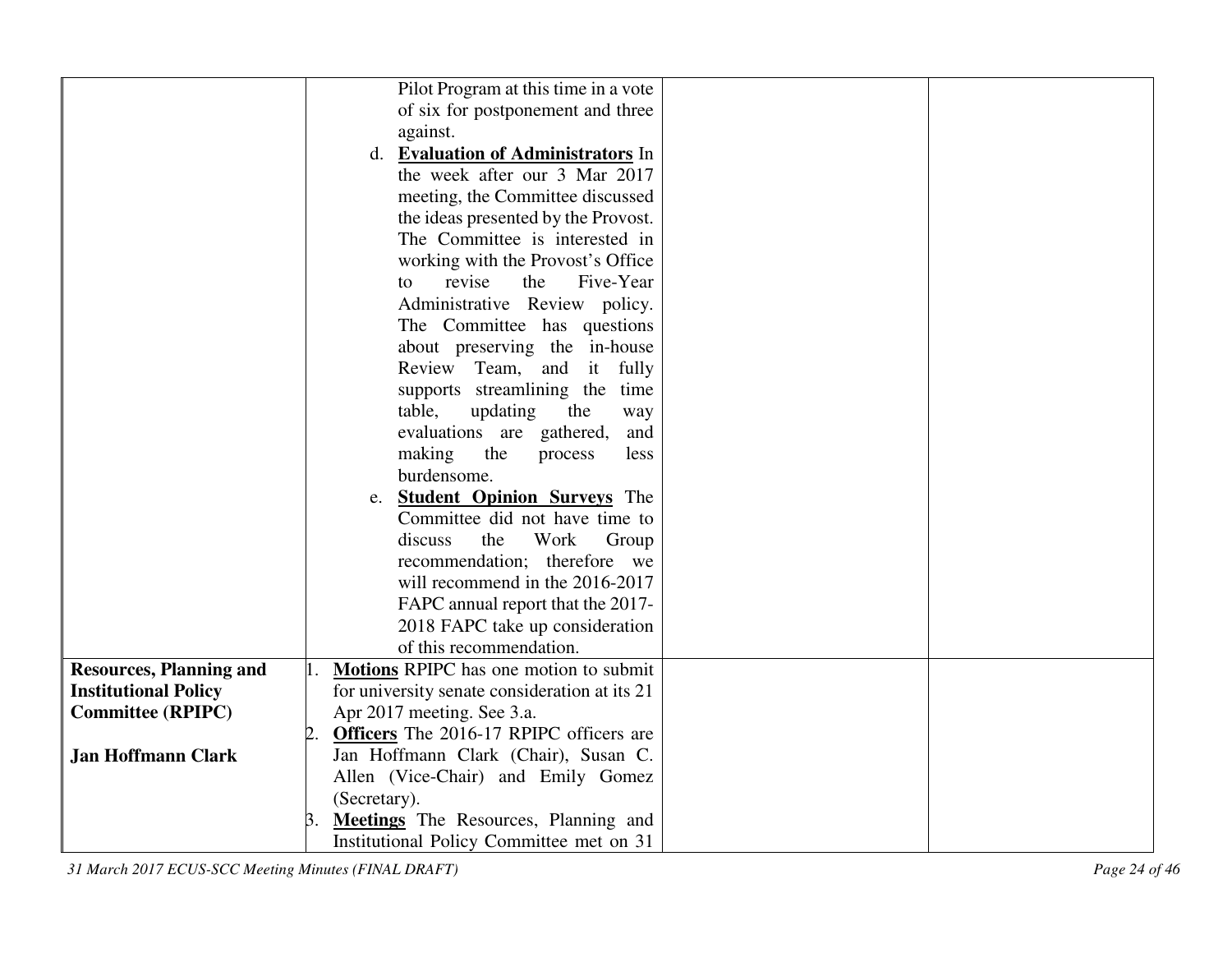|    | Mar 2017 from 2:00pm to 3:15pm and the       |  |
|----|----------------------------------------------|--|
|    | following items were discussed.              |  |
|    | a. Parking (Motion) RPIPC members            |  |
|    | voted to submit a Policy Motion on           |  |
|    | Parking Allocation to the University         |  |
|    | Senate.                                      |  |
| b. | <b>Scope and Composition</b><br><b>RPIPC</b> |  |
|    | reviewed its composition and scope in        |  |
|    | the university senate bylaws per ECUS'       |  |
|    | instructions and voted to recommend          |  |
|    | that the three selected staff members be     |  |
|    | changed to two selected staff members        |  |
|    | and the CIO as the third staff member.       |  |
|    | addition,<br>the<br>committee<br>In          |  |
|    | recommended adding "sustainability"          |  |
|    | to the list of "institutional support"       |  |
|    | functions of the university functions        |  |
|    | (e.g. technology, parking)".                 |  |
|    | c. <b>ECUS-SCC Deliberation</b> A couple of  |  |
|    | questions were offered from the floor        |  |
|    | regarding the parking allocation policy.     |  |
|    | Q1 What is the parking allocation            |  |
|    | <b>policy?</b> The interested reader is      |  |
|    | directed to Motion 1617.RPIPC.001.P          |  |
|    | for the details of this allocation policy.   |  |
|    | The main response was that it is             |  |
|    | formalizing a confirmation of a set of       |  |
|    | parking guidelines for the 2006 parking      |  |
|    | policy. The policy was read into the         |  |
|    | record.                                      |  |
|    | Parking in the heart of the main             |  |
|    | campus is primarily set aside                |  |
|    | for faculty and staff, although a            |  |
|    | premium should not be charged                |  |
|    | for these spaces. These groups               |  |
|    | have the greatest need to be                 |  |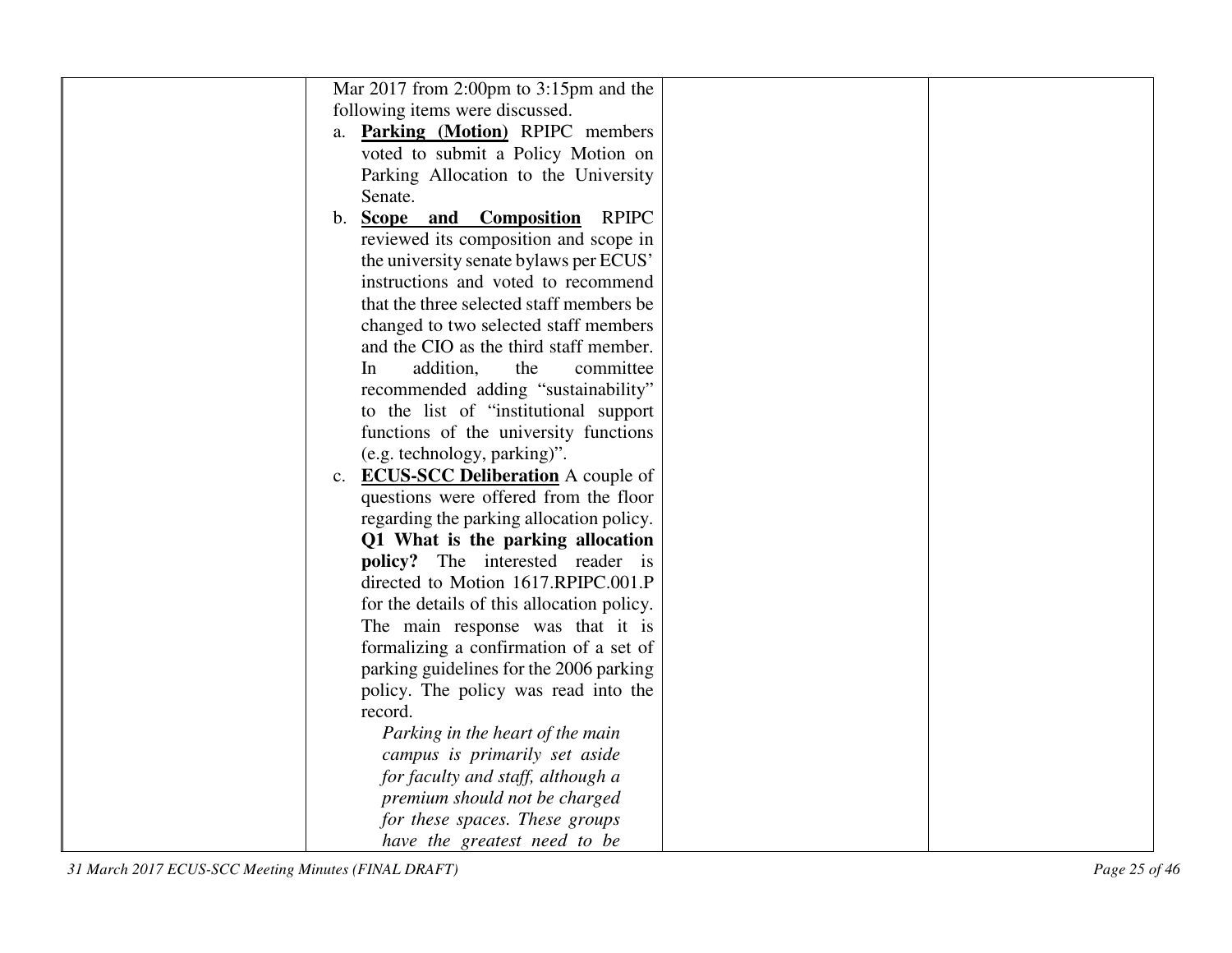|                               | closest to the academic and                            |
|-------------------------------|--------------------------------------------------------|
|                               | administrative buildings on                            |
|                               | campus, and accommodation                              |
|                               | should be made to permit                               |
|                               | employees to leave campus for                          |
|                               | work-related trips and yet be                          |
|                               | able to find parking when they                         |
|                               | return without costing the state                       |
|                               | additional money by spending                           |
|                               |                                                        |
|                               | time looking for parking.                              |
|                               | Employees should have an                               |
|                               | option to park in more remote                          |
|                               | areas if they wish to pay a lower                      |
|                               | fee for doing so, and "basic"                          |
|                               | parking should be provided at                          |
|                               | no cost for employees who make                         |
|                               | below a minimum pay grade.                             |
|                               | d. Q2 Is there a specific numeric value                |
|                               | to quantify the minimum pay grade?                     |
|                               | At present, there is not. We will strive               |
|                               | to identify a number to provide an                     |
|                               | operational definition of minimum pay                  |
|                               | grade.                                                 |
| <b>Student Affairs Policy</b> | Motions SAPC has no motions to submit                  |
| <b>Committee (SAPC)</b>       | for university senate consideration at its             |
|                               | 21 Apr 2017 meeting.                                   |
| <b>Heidi Fowler</b>           | 2. Officers The 2016-17 SAPC officers are              |
|                               | Heidi Fowler (Chair), Ben McMillan                     |
|                               | (Vice-Chair) and Simplice Tchamna-                     |
|                               | Kouna (Secretary).                                     |
|                               | 3. Meeting The Student Affairs Policy                  |
|                               | Committee met on 31 Mar 2017 from                      |
|                               | $2:00 \text{pm}$ to $3:15 \text{pm}$ and the following |
|                               | items were discussed.                                  |
|                               | a. Academic Calendar Proposals                         |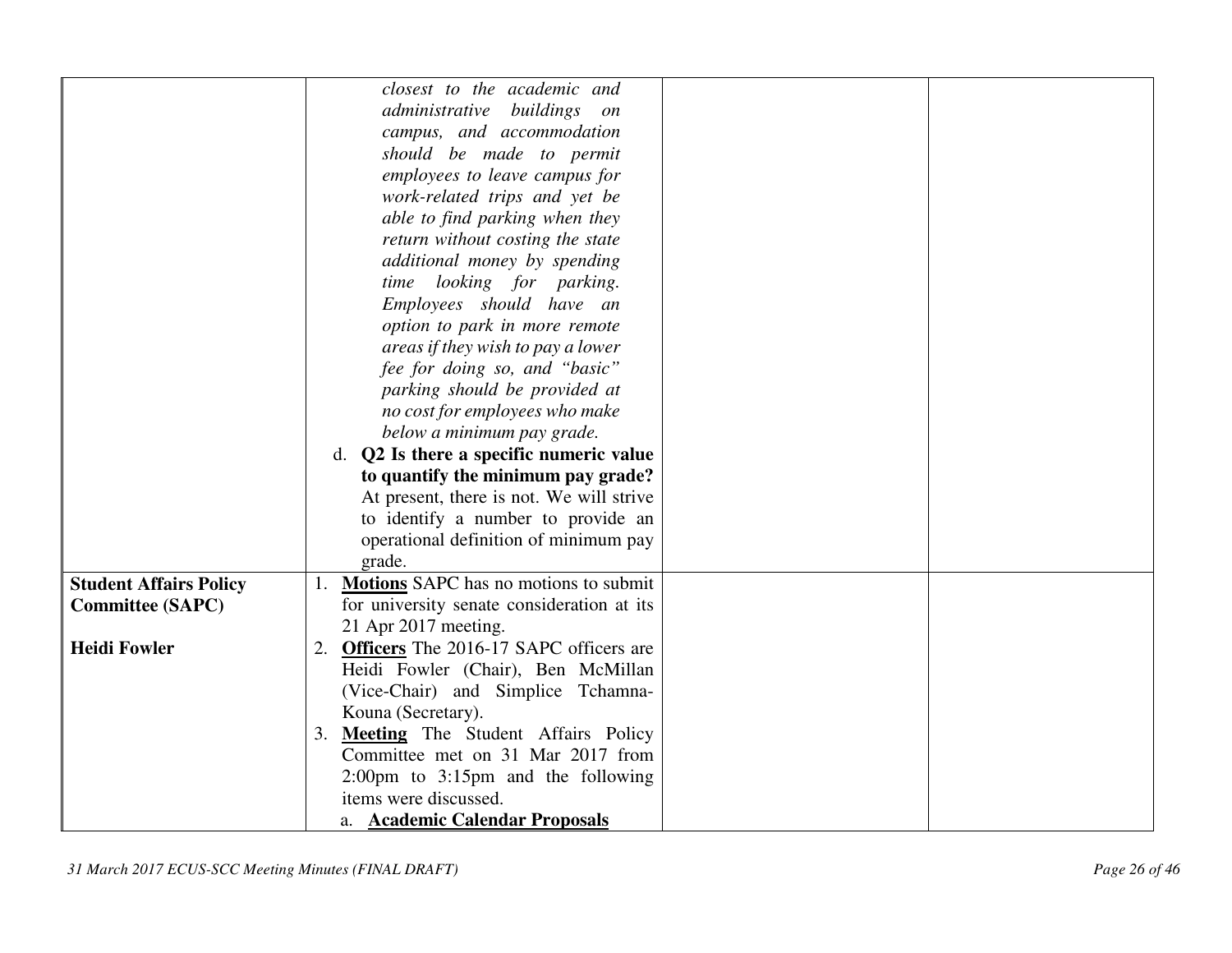| <b>Drop Date</b> Extend the withdrawal                     |  |
|------------------------------------------------------------|--|
| date another week (or two).                                |  |
| 1) In most classes, it is difficult to                     |  |
| have a mid-term (if only two                               |  |
| tests are given in the class) by                           |  |
| the withdrawal date.                                       |  |
| 2) Giving an extra week (or two)                           |  |
| would allow students to have                               |  |
| more performance feedback to                               |  |
| make the decision to withdraw                              |  |
| from the course.                                           |  |
| ii.<br>$\mathbf{Day(s)}$<br><b>Dead</b><br>Changing<br>the |  |
| academic calendar to allow for at                          |  |
| least one "dead" day before finals.                        |  |
| 1) We currently have a final day                           |  |
| of class on Monday and start                               |  |
| finals<br>immediately<br>on                                |  |
| Tuesday. This practice forces                              |  |
| faculty to either stop the                                 |  |
| introduction of new material                               |  |
| or make students cram for a                                |  |
| single night before finals.                                |  |
| 2) Either issue is not healthy.                            |  |
| <b>Consult Registrar</b> Kay Anderson's<br>$\mathbf b$ .   |  |
| responses to requests for guidance on                      |  |
| these proposals were reported to                           |  |
| SAPC:                                                      |  |
| <b>Drop Date</b> The drop date needs to<br>i.              |  |
| be after midterm (system policy)                           |  |
| but before we start registration for                       |  |
| the next term. Depending on the                            |  |
| structure of the term, it is usually                       |  |
| the 40th day of class (Spring) and                         |  |
| the 41st day of class (Fall).                              |  |
| ii. <b>Dead Day(s)</b> The dead day is an                  |  |
| issue because we have 15 meeting                           |  |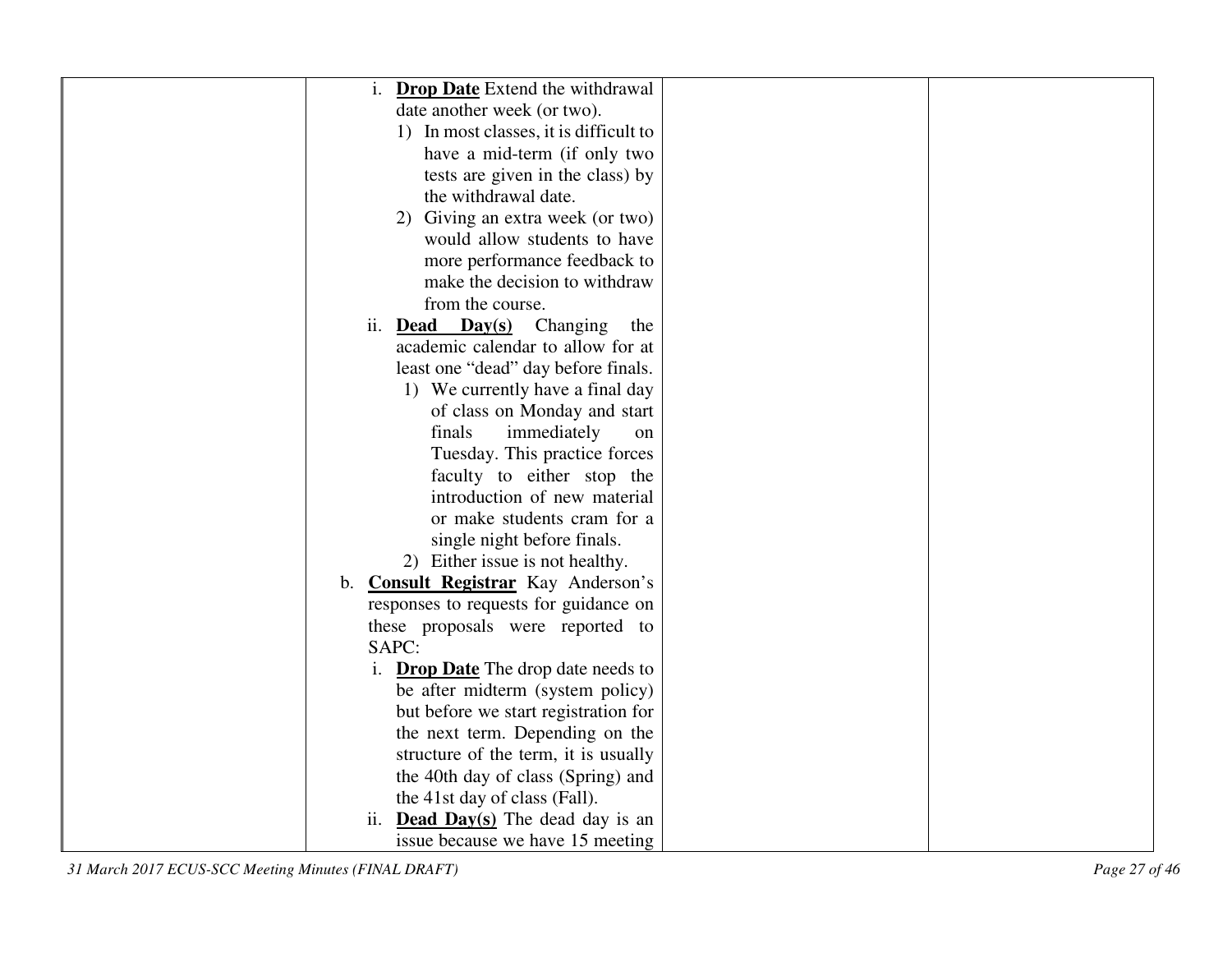|                                 | times for each day of the week in                   |  |
|---------------------------------|-----------------------------------------------------|--|
|                                 | order to meet our accreditation and                 |  |
|                                 | credit hour requirements. In the                    |  |
|                                 | Fall, we lose a Monday for Labor                    |  |
|                                 | Day and make it up the day before                   |  |
|                                 | finals start. In the Spring, we lose                |  |
|                                 | one Monday for MLK day and                          |  |
|                                 | make it up the week of finals.                      |  |
|                                 | 1) Those are mandatory holidays                     |  |
|                                 | - the only flex-time we have                        |  |
|                                 | Fall<br>break<br>and<br>are                         |  |
|                                 | Thanksgiving break or Spring                        |  |
|                                 | Break.                                              |  |
|                                 | 2) Students would have to give up                   |  |
|                                 | a day of these breaks in order                      |  |
|                                 | to get a "dead" day or begin                        |  |
|                                 | classes earlier in the year.                        |  |
|                                 | c. Next Steps SAPC agreed to explore                |  |
|                                 | these options, gather more information              |  |
|                                 | and decide via email whether to bring               |  |
|                                 | a motion before University Senate (21               |  |
|                                 | Apr 2017) or table the agenda items                 |  |
|                                 | for the following academic year since               |  |
|                                 | the academic calendars will not be                  |  |
|                                 | revisited until Spring 2018.                        |  |
| <b>V. Information Items</b>     |                                                     |  |
| Actions/Recommendations         |                                                     |  |
| <b>University Senate Budget</b> | <b>Balance</b> The balance of the university senate |  |
|                                 | budget (\$5000 allocation annually) is              |  |
| <b>Chavonda Mills</b>           | presently \$1454.25. Anticipated expenditures       |  |
|                                 | include some pertaining to the governance           |  |
|                                 | retreat (retreat site deposit and supporting        |  |
|                                 | office supplies) and reimbursement of               |  |
|                                 | attendance expenditures to Nicole DeClouette        |  |
|                                 | for the 31 Mar 2017 USG Faculty Council             |  |
|                                 | meeting. If you have recommendations on             |  |

*31 March 2017 ECUS-SCC Meeting Minutes (FINAL DRAFT) Page 28 of 46*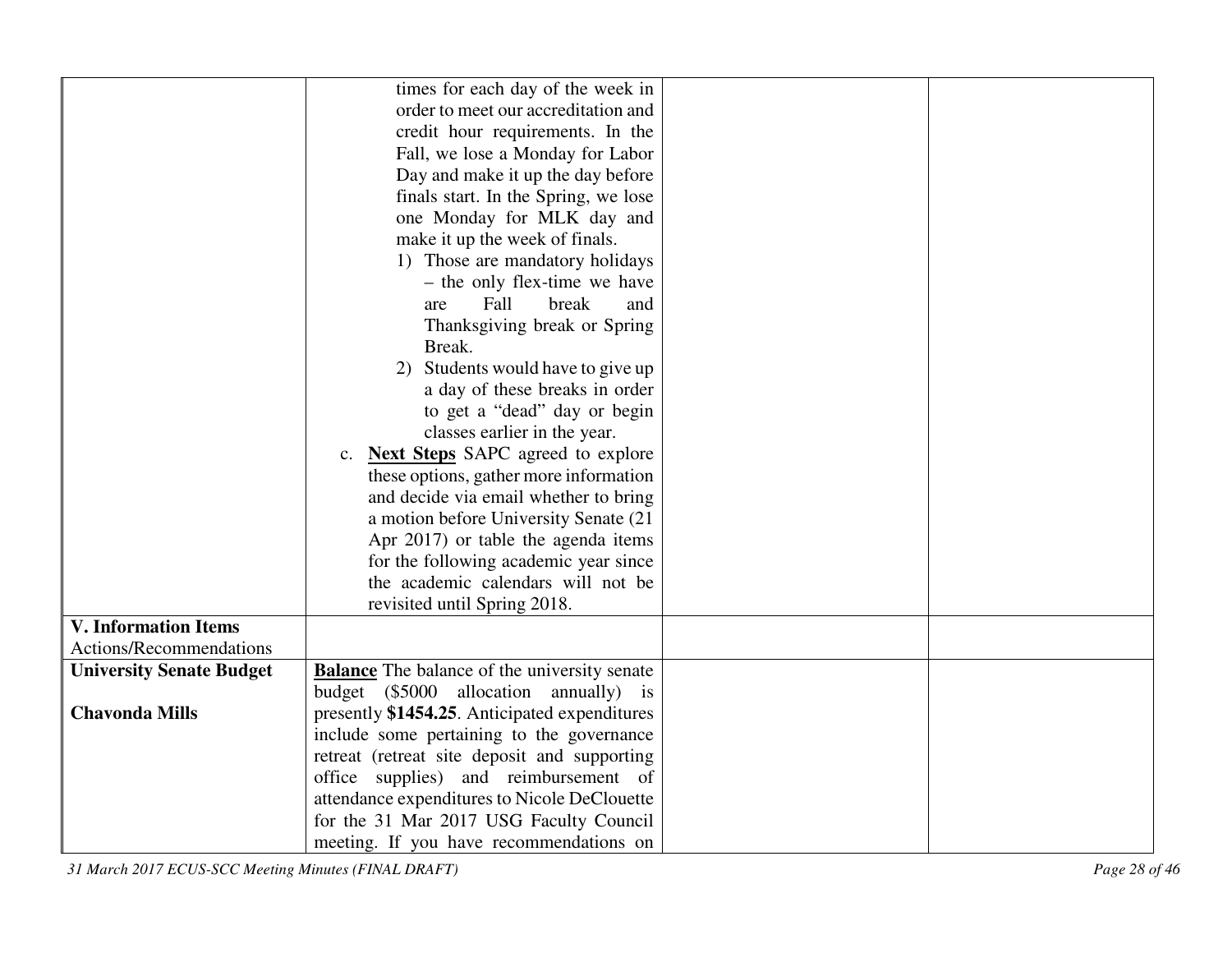|                               | how these funds should be allocated, contact                           |                                    |                                                          |
|-------------------------------|------------------------------------------------------------------------|------------------------------------|----------------------------------------------------------|
|                               | Chavonda Mills.                                                        |                                    |                                                          |
| <b>Annual Reports</b>         | Chavonda<br>Mills<br>reminded<br>standing                              |                                    |                                                          |
|                               | committee chairs of the due date (Wed 3 May                            |                                    |                                                          |
| <b>Chavonda Mills</b>         | 2017) and template for committee annual                                |                                    |                                                          |
|                               | reports. Resources pertinent to annual reports                         |                                    |                                                          |
|                               | are available on the Green Page at                                     |                                    |                                                          |
|                               | http://us.gcsu.edu/Archive_Indices/Annual_                             |                                    |                                                          |
|                               | Reports Archive.htm                                                    |                                    |                                                          |
| <b>Revisions to Committee</b> | 2 Dec 2016                                                             | 2 Dec 2016                         | 2 Dec 2016                                               |
| Composition                   | Chavonda Mills reminded the standing                                   | It was noted that this information | Chavonda Mills to ensure                                 |
|                               | committee chairs of the request for review of                          | will inform proposed revisions to  | that composition revisions                               |
| <b>Chavonda Mills</b>         | committee composition. Chairs were asked to                            | the composition of the university  | of the university senate and                             |
|                               | report whether or not changes were proposed.                           | senate. With current committee     | its committees be an agenda                              |
|                               | If so, they were reminded that ECUS is willing                         | compositions, there is a need for  | item at a future ECUS-SCC                                |
|                               | to assist in updating pertinent bylaws. To                             | at least one additional elected    | meeting.                                                 |
|                               | date, ECUS and FAPC have responded with                                | faculty senator to avoid the need  |                                                          |
|                               | no proposed changes to its composition. Yet                            | of requesting that an elected      | 3 Feb 2017                                               |
|                               | to hear from are APC, CAPC, RPIPC, SAPC,                               | faculty senator from SoCC serve    | Chavonda Mills did ensure                                |
|                               | SCoN and SoCC. Chairs of these committees                              | on a second committee.             | that composition revisions                               |
|                               | were invited to submit this information by<br>email to Chavonda Mills. |                                    | of the university senate and                             |
|                               |                                                                        |                                    | its committees be an agenda<br>item at a future ECUS-SCC |
|                               | 3 Feb 2017                                                             |                                    | meeting                                                  |
|                               | An update was given to note that to date, APC,                         |                                    |                                                          |
|                               | CAPC, ECUS, FAPC and SAPC have                                         |                                    |                                                          |
|                               | responded with no proposed changes to its                              |                                    |                                                          |
|                               | composition. Yet to hear from are RPIPC,                               |                                    |                                                          |
|                               | SCoN and SoCC. Jan Clark, RPIPC Chair,                                 |                                    |                                                          |
|                               | indicated a need to clarify current RPIPC                              |                                    |                                                          |
|                               | composition prior to responding on behalf of                           |                                    |                                                          |
|                               | RPIPC. Due to the shortness of time, this                              |                                    |                                                          |
|                               | clarification would be made outside this                               |                                    |                                                          |
|                               | meeting.                                                               |                                    |                                                          |
|                               |                                                                        |                                    |                                                          |
|                               | 3 Mar 2017                                                             |                                    |                                                          |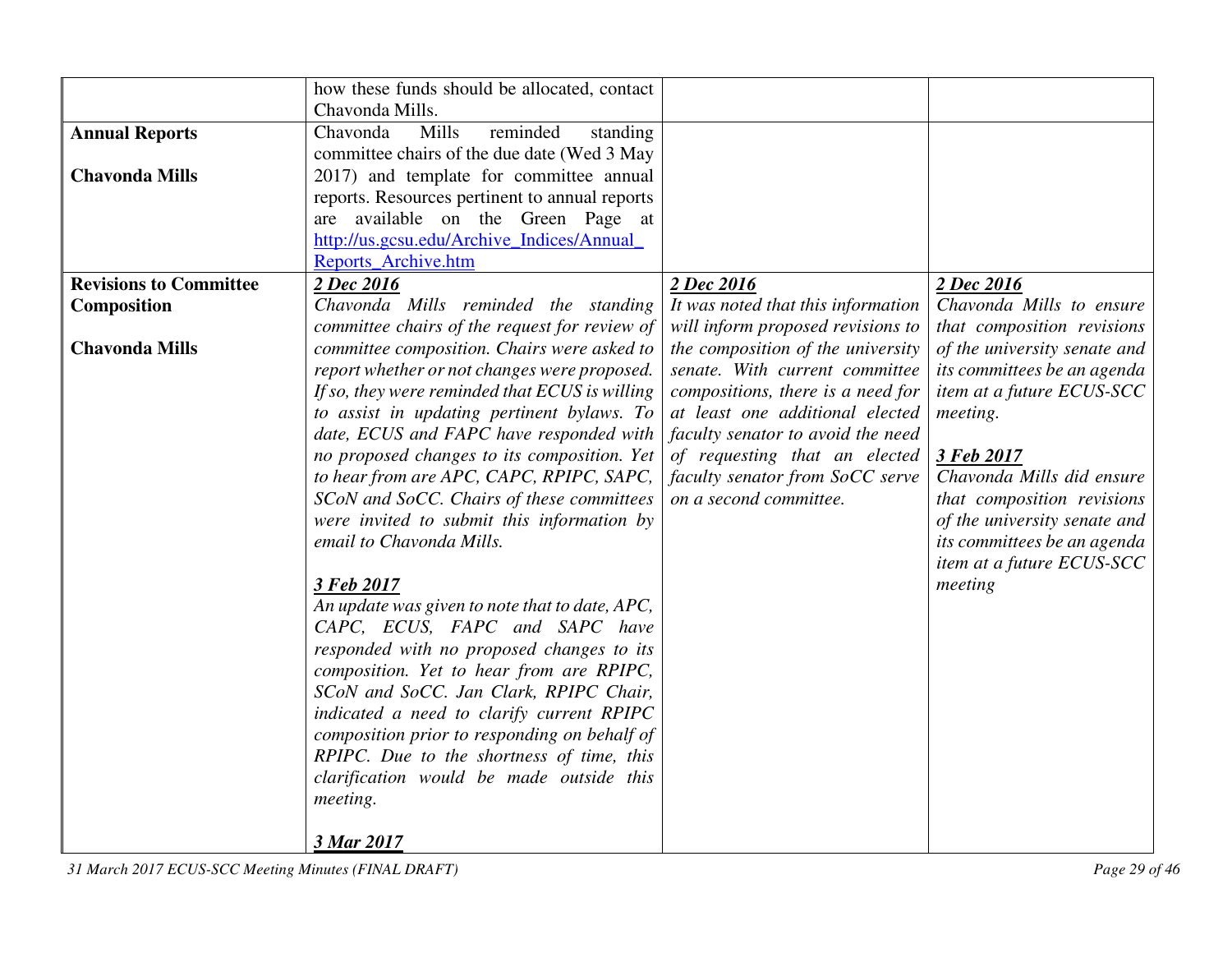|                                  | There was no new information on this item            |  |
|----------------------------------|------------------------------------------------------|--|
|                                  |                                                      |  |
|                                  | and thus still awaiting information from             |  |
|                                  | RPIPC, SoCC, and SCoN.                               |  |
|                                  |                                                      |  |
|                                  | 31 Mar 2017                                          |  |
|                                  | Information from RPIPC and SoCC are                  |  |
|                                  |                                                      |  |
|                                  | included in their respective reports in these        |  |
|                                  | minutes. SCoN has not proposed revisions to          |  |
|                                  | its composition.                                     |  |
| <b>VI. Unfinished Business</b>   |                                                      |  |
| <b>Review of Action &amp;</b>    |                                                      |  |
| <b>Recommendations, Provide</b>  |                                                      |  |
| updates (if any) to Follow-up    |                                                      |  |
|                                  |                                                      |  |
| <b>Standing Committee Scopes</b> | 3 Feb 2017                                           |  |
| <b>Review</b>                    |                                                      |  |
|                                  | Craig Turner was reporting on behalf of the          |  |
|                                  | ECUS work group – membership of Shaundra             |  |
| <b>Craig Turner</b>              | Walker, Chavonda Mills, and Craig Turner -           |  |
|                                  | charged to review committee scopes.                  |  |
|                                  | At present, the bylaws have two sections             |  |
|                                  | for each standing committee (APC,                    |  |
|                                  | RPIPC,<br>CAPC,<br>FAPC,<br>$SAPC$ :                 |  |
|                                  |                                                      |  |
|                                  | composition and scope. The committee                 |  |
|                                  | scopes include articulation of the advisory          |  |
|                                  | function of the committee and a list of the          |  |
|                                  | topics considered by the committee to                |  |
|                                  | inform steering of items. What is missing            |  |
|                                  | is formalizing the duties of the committee.          |  |
|                                  | The work group proposes that the scope               |  |
|                                  |                                                      |  |
|                                  | section remain to include the topic list and         |  |
|                                  | that a duties section be added.                      |  |
|                                  | The work group proposes that the duties<br>$\bullet$ |  |
|                                  | section include the advisory role sentence           |  |
|                                  | presently in the scope as well as language           |  |
|                                  | regarding the review of proposals within             |  |
|                                  | the scope culminating in the making of               |  |

*31 March 2017 ECUS-SCC Meeting Minutes (FINAL DRAFT) Page 30 of 46*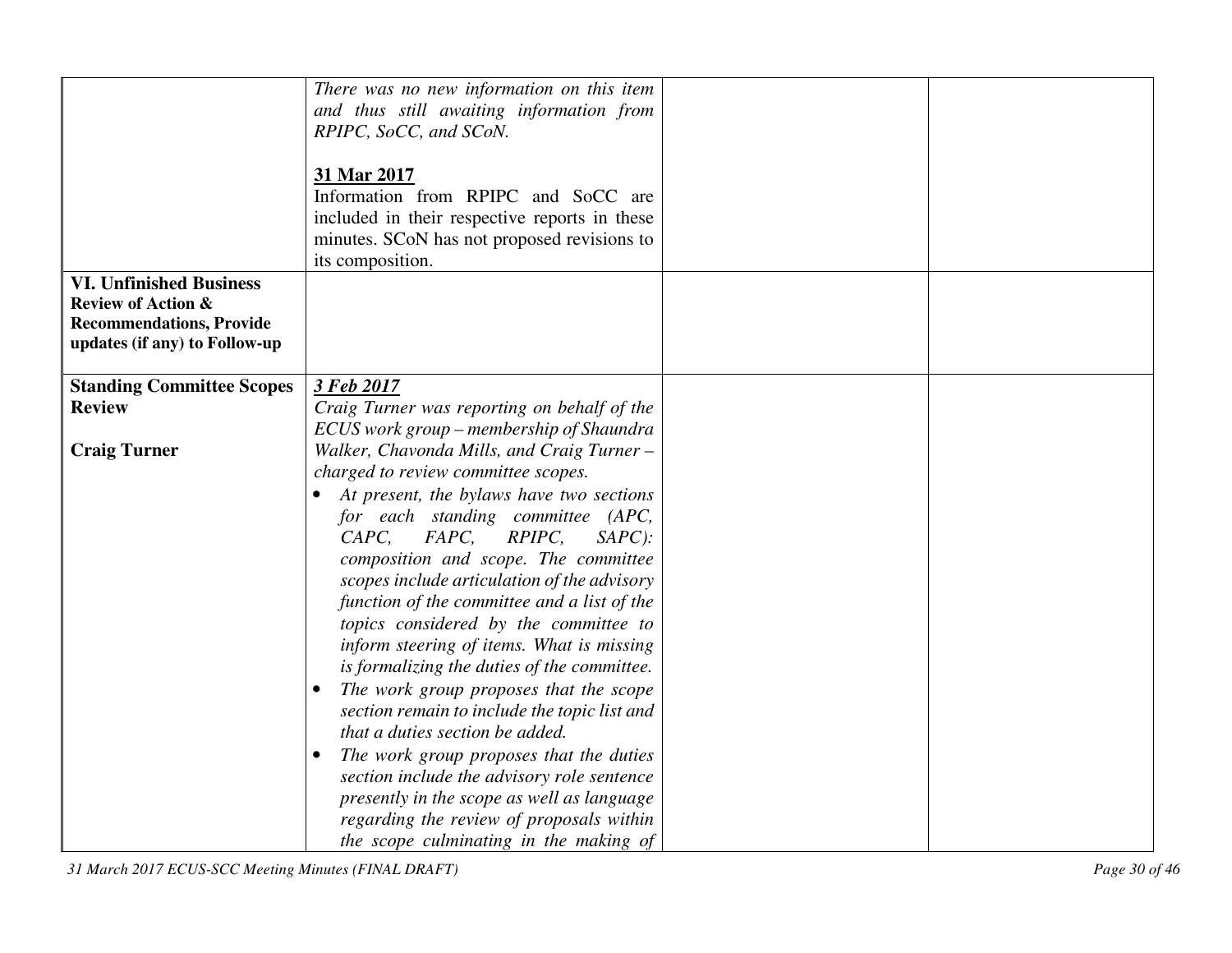|                           | recommendation for or against these               |                             |
|---------------------------|---------------------------------------------------|-----------------------------|
|                           | proposals to the university senate.               |                             |
|                           | The work group proposes that each                 |                             |
|                           | standing committee (APC, CAPC, FAPC,              |                             |
|                           | RPIPC, SAPC) review its scope and draft           |                             |
|                           | a revised scope and new duties section in         |                             |
|                           | consideration of the aforementioned work          |                             |
|                           | group recommendations. These drafts by            |                             |
|                           | the committee would be further reviewed           |                             |
|                           | at the 2017 governance retreat. This may          |                             |
|                           | result in formal recommendations for              |                             |
|                           | revisions to the university senate bylaws         |                             |
|                           | pertaining to standing committees.                |                             |
|                           | Clarification was sought regarding the            |                             |
|                           | charge to the standing committees and brief       |                             |
|                           | deliberation (reiterating the language above)     |                             |
|                           | provided that clarification.                      |                             |
|                           |                                                   |                             |
|                           | 3 Mar 2017                                        |                             |
|                           | This item was not on the 3 Mar 2017 meeting       |                             |
|                           | agenda.                                           |                             |
|                           |                                                   |                             |
|                           | 31 Mar 2017                                       |                             |
|                           | This item was not on the 31 Mar 2017 meeting      |                             |
|                           | agenda.                                           |                             |
| "Appeals" Procedure for   | 3 Feb 2017                                        | 3 Feb 2017                  |
| <b>Standing Committee</b> | John R. Swinton was reporting on behalf of        | Chavonda Mills to ensure    |
| <b>Decisions</b>          | the ECUS work group – membership of John          | that "appeals" of standing  |
|                           | R. Swinton, Costas Spirou, and Craig Turner       | committee decisions receive |
| <b>John R. Swinton</b>    | - charged to consider an appeal process for       | consideration at a future   |
|                           | standing committee decisions.                     | ECUS-SCC meeting.           |
|                           | The work group reviewed the recently<br>$\bullet$ |                             |
|                           | emerging curricular flow chart that was           | 3 Mar 2017                  |
|                           | presented by CAPC at the 7 Oct 2016               | Chavonda Mills did ensure   |
|                           | ECUS with Standing Committee Chairs               | that "appeals" of standing  |
|                           | meeting. Although the subtitle of this            | committee decisions receive |

*31 March 2017 ECUS-SCC Meeting Minutes (FINAL DRAFT) Page 31 of 46*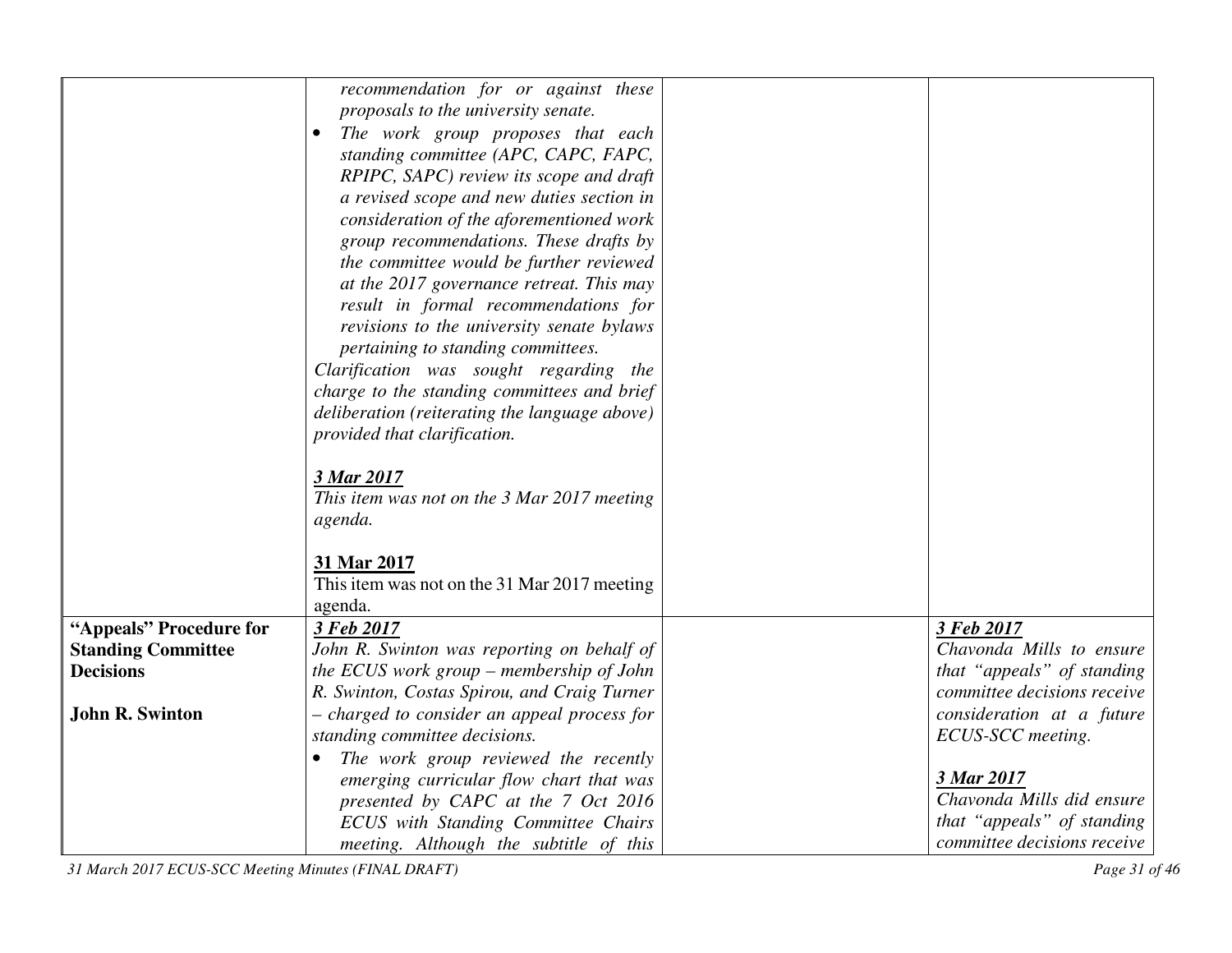| document reads A denial at any approval     | consideration at a future |
|---------------------------------------------|---------------------------|
| point either stops this process or moves it | ECUS-SCC meeting.         |
| to an appeal there is no articulation of    |                           |
| appeals in the flow chart. The work group   |                           |
| thinks this curricular flow chart may       |                           |
| require further revision to address this    |                           |
| observation.                                |                           |
| The work group had spent most of its        |                           |
| deliberation time considering an appeal     |                           |
| process for standing committee decisions,   |                           |
| ultimately elected to recommend against     |                           |
| an appeal process. The work group was at    |                           |
| a loss to identify an appellate body        |                           |
| believing that neither ECUS nor the         |                           |
| University Senate should serve in such a    |                           |
| capacity.                                   |                           |
| Rather than recommend the opportunity       |                           |
| for appeal, the work group proposed that    |                           |
| all committee recommendations $-$ of both   |                           |
| for and against proposals $-$ be brought    |                           |
| before the university senate.               |                           |
| The work group proposed that<br>$\circ$     |                           |
| recommendations for a proposal              |                           |
| would continue<br>(as in current            |                           |
| practice) to be considered by the           |                           |
| university senate as formal motions         |                           |
| entered into the online motion              |                           |
| database.                                   |                           |
| The work group proposed that                |                           |
| recommendations against a proposal          |                           |
| be realized as items on the consent         |                           |
| agenda. This would allow any member         |                           |
| of the university senate to draw such       |                           |
| an item from the consent agenda for         |                           |
| either clarification or further review      |                           |
| and deliberation by the university          |                           |
|                                             |                           |

*31 March 2017 ECUS-SCC Meeting Minutes (FINAL DRAFT) Page 32 of 46*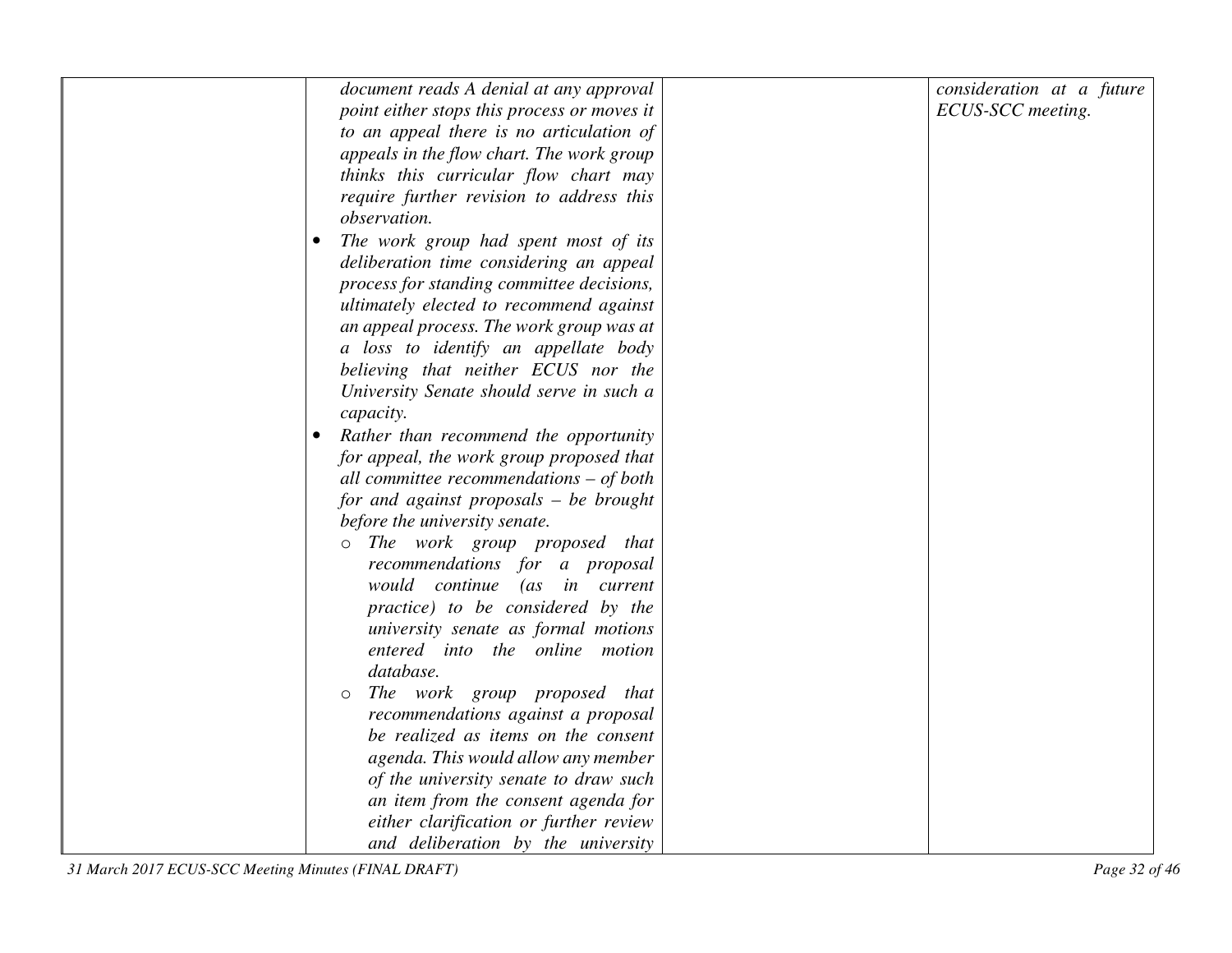| which<br>include<br>could<br>senate                   |               |
|-------------------------------------------------------|---------------|
| formalizing parliamentary actions on                  |               |
| the recommendations against as                        |               |
| motions (amend, commit, adopt, etc.).                 |               |
| In either case, these matters                         |               |
| (recommendations against) would be                    |               |
| acted on formally by the University                   |               |
| President. At present, the University                 |               |
| President does not act formally on                    |               |
| committee recommendations against                     |               |
| and such proposals effectively die in                 |               |
| committee.                                            |               |
| The work group's proposed handling of the             |               |
| recommendations against stimulated further            |               |
| discussion from the floor. Points of discussion       |               |
| included the following:                               |               |
| One perspective was that this allows the<br>$\bullet$ |               |
| university senate to overturn committee               |               |
| recommendations against.                              |               |
| A contrasting perspective was that the                |               |
| proposed change in practice would have                |               |
| university senate review both types (for or           |               |
| against) of committee recommendations.                |               |
| These two perspectives were reiterated during         |               |
| the continuing deliberation which culminated          |               |
| with no consensus on the work group's                 |               |
| proposed handling of recommendation                   |               |
| against. One refinement of the statement              |               |
| concerning the University President's role            |               |
| was offered during the deliberation.                  |               |
| If the work group proposal on the                     |               |
| handling of committee recommendation                  |               |
| against were adopted, the University                  |               |
| President would have to act on any                    |               |
| committee<br>recommendation<br>against                |               |
| similar to acting on any committee                    |               |
| 31 March 2017 ECUS-SCC Meeting Minutes (FINAL DRAFT)  | Page 33 of 46 |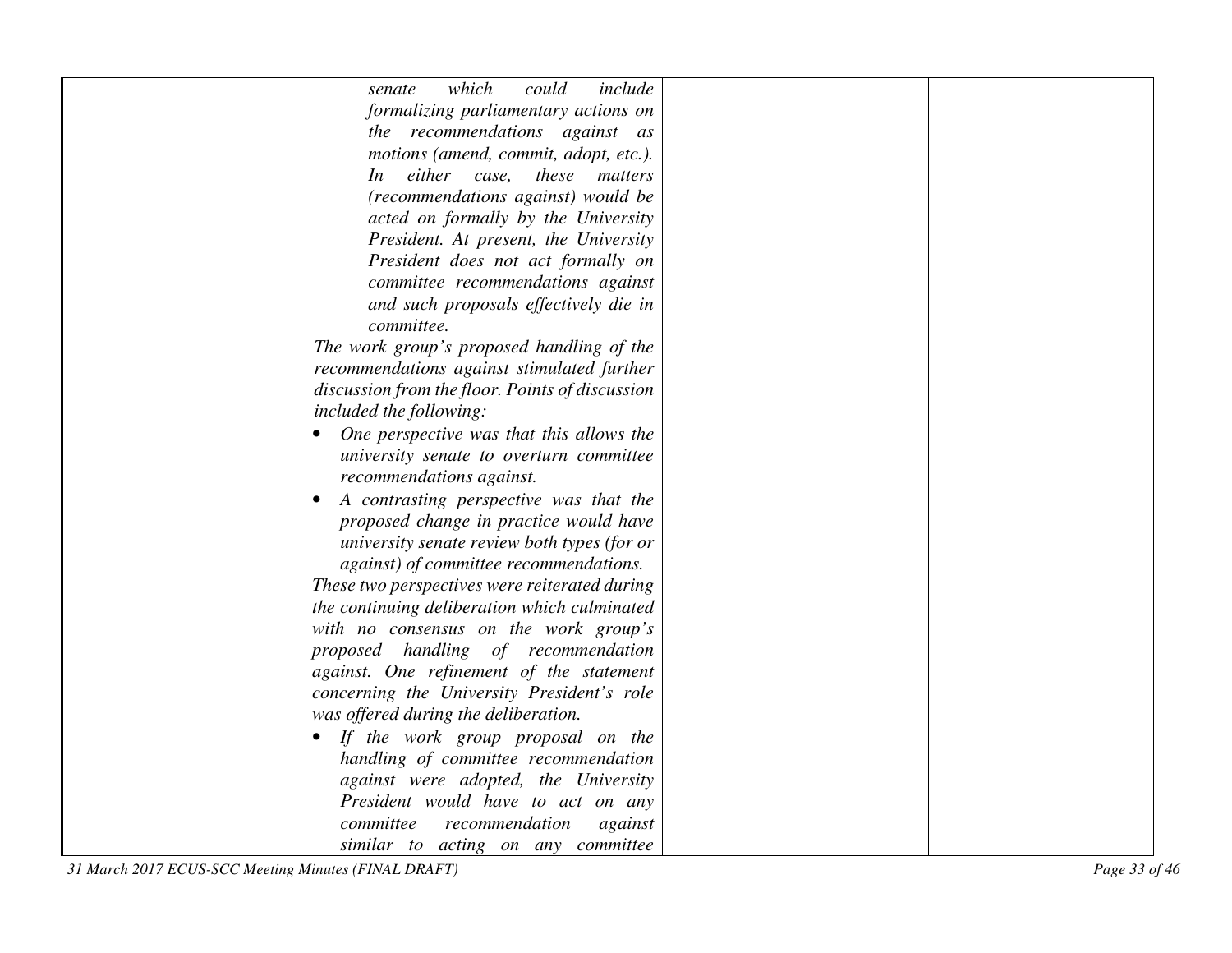| recommendation for, and there would be a                                                        |  |
|-------------------------------------------------------------------------------------------------|--|
| clear record of the University President's                                                      |  |
| actions vis-à-vis the recommendation of                                                         |  |
| the committee. If the University President                                                      |  |
| were to choose a course of action contrary                                                      |  |
| to the position taken by the committee                                                          |  |
| (which might be formalized as a veto),                                                          |  |
| such action may require an explanation to                                                       |  |
| the USG Board of Regents. As our process                                                        |  |
| now works, the University President does                                                        |  |
| not officially get notified of a committee's                                                    |  |
| recommendation against a proposal as an                                                         |  |
| action item. Therefore, the University                                                          |  |
| President does not have to acknowledge                                                          |  |
| being advised against moving forward                                                            |  |
| with the proposal.                                                                              |  |
| Due to the shortness of time, it was                                                            |  |
| recommended that this deliberation continue                                                     |  |
| at a future ECUS-SCC meeting.                                                                   |  |
|                                                                                                 |  |
| 3 Mar 2017                                                                                      |  |
| A refined proposal was offered to treat a                                                       |  |
| committee recommendation for and a                                                              |  |
| committee recommendation against in a                                                           |  |
| consistent manner unlike what had been                                                          |  |
| proposed at the previous meeting. To be                                                         |  |
| specific, rather than have recommendations                                                      |  |
| against result in an item going to the consent                                                  |  |
| agenda and a recommendation for go into the                                                     |  |
| online motion database, it was proposed that                                                    |  |
| both types of recommendations be entered                                                        |  |
| into the online motion database. The rationale<br>offered was to be consistent in the treatment |  |
|                                                                                                 |  |
| of either type (for or against) of committee<br>recommendation.                                 |  |
|                                                                                                 |  |
|                                                                                                 |  |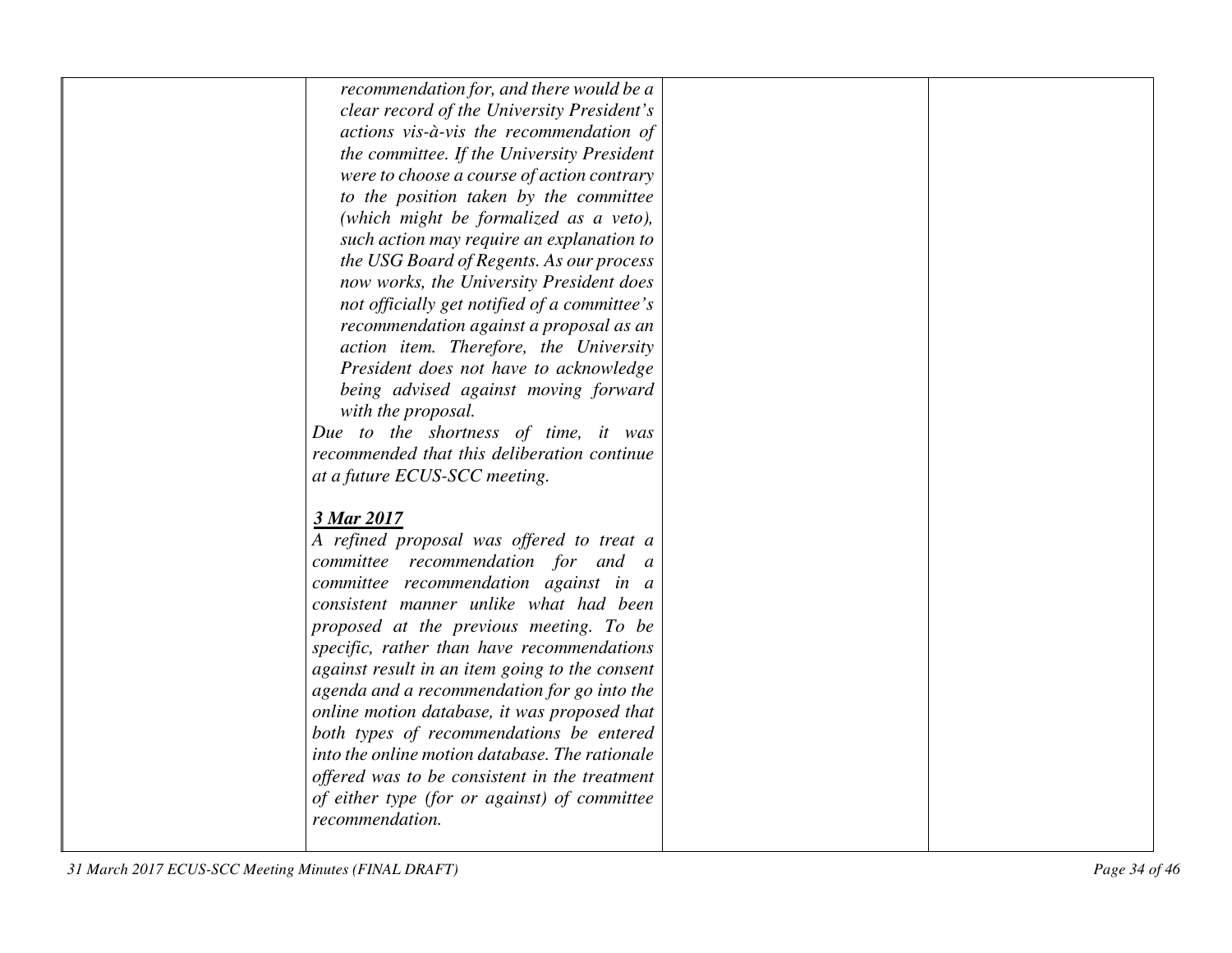| Concern was expressed that this took power       |  |
|--------------------------------------------------|--|
| away from the committees. Present practice       |  |
| permits committees to come to a recommend        |  |
| against position on an item under review and     |  |
| in effect the item dies in committee. With this  |  |
| proposal to treat both recommendations (for      |  |
| or against) the same, the committee              |  |
| recommendations<br>could<br>against<br>be        |  |
| overturned<br>by<br>university<br>An<br>senate.  |  |
| observation that recommendations for an item     |  |
| by a committee could presently be overturned     |  |
| by university senate but in practice rarely are. |  |
| Would there be any reason to expect that         |  |
| recommendations against would be more            |  |
| regularly overturned?                            |  |
|                                                  |  |
| An idea to pilot this practice with CAPC as the  |  |
| piloting committee was to have CAPC review       |  |
| Outdoor<br>Education<br>Deactivation<br>the      |  |
| Proposal once more and bring its                 |  |
| recommendation (for or against) to the           |  |
| university senate as a motion entered into the   |  |
| online database. A question of whether there     |  |
| were other ways to bring this item to the        |  |
| university senate was raised. A response was     |  |
| that there could be consideration of the matter  |  |
| as a committee of the whole with a two-thirds    |  |
| majority vote to bypass the usual committee      |  |
| review and act as a committee of the whole as    |  |
| had been done to establish the consent           |  |
| agenda. While there was some support for         |  |
| implementing the committee of the whole          |  |
| option, ultimately the pilot option persisted.   |  |
|                                                  |  |
| One other conversation point noted that the      |  |
| usual review by committee process of the         |  |
|                                                  |  |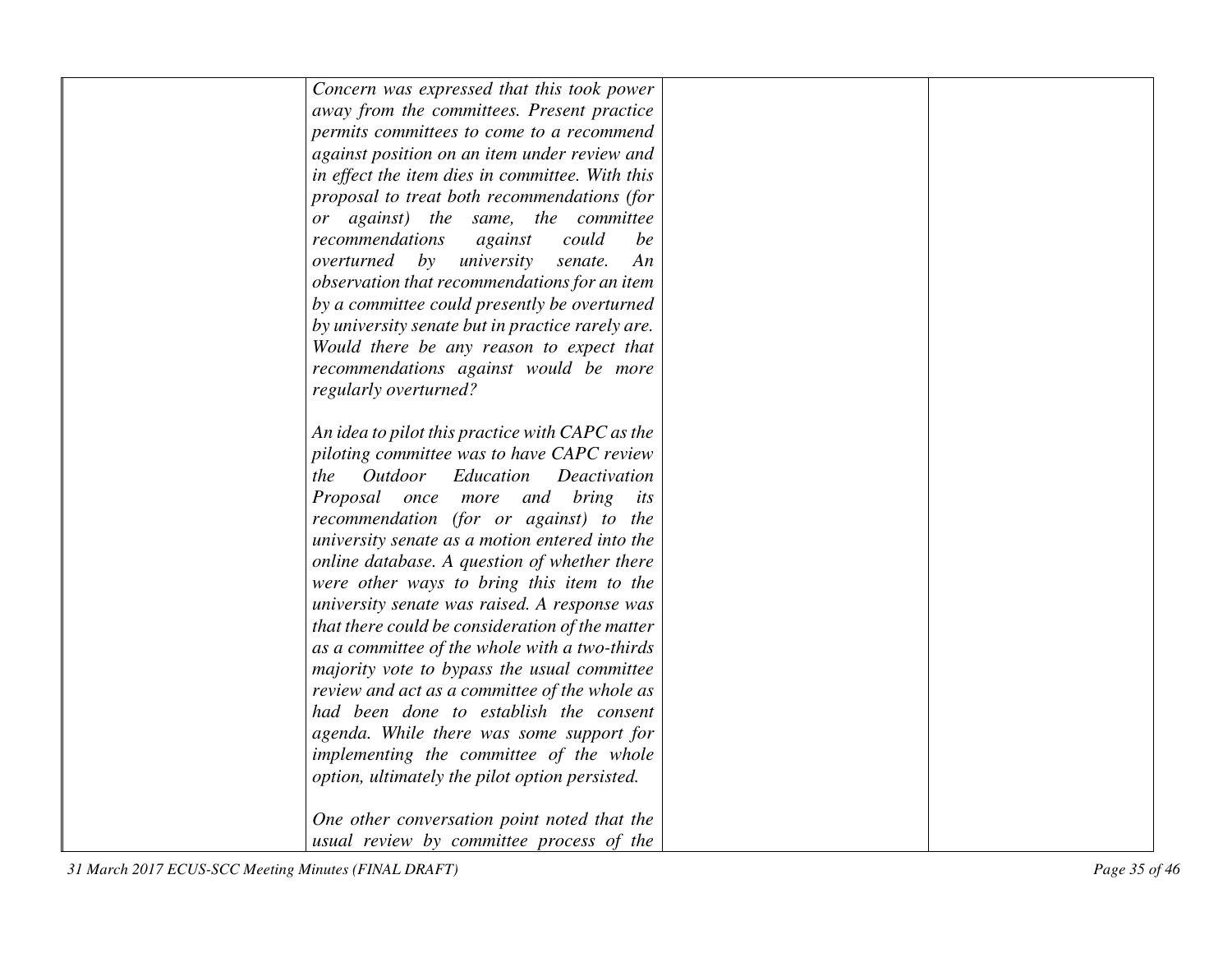| university senate was attempting to get the                  |  |
|--------------------------------------------------------------|--|
| item to be considered by the experts on the                  |  |
| pertinent committee. A contrasting point of                  |  |
| view was noting that just because a committee                |  |
| considers an item, it is not necessarily                     |  |
| becoming an expert on the item. Some felt that               |  |
| the committee members who reviewed an item                   |  |
| would have the most expertise to present the                 |  |
| item to the university senate. Others noted that             |  |
| particularly in the context of curricular                    |  |
| proposals, there are often discipline experts                |  |
| (department chairs, program coordinators,                    |  |
| department faculty) present at the university                |  |
| senate meeting to field questions from the                   |  |
| floor of the university senate that could not be             |  |
| adequately answered by the reviewing                         |  |
| committee of the university senate.                          |  |
|                                                              |  |
| As time was short and there was no consensus                 |  |
| on this matter, further consideration was                    |  |
| postponed to the 31 Mar 2017 ECUS-SCC                        |  |
| meeting.                                                     |  |
|                                                              |  |
| 31 Mar 2017<br>The main point on this item was that one role |  |
| of the university senate was to exercise its                 |  |
| advisory function to the University President.               |  |
| It was noted that one indisputable way to                    |  |
| exercise this advisory function was for the                  |  |
| university senate to formally take action on a               |  |
| motion in the online motion database in a                    |  |
| manner consistent with the parliamentary                     |  |
| authority (Robert's Rules) of the university                 |  |
| senate. When deliberation on an item "dies" in               |  |
| committee (APC, CAPC, FAPC, RPIPC,                           |  |
| SAPC), the university senate is not as readily               |  |
|                                                              |  |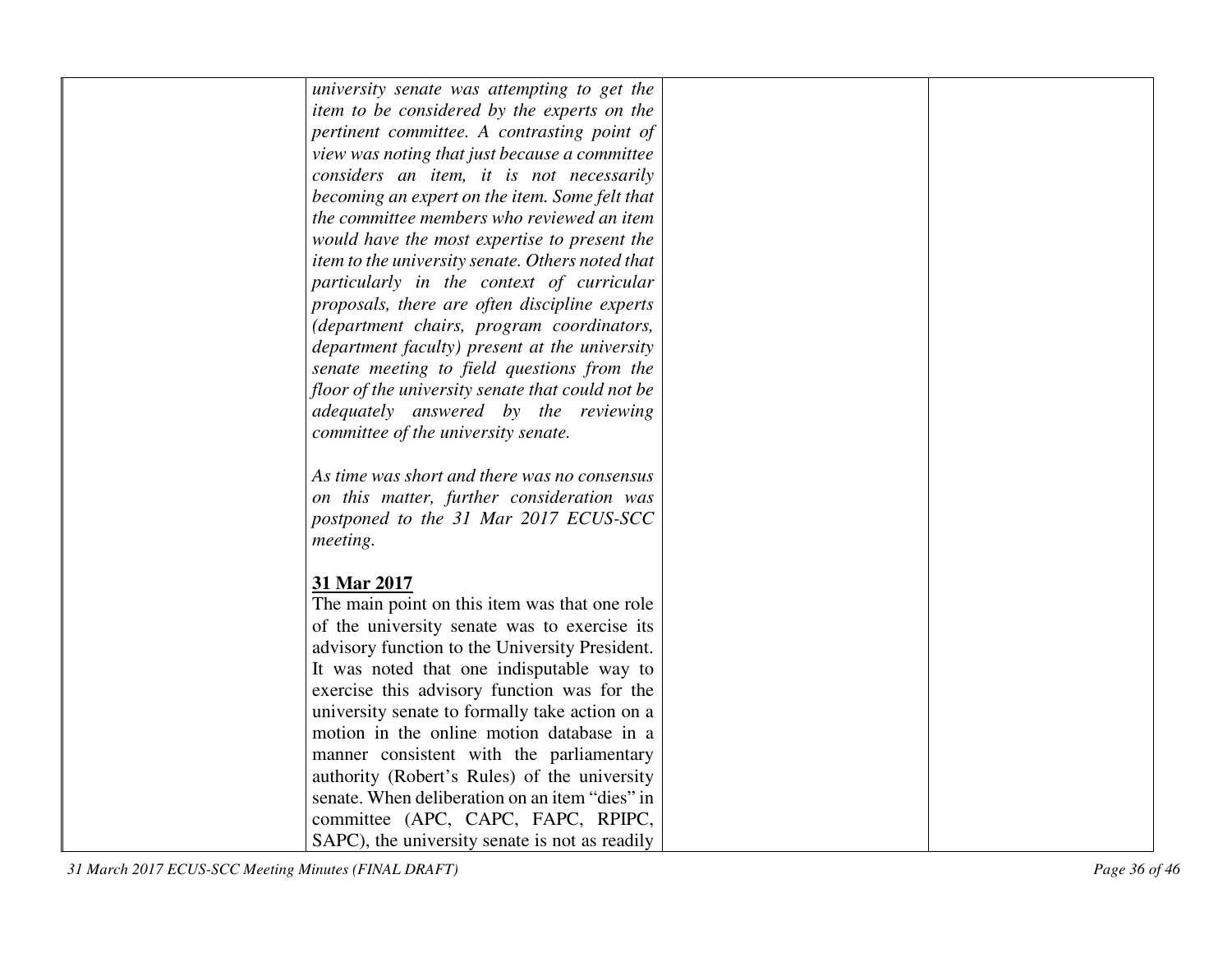|                                   | able to exercise its advisory function (unless it  |                              |
|-----------------------------------|----------------------------------------------------|------------------------------|
|                                   | elects to act as a committee of the whole by a     |                              |
|                                   | two-thirds majority vote). The CAPC motion         |                              |
|                                   | pertaining to the Outdoor Education program        |                              |
|                                   | will allow university senate to exercise its       |                              |
|                                   | advisory function.<br>Appreciation<br>was          |                              |
|                                   | expressed to CAPC for formalizing this             |                              |
|                                   | recommendation as a motion to be entered           |                              |
|                                   | into the online motion database.                   |                              |
| <b>Policy Oversight Committee</b> | 2 Dec 2016 (as part of the ECUS report)            | 2 Dec 2016                   |
|                                   | <b>Issue</b> ECUS considered a query regarding the | Chavonda Mills to ensure     |
| <b>Chavonda Mills</b>             | process for ensuring existing university           | that prior to implementation |
|                                   | policies are in compliance with USG/BoR            | of a policy committee, the   |
|                                   | policy when USG/BoR policies are updated.          | proposal of such a policy    |
|                                   | ECUS noted that the University Compliance/         | committee be brought back    |
|                                   | Policy Officer (presently Sadie Simmons) is        | to ECUS-SCC for further      |
|                                   | the responsible party for ensuring policy          | discussion.                  |
|                                   | compliance and recommends this officer             | 3 Mar 2017                   |
|                                   | notify the university senate of USG/BoR policy     | 1. Chavonda Mills<br>did     |
|                                   | changes. University Senate will present these      | ensure that prior to         |
|                                   | USG/BoR policy updates as information items        | <i>implementation</i> of a   |
|                                   | as no deliberation is necessary unless it is to    | policy committee, the        |
|                                   | contest the policy change.                         | proposal of such a           |
|                                   | <b>Proposal</b> ECUS proposed formation of a       | policy committee be          |
|                                   | policy oversight committee to ensure               | brought back to ECUS-        |
|                                   | proposed policies are in compliance with           | <b>SCC</b><br>for<br>further |
|                                   | external (USG/BoR) as well as existing             | discussion.                  |
|                                   | internal (GC) polices, processes, and              | 2. Chavonda<br>Mills<br>to   |
|                                   | procedures. Recommended as committee               | ensure that prior to         |
|                                   | members were the Policy/ Compliance                | implementation of a          |
|                                   | Officer and representatives from the               | policy committee, the        |
|                                   | following: Legal Affairs, Human Resources,         | proposal of such a           |
|                                   | Academic Affairs, and Finance<br>and               | policy committee be          |
|                                   | Administration. This committee might also          | brought back to ECUS-        |
|                                   | draft policies.                                    | <b>SCC</b><br>for<br>further |
|                                   |                                                    | discussion.                  |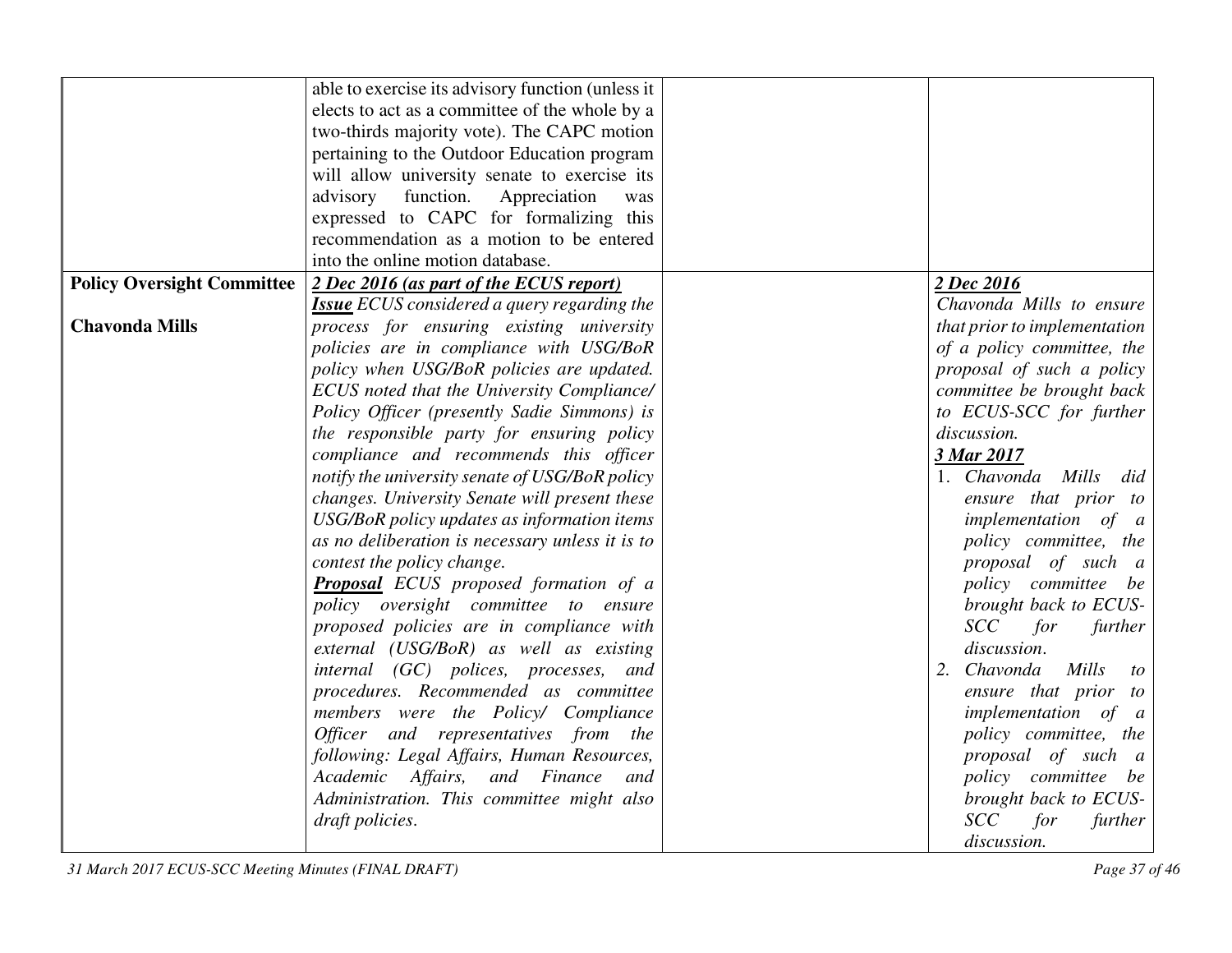| <b>ECUS-SCC</b> Deliberation There<br>were       |                              |
|--------------------------------------------------|------------------------------|
| concerns vocalized about the formation of        | 31 Mar 2017                  |
| such a committee and its role. Those             | 1. Chavonda Mills did        |
| concerned felt that the proposed members of      | ensure that prior to         |
| this policy committee could be brought in for    | implementation of a          |
| consultation as needed when policies were        | policy committee, the        |
| being developed by a standing committee          | proposal of such a           |
| (APC, CAPC, FAPC, RPIPC, SAPC).                  | policy committee be          |
| Another concern was including the drafting of    | brought back to ECUS-        |
| policy as a charge to this proposed committee    | <b>SCC</b><br>for<br>further |
| as university policy is within the domain of the | discussion.                  |
| university senate. A request was made of         |                              |
| Chavonda Mills that prior to implementation      |                              |
| of this policy committee, this proposal be       |                              |
| brought back to ECUS-SCC for further             |                              |
| discussion. Chavonda Mills assured those         |                              |
| concerned that this would be done.               |                              |
|                                                  |                              |
| 3 Mar 2017                                       |                              |
| Due to shortness of time at the 3 Feb 2017       |                              |
| ECUS-SCC meeting, this item was postponed        |                              |
| to this (3 Mar 2017) ECUS-SCC meeting.           |                              |
|                                                  |                              |
| Chavonda Mills noted that the Emergency          |                              |
| Procedures item that has been under              |                              |
| consideration by the Academic Policy             |                              |
| Committee was another example of a policy        |                              |
| (a required syllabus statement) that would       |                              |
| benefit from a policy oversight committee, in    |                              |
| this instance a consultation with Anna           |                              |
| Lumpkin, Emergency Preparedness and              |                              |
| <b>Communications Manager.</b>                   |                              |
|                                                  |                              |
| The proposed function of the policy oversight    |                              |
| committee was to review draft policies during    |                              |
| development by one of the policy-                |                              |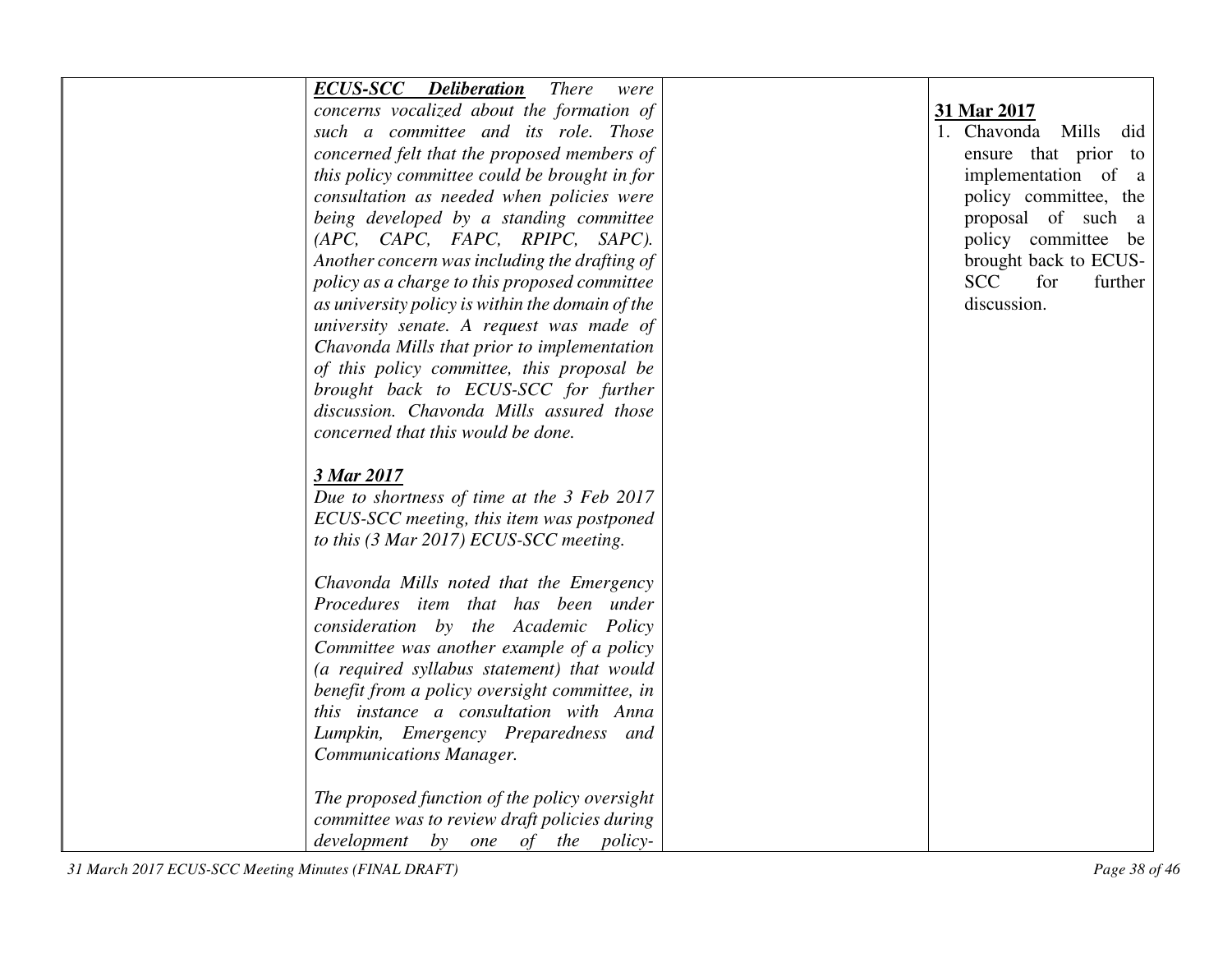| recommending committees (APC, CAPC,<br>FAPC, RPIPC, SAPC)<br>and<br>ensure<br>compliance with state and federal law,<br>compliance with USG / BoR policy and<br>procedure, and feasibility at the university.<br>The proposed membership of this committee<br>was Sadie Simmons (Compliance/Policy                                                                                                                                          |  |
|---------------------------------------------------------------------------------------------------------------------------------------------------------------------------------------------------------------------------------------------------------------------------------------------------------------------------------------------------------------------------------------------------------------------------------------------|--|
| Officer) as well as representatives from the                                                                                                                                                                                                                                                                                                                                                                                                |  |
| following: Legal Affairs, Human Resources,<br>Academic Affairs, and Finance<br>and<br>Administration.                                                                                                                                                                                                                                                                                                                                       |  |
| There was confusion expressed as to why this<br>needed formalization as a committee and why<br>it could not be implemented by simply calling<br>these individuals into committee meetings.<br>One response was that there is no reason that<br>it couldn't be done that way, yet historically<br>this has not naturally happened so ECUS was<br>proposing more intentionality. This was still<br>not compelling to some who were present at |  |
| this meeting.                                                                                                                                                                                                                                                                                                                                                                                                                               |  |
| Due to the shortness of time, further<br>deliberation on this matter was postponed to<br>the 31 Mar 2017 ECUS-SCC meeting.                                                                                                                                                                                                                                                                                                                  |  |
| 31 Mar 2017<br>Chavonda Mills noted that a compromise<br>proposal had come to her attention since the 3                                                                                                                                                                                                                                                                                                                                     |  |
| Mar 2017 ECUS-SCC meeting. This proposal<br>was to require each proposed policy to be                                                                                                                                                                                                                                                                                                                                                       |  |
| reviewed by the Policy Officer of the<br>University (presently Sadie Simmons) prior<br>to submission to the online motion database.                                                                                                                                                                                                                                                                                                         |  |
| It was noted that this Policy Officer might                                                                                                                                                                                                                                                                                                                                                                                                 |  |

*31 March 2017 ECUS-SCC Meeting Minutes (FINAL DRAFT) Page 39 of 46*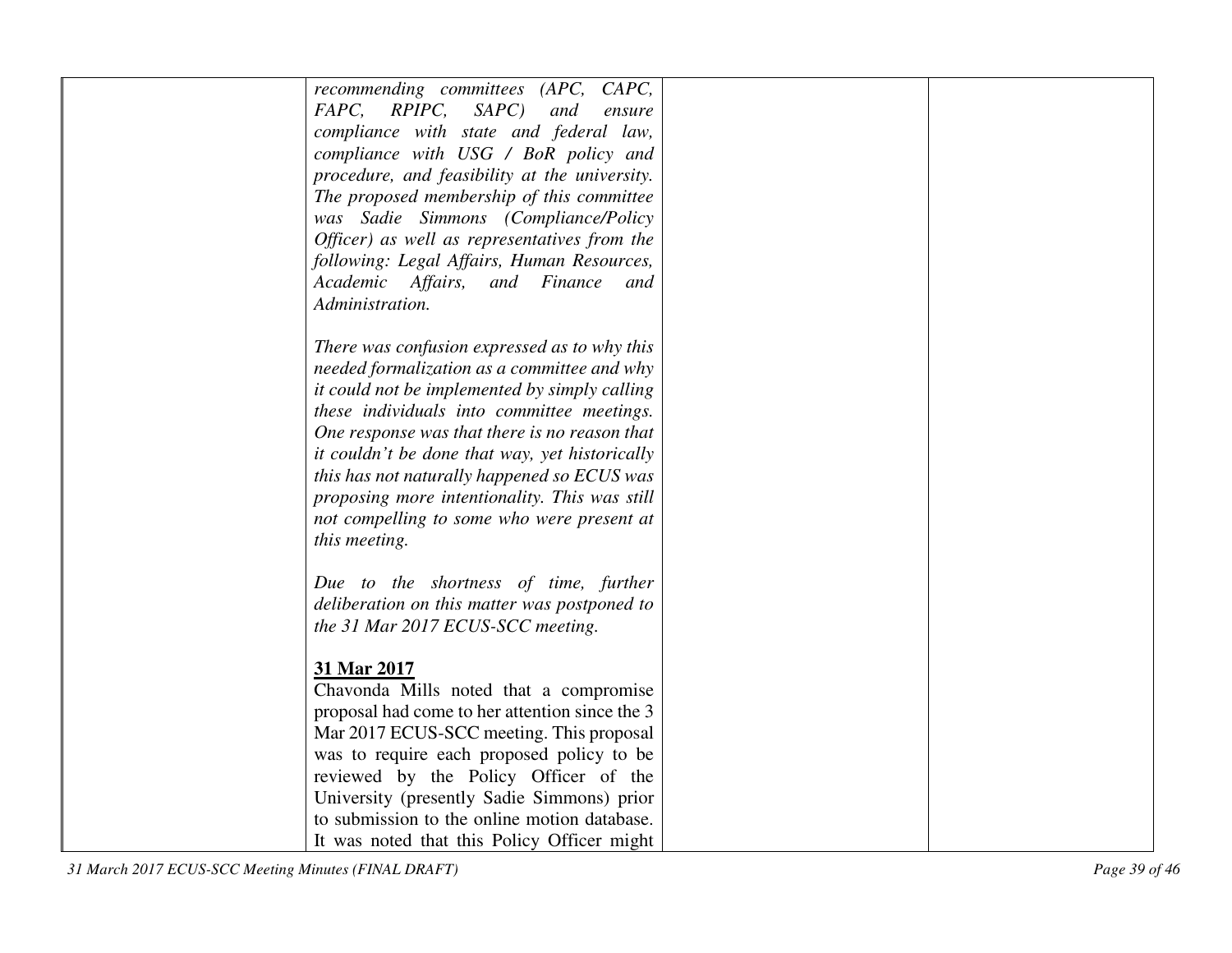| <b>VII. New Business</b><br>Actions/Recommendations<br><b>Steering of Items to</b><br><b>Committees</b><br><b>Chavonda Mills</b> | choose to consult with other university<br>personnel to inform the review of the policy.<br>The proposal was adopted with no dissenting<br>voice.<br>At the time of this meeting, there were no<br>items that required steering to a committee.                                                                                                                                                                                                                                                                                                                  |  |
|----------------------------------------------------------------------------------------------------------------------------------|------------------------------------------------------------------------------------------------------------------------------------------------------------------------------------------------------------------------------------------------------------------------------------------------------------------------------------------------------------------------------------------------------------------------------------------------------------------------------------------------------------------------------------------------------------------|--|
| <b>ECUS Composition</b>                                                                                                          | Chavonda Mills noted there was a proposed                                                                                                                                                                                                                                                                                                                                                                                                                                                                                                                        |  |
| <b>Chavonda Mills</b>                                                                                                            | revision of the composition of Executive<br>Committee of University Senate (ECUS),<br>specifically that ECUS consist of the<br>University President, the Provost,<br>the<br>University Senate Officers (Presiding Officer,<br>Presiding Officer Elect, Secretary) and the<br>Standing Committee Chairs (Chairs of APC,<br>CAPC, FAPC, RPIPC, and SAPC).                                                                                                                                                                                                          |  |
|                                                                                                                                  | Rationale offered in support of this proposal<br>More efficient (if this proposal were<br>$\bullet$<br>adopted, ECUS could meet just once<br>in a manner consistent with the current<br>ECUS-SCC meeting and would not<br>need to meet separately)<br>This is a streamlining of university<br>senate<br>This would permit the communication<br>to be more direct from committees to<br>ECUS via the committee chairs<br>The committee chair position might be<br>more enticing if it includes a seat on<br>ECUS.<br>Concerns offered pertaining to this proposal |  |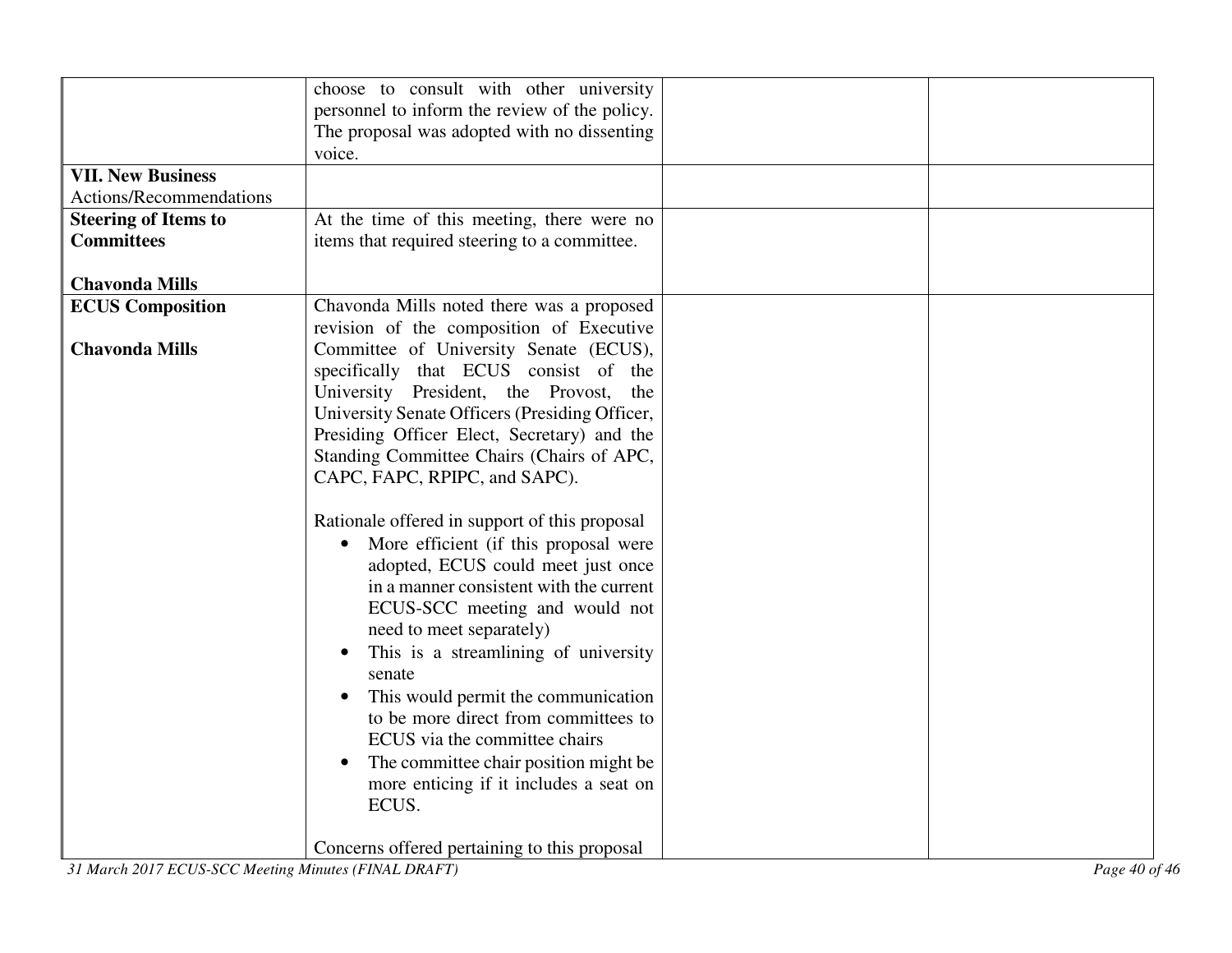| This may reduce the likelihood that<br>the smaller academic units (CoB,<br>CoE, CoHS, Library) would have at<br>least one representative on ECUS.<br>This might promote a perception that<br>ECUS is above (superior to) the other                                                |  |
|-----------------------------------------------------------------------------------------------------------------------------------------------------------------------------------------------------------------------------------------------------------------------------------|--|
| committees.<br>Questions<br>Why is ECUS presently comprised with at<br>least one elected faculty senator from each<br>academic unit (colleges, library)? Primarily<br>due to it being a faculty advisory body to the<br>University President. This ensures each                   |  |
| academic unit is represented when the<br>advisory function is exercised.<br>Is the modifier Executive in the name<br>Executive Committee consistent with the<br>functions of ECUS? Possibly not, but it would                                                                     |  |
| be better to revise the name to match the<br>function than to modify the function to match<br>the name. The committee name emerged by<br>mimicking the bylaws of Georgia State<br>University at the birth of the university senate.<br>There was also a brief conversation thread |  |
| regarding the appropriateness of proportional<br>representation of academic units on ECUS<br>with some proposing the model now is ideal<br>while others were of the opinion that CoAS is<br>typically not represented proportionately on<br>ECUS.                                 |  |
| The only consensus that emerged was to<br>recommend continuing deliberation on this                                                                                                                                                                                               |  |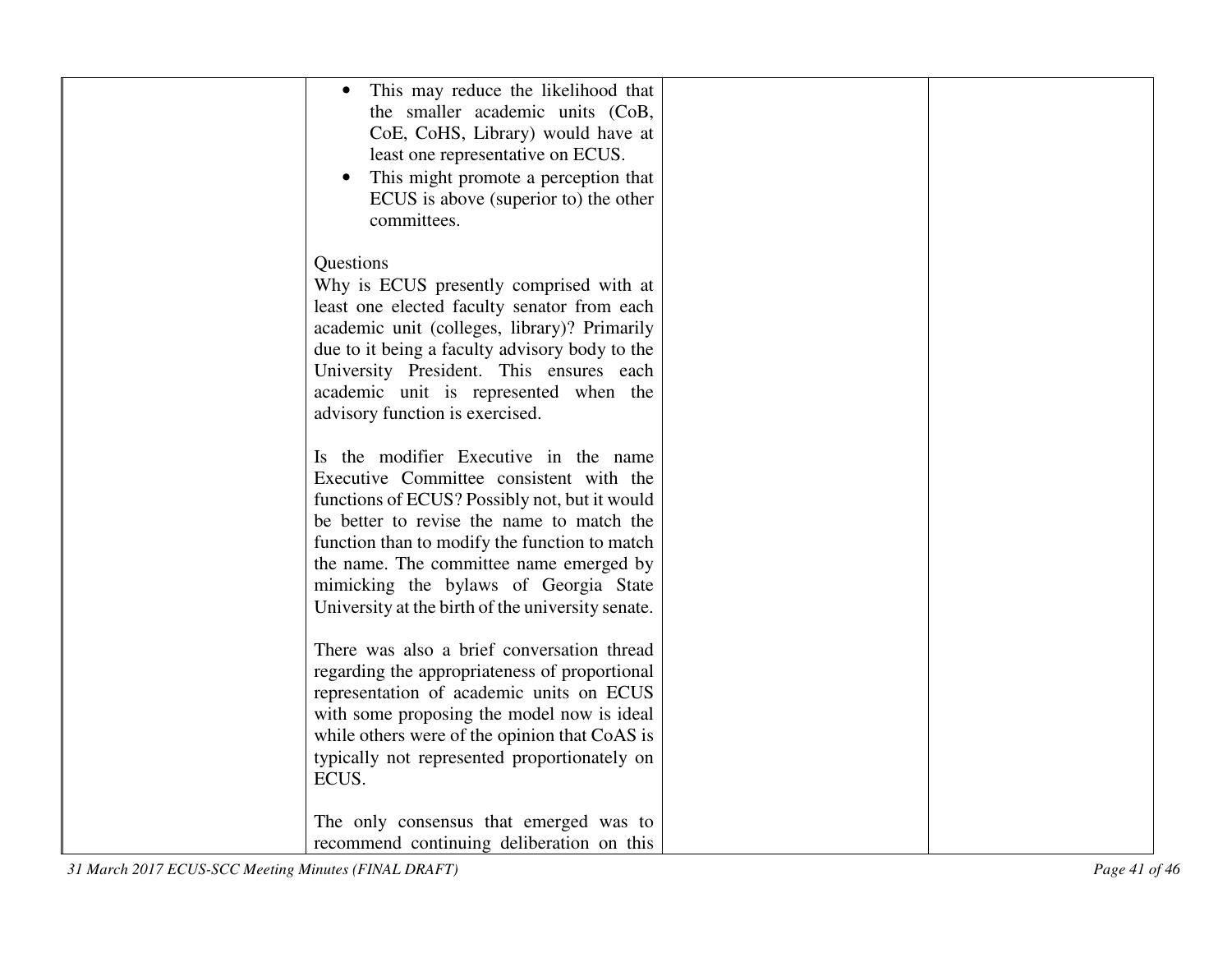|                          | proposal at the 2017 governance retreat as the  |  |
|--------------------------|-------------------------------------------------|--|
|                          | retreat theme will be university senate         |  |
|                          | composition and review of bylaws pertaining     |  |
|                          | to committees (scope, composition, duties).     |  |
|                          | There was no consensus on any of the content    |  |
|                          | of the deliberation.                            |  |
| <b>University Senate</b> | Chavonda Mills noted the ongoing tension        |  |
| Composition              | between the number of elected faculty           |  |
|                          | senators and the number of elected faculty      |  |
| <b>Chavonda Mills</b>    | senator positions on committees. While the      |  |
|                          | proposed bylaws revisions (reducing the         |  |
|                          | minimum number of elected faculty senators      |  |
|                          | on SoCC from three to two) will partially       |  |
|                          | relieve this tension, it will not eliminate it. |  |
|                          |                                                 |  |
|                          | Some ways to eliminate this tension are to      |  |
|                          | 1) Add one or more elected faculty senator      |  |
|                          | positions to the university senate.             |  |
|                          | 2) Reduce the minimum number of elected         |  |
|                          | faculty senators required on standing           |  |
|                          | committees (APC, CAPC, FAPC, RPIPC,             |  |
|                          | SAPC)                                           |  |
|                          |                                                 |  |
|                          | It was noted that item 2 was not explicitly     |  |
|                          | included in the request (made earlier in this   |  |
|                          | academic year) for committees to review the     |  |
|                          | composition language in the university senate   |  |
|                          | bylaws.                                         |  |
|                          |                                                 |  |
|                          | It was also noted that a proposal that is       |  |
|                          | pertinent to university senate composition is   |  |
|                          | to designate a university senate position to be |  |
|                          | filled exclusively by a lecturer or a senior    |  |
|                          | lecturer. This proposal has been mentioned in   |  |
|                          | past ECUS meetings yet to date has not been     |  |
|                          | formulated in a sufficiently coherent manner    |  |

*31 March 2017 ECUS-SCC Meeting Minutes (FINAL DRAFT) Page 42 of 46*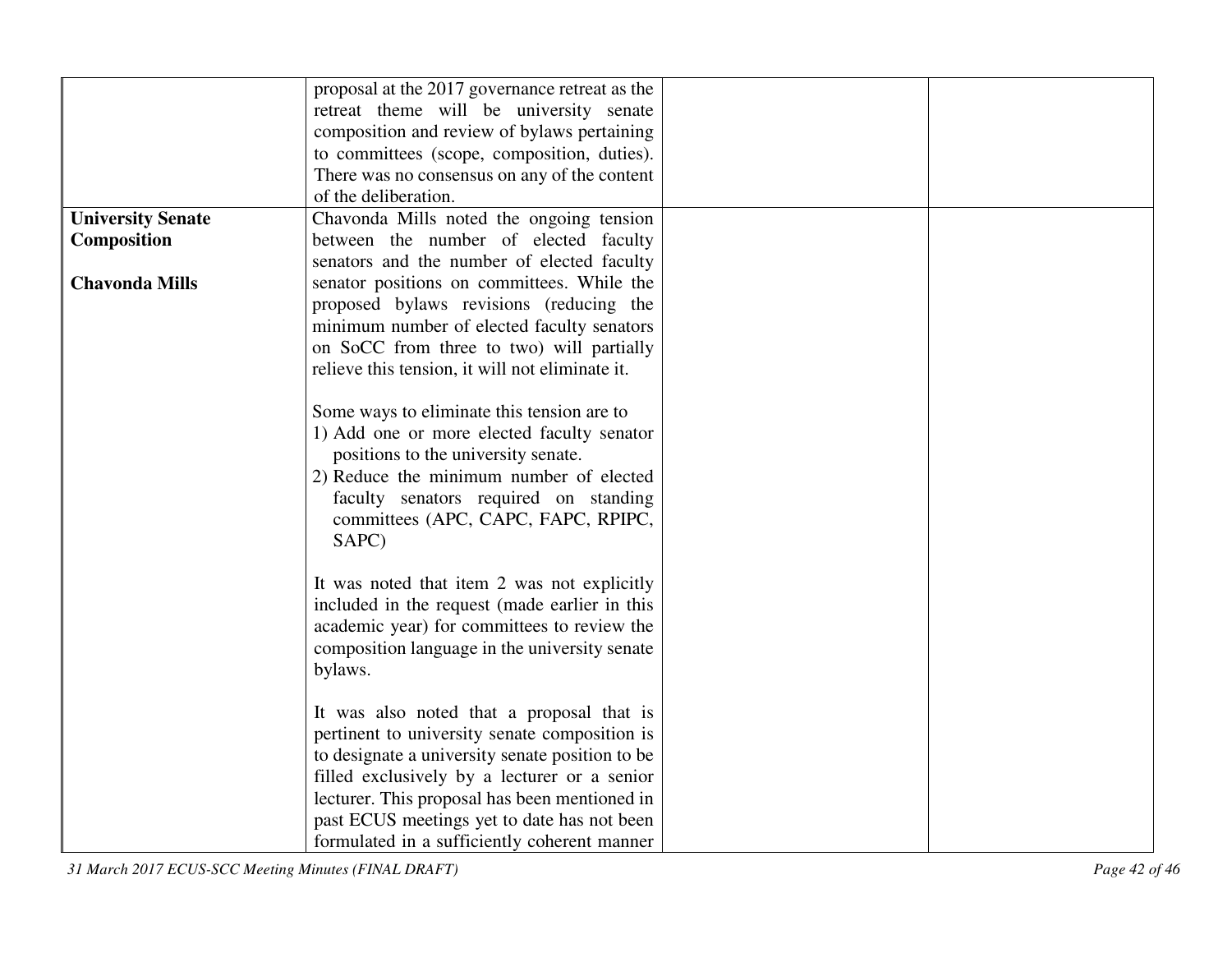|                                 | to be formally proposed for consideration by<br>the university senate.<br>The only consensus that emerged was to<br>recommend continuing deliberation on these<br>matters at the 2017 governance retreat as the<br>retreat theme will be university senate<br>composition and review of bylaws pertaining<br>to committees (scope, composition, duties).<br>There was no consensus on any of the content<br>of the deliberation.                                                                                                                                                                                                                                                                                                                        |                                                                                              |                                                                                                                                                                                                                                                                                                                                                           |
|---------------------------------|---------------------------------------------------------------------------------------------------------------------------------------------------------------------------------------------------------------------------------------------------------------------------------------------------------------------------------------------------------------------------------------------------------------------------------------------------------------------------------------------------------------------------------------------------------------------------------------------------------------------------------------------------------------------------------------------------------------------------------------------------------|----------------------------------------------------------------------------------------------|-----------------------------------------------------------------------------------------------------------------------------------------------------------------------------------------------------------------------------------------------------------------------------------------------------------------------------------------------------------|
| <b>University Senate Agenda</b> | Tentative Agenda 21 Apr 2017: Based on                                                                                                                                                                                                                                                                                                                                                                                                                                                                                                                                                                                                                                                                                                                  | The motion (circulate minutes)                                                               | Chavonda Mills to draft<br>1.                                                                                                                                                                                                                                                                                                                             |
| and Minutes Review              | the committee reports at this meeting<br><b>Motions</b> There will be up to seven<br>a.<br>motions on the agendas of these<br>meetings of the university senate,<br>specifically<br>i. APC $(1)$<br>1) Fire Drill Syllabus Statement<br>2) Midterm Syllabus Statement<br>ii. CAPC $(3)$<br>1) Additional Delivery Format -<br>M.A.T. in Secondary Education<br>2) Against the Deactivation of the<br><b>Outdoor Education Program</b><br>iii. $ECUS(1)$<br>1) Bylaws Revision<br>iv. RPIPC $(1)$<br>1) Parking Allocation Policy<br>v. $SCoN(1)$<br>1) The Slate of Nominees at the<br>organizational meeting of the<br>2017-2018 university senate.<br>b. <b>Reports</b> Administrative reports and<br>committee reports will also be agenda<br>items. | was approved as amended. One<br>correction (ECUS Presenter) was<br>made during email review. | the tentative agenda of<br>these university senate<br>meetings.<br>2. Motions to be entered<br>into the online motion<br>database by APC $(2)$ ,<br>CAPC $(2)$ , ECUS $(1)$ ,<br>RPIPC $(1)$ , SCoN $(1)$ .<br>3. Craig<br>Turner<br>to<br>circulate the DRAFT of<br>the university senate<br>meeting minutes<br>to<br>university senators for<br>review. |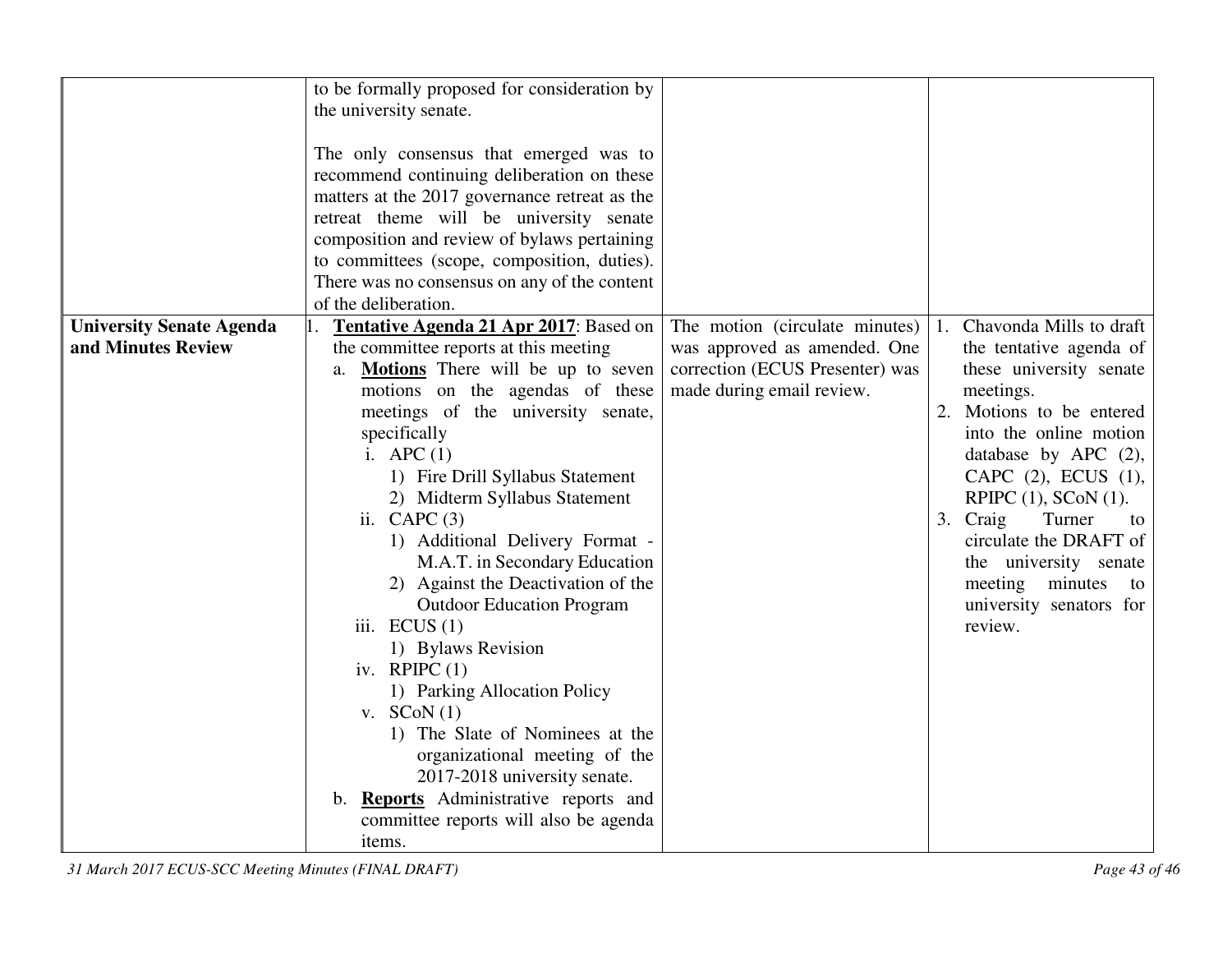|                              | <b>University Senate Minutes Review: A</b><br><b>MOTION</b> that the DRAFT minutes of the 17<br>Mar 2017 meeting of the 2016-2017<br>university senate be circulated for<br>university senator review was made and |                                     |                              |
|------------------------------|--------------------------------------------------------------------------------------------------------------------------------------------------------------------------------------------------------------------|-------------------------------------|------------------------------|
|                              | seconded.                                                                                                                                                                                                          |                                     |                              |
| <b>VIII. Next Meeting</b>    |                                                                                                                                                                                                                    |                                     |                              |
| (Tentative Agenda, Calendar) |                                                                                                                                                                                                                    |                                     |                              |
| 1. Calendar                  | 21 Apr 2017 @ 2:00pm Univ. Senate A&S 2-72                                                                                                                                                                         |                                     |                              |
|                              | 21 Apr 2017 @ 3:30pm Organizational meeting                                                                                                                                                                        |                                     |                              |
|                              | of the 2017-2018 University Senate in A&S 2-72                                                                                                                                                                     |                                     |                              |
|                              | 28 Apr 2017 @ 2:00pm Organizational meetings                                                                                                                                                                       |                                     |                              |
|                              | of committees of the 2017-2018 University Senate                                                                                                                                                                   |                                     |                              |
| 2. Tentative Agenda          | Some of the deliberation today may have                                                                                                                                                                            |                                     | Chavonda Mills to ensure     |
|                              | generated tentative agenda items for future                                                                                                                                                                        |                                     | that such items (if any) are |
|                              | ECUS and ECUS-SCC meetings.                                                                                                                                                                                        |                                     | added to recommendations     |
|                              |                                                                                                                                                                                                                    |                                     | to the 2017-2018 ECUS as     |
|                              |                                                                                                                                                                                                                    |                                     | items in the $2016-2017$     |
|                              |                                                                                                                                                                                                                    |                                     | ECUS annual report.          |
| IX. Adjournment              | As there was no further business to consider,                                                                                                                                                                      | The motion to adjourn was           |                              |
|                              | a <b>MOTION</b> to adjourn the meeting was made                                                                                                                                                                    | and the meeting<br>approved         |                              |
|                              | and seconded.                                                                                                                                                                                                      | adjourned at 4:59 pm. Note that     |                              |
|                              |                                                                                                                                                                                                                    | there was a motion to extend the    |                              |
|                              |                                                                                                                                                                                                                    | meeting, for up to fifteen minutes, |                              |
|                              |                                                                                                                                                                                                                    | allowing the meeting to adjourn     |                              |
|                              |                                                                                                                                                                                                                    | as late as 5:00pm.                  |                              |

#### **Distribution:**

 First; To Committee Membership for Review Second: Posted to the Minutes Website

**Approved by:**<br>Committee Chairperson (Including this Approval by chair at committee discretion)